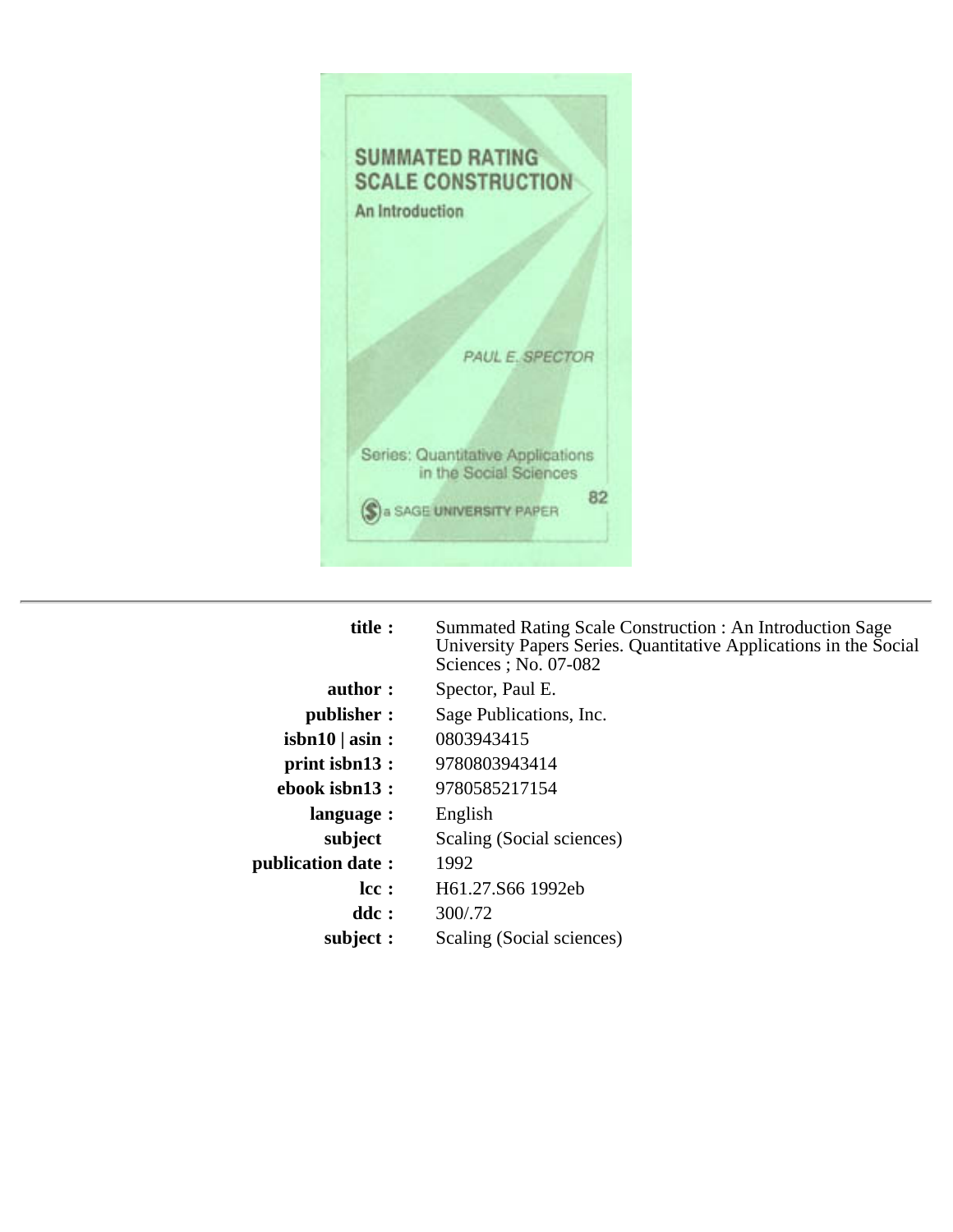Summated Rating Scale Construction

An Introduction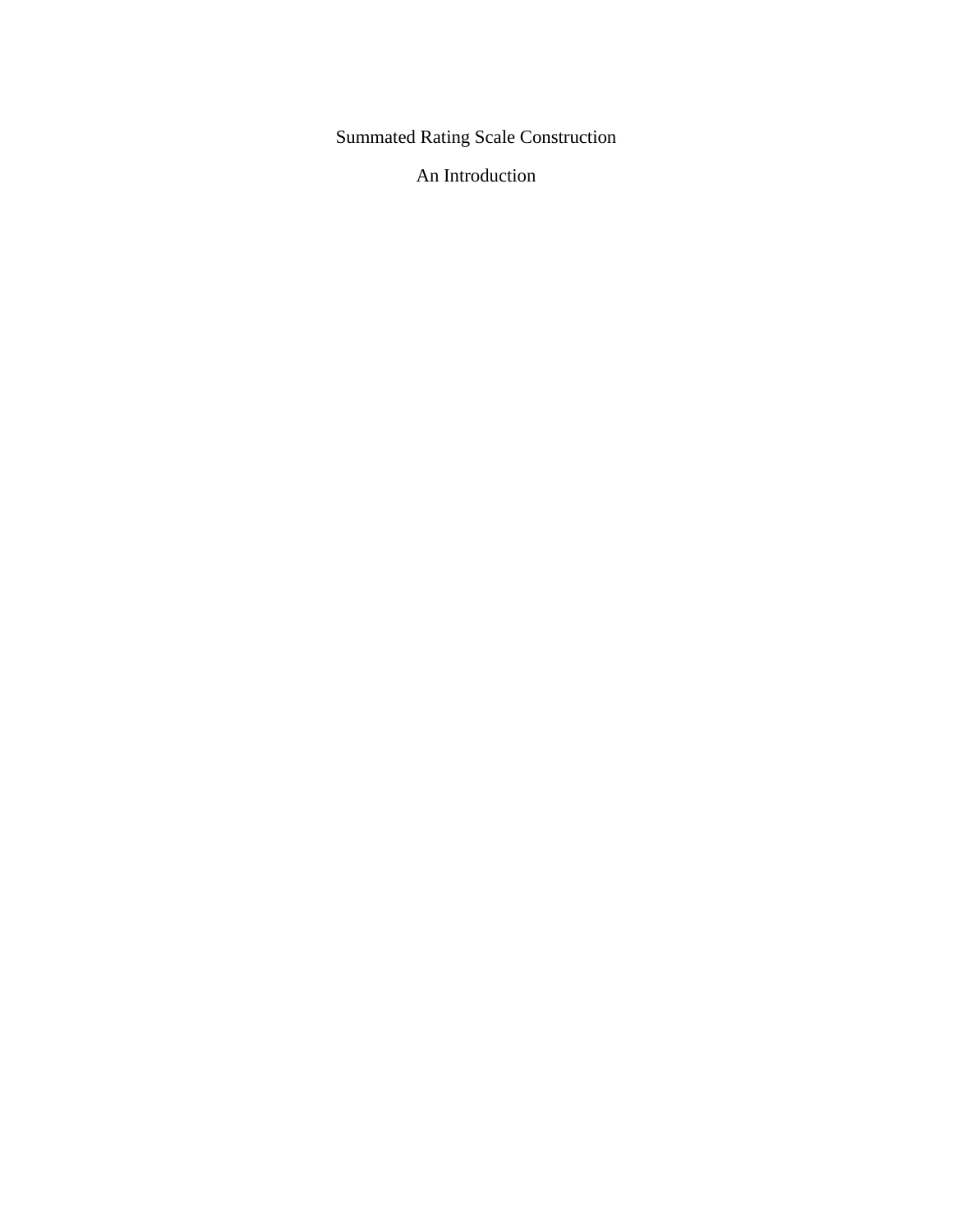### SAGE UNIVERSITY PAPERS

### Series: Quantitative Applications in the Social Sciences

#### Series Editor: Michael S. Lewis-Beck, *University of Iowa*

#### Editorial Consultants

Richard A. Berk, *Sociology, University of California, Los Angeles*  William D. Berry, *Political Science, Florida State University*  Kenneth A. Bollen, *Sociology, University of North Carolina, Chapel Hill*  Linda B. Bourque, *Public Health, University of California, Los Angeles*  Jacques A. Hagenaars, *Social Sciences, Tilburg University*  Sally Jackson, *Communications, University of Arizona*  Richard M. Jaeger, *Education, University of North Carolina, Greensboro*  Gary King, *Department of Government, Harvard University*  Roger E. Kirk, *Psychology, Baylor University*  Helena Chmura Kraemer, *Psychiatry and Behavioral Sciences, Stanford University*  Peter Marsden, *Sociology, Harvard University*  Helmut Norpoth, *Political Science, SUNY, Stony Brook*  Frank L. Schmidt, *Management and Organization, University of Iowa*  Herbert Weisberg, *Political Science, The Ohio State University*

Publisher

Sara Miller McCune, Sage Publications, Inc.

### INSTRUCTIONS TO POTENTIAL CONTRIBUTORS

For guidelines on submission of a monograph proposal to this series, please write

Michael S. Lewis-Beck, Editor Sage QASS Series Department of Political Science University of Iowa Iowa City, IA 52242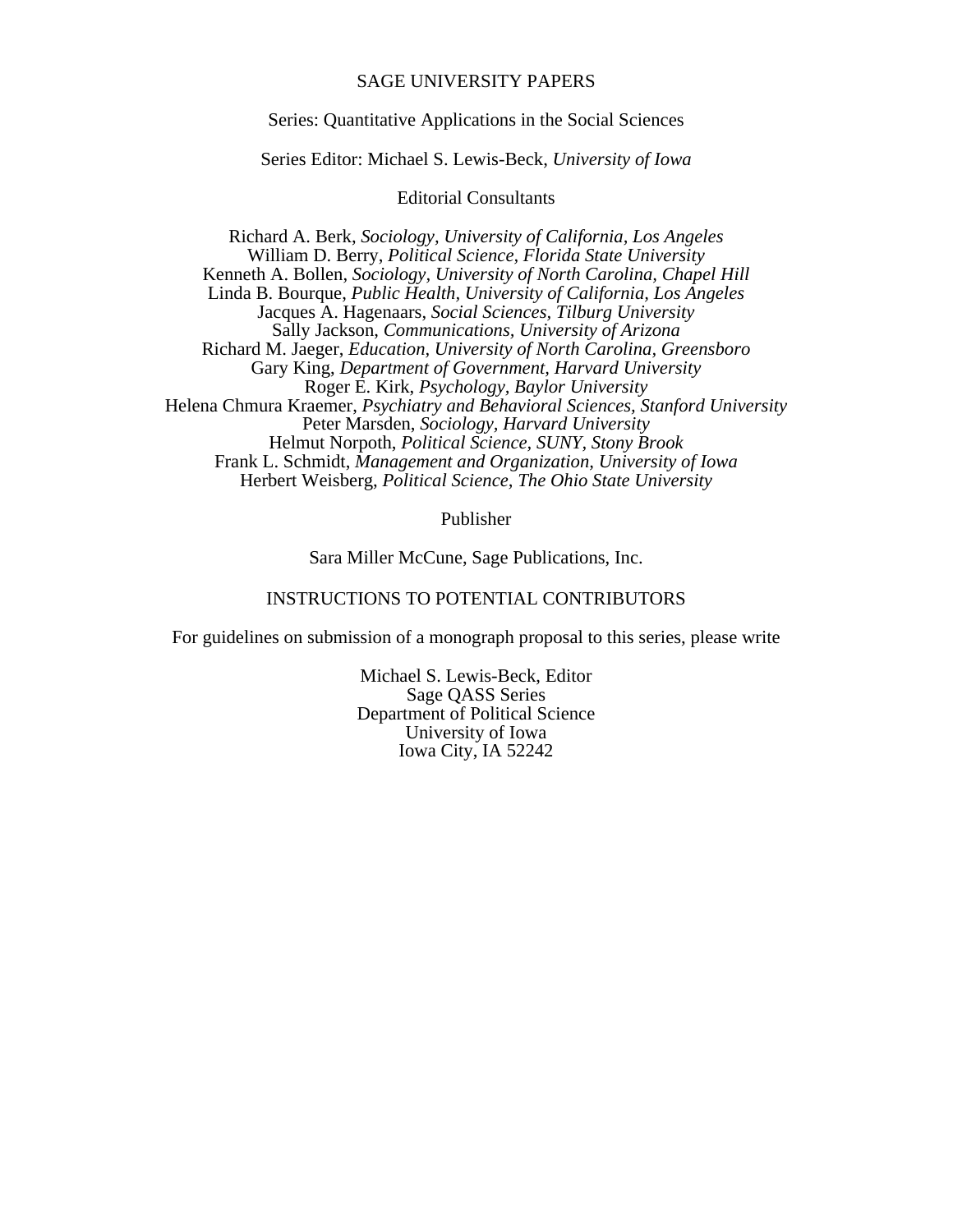Series/Number 07-082

Summated Rating Scale Construction

An Introduction

Paul E. Spector

University of South Florida



SAGE PUBLICATIONS *The International Professional Publishers*  Newbury Park London New Delhi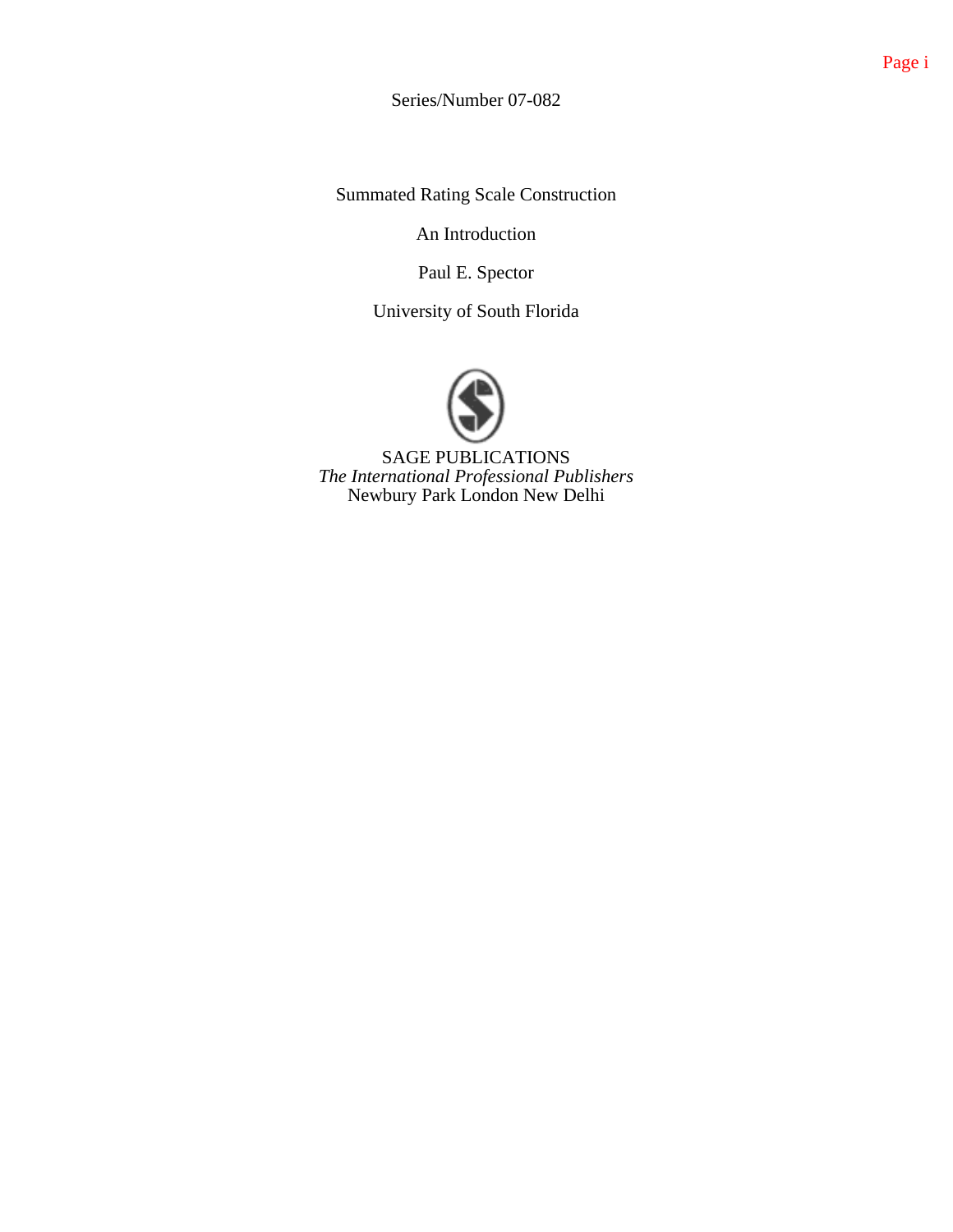Copyright © 1992 by Sage Publications, Inc.

All rights reserved. No part of this book may be reproduced or utilized in any form or by any means, electronic or mechanical, including photocopying, recording, or by any information storage and retrieval system, without permission in writing from the publisher.

*For information address*:



SAGE Publications, Inc. 2455 Teller Road Newbury Park, California 91320 E-mail: order@sagepub.com

SAGE Publications Ltd. 6 Bonhill Street London EC2A 4PU United Kingdom

SAGE Publications India Pvt. Ltd. M-32 Market Greater Kailash I New Delhi 110 048 India

Printed in the United States of America

Spector, Paul E. Summated rating scale construction: an introduction / Paul E. Spector. p. cm.(Sage university papers series. Quantitative applications in the social sciences, no. 82) Includes bibliographical references. ISBN 0-8039-4341-5 1. Scaling (Social sciences) I. Title II. Series. H61.27.S66 1992 300'.72dc20 91-36161

99 00 01 02 11 10 9 8

Sage Production Editor: Astrid Virding

When citing a University Paper, please use the proper form. Remember to cite the correct Sage University Paper series title and include the paper number. One of the following formats can be adapted (depending on the style manual used):

(1) McCutcheon, A. L. (1987). *Latent class analysis* (Sage University Paper series on Quantitative Applications in the Social Sciences, No. 07-064). Newbury Park, CA: Sage.

*OR*

(2) McCutcheon, A. L. 1987. *Latent class analysis*. Sage University Paper series on Quantitative Applications in the Social Sciences, series no. 07-064. Newbury Park, CA: Sage.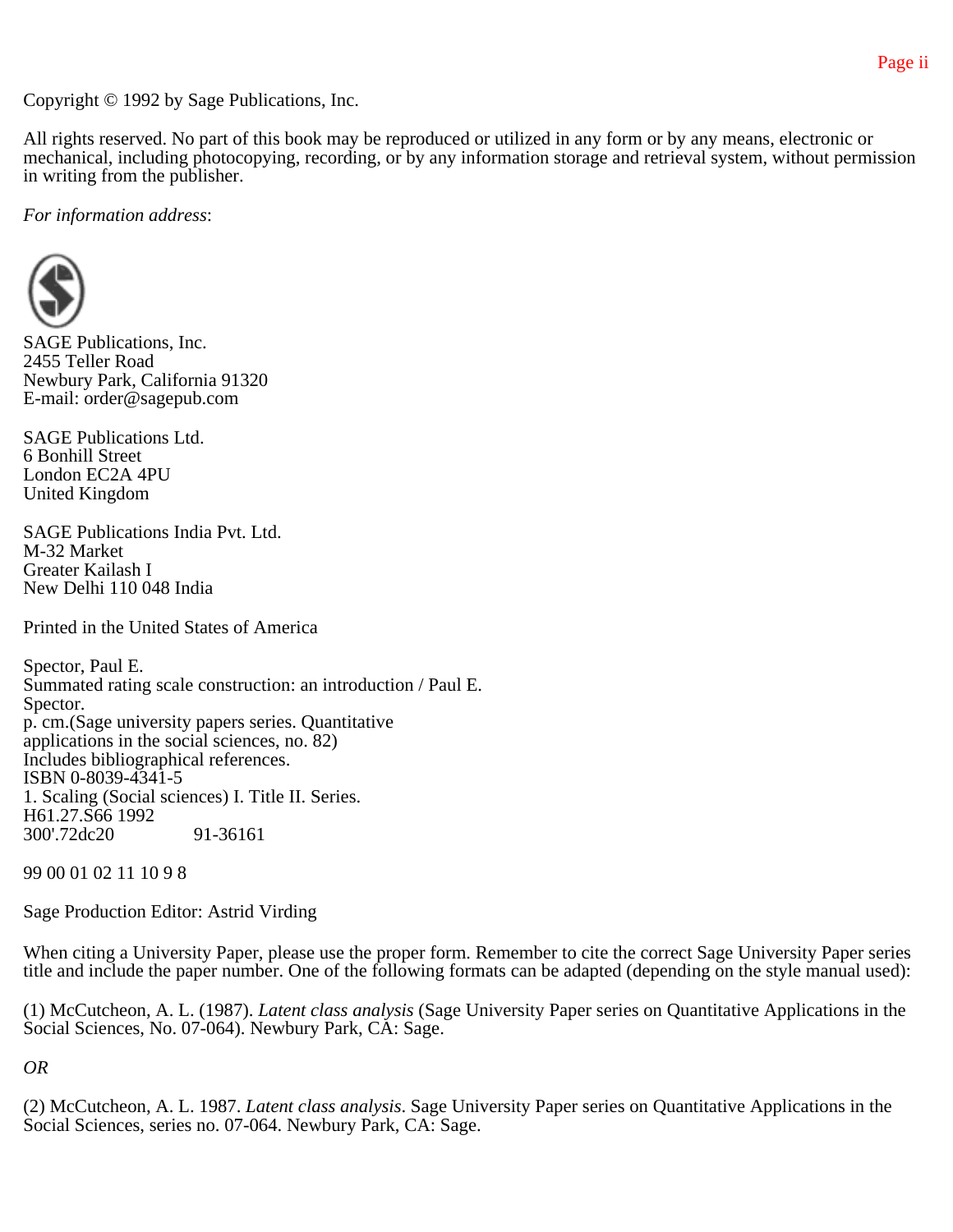Page iii

# Contents

| Series Editor's Introduction                     | $\mathbf{V}$   |
|--------------------------------------------------|----------------|
| 1. Introduction                                  | $\mathbf{1}$   |
| Why Use Multiple-Item Scales?                    | $\overline{4}$ |
| What Makes a Good Scale?                         | 6              |
| <b>Steps of Scale Construction</b>               | $\tau$         |
| 2. Theory of Summated Rating Scales              | 10             |
| 3. Defining the Construct                        | 12             |
| How to Define the Construct                      | 14             |
| Homogeneity and Dimensionality of Constructs     | 16             |
| Theoretical Development of Work Locus of Control | 17             |
| 4. Designing the Scale                           | 18             |
| Response Choices                                 | 18             |
| <b>Quantifying Response Choices</b>              | 21             |
| Writing the Item Stems                           | 22             |
| Instructions                                     | 26             |
| Designing the WLCS                               | 28             |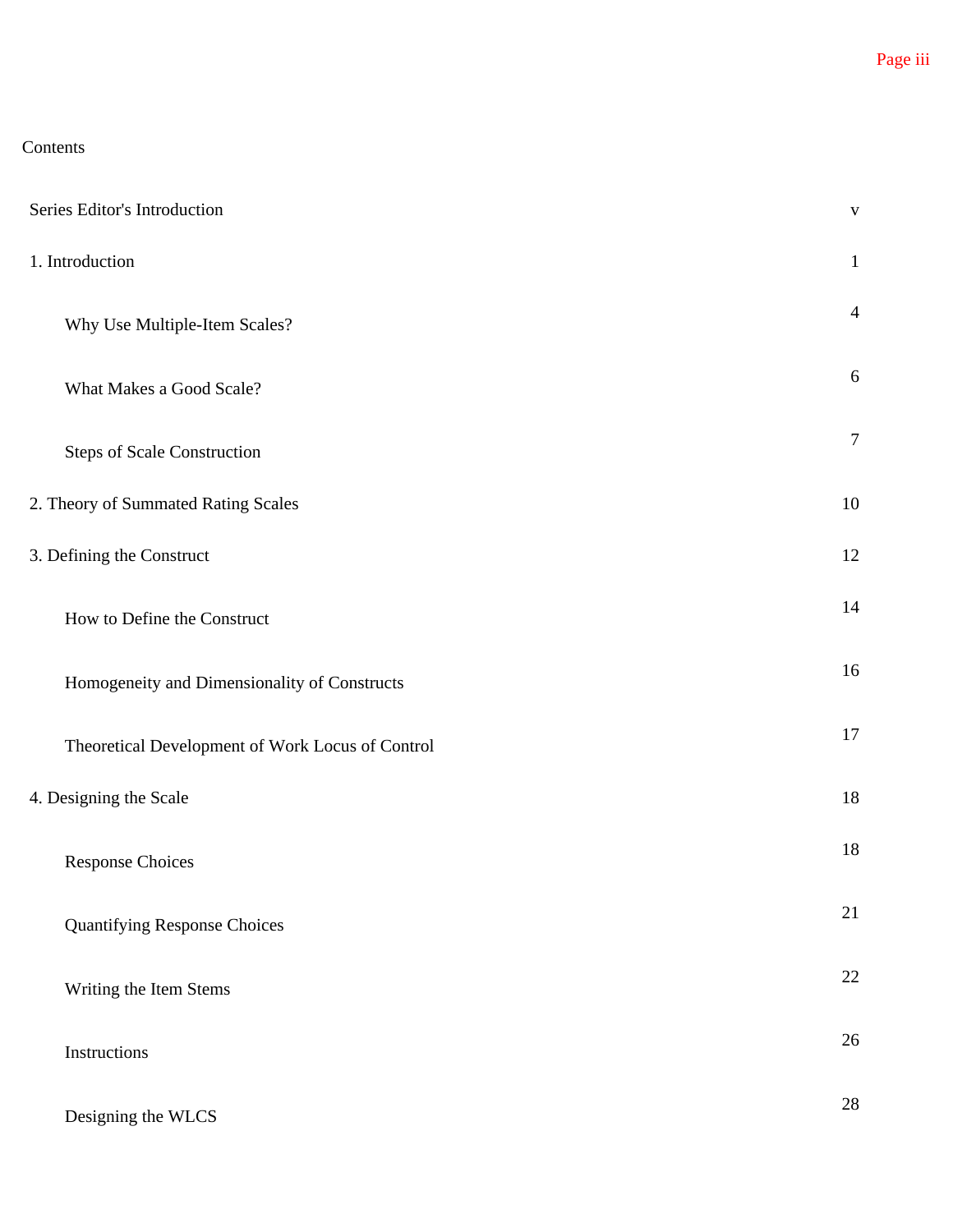| 5. Conducting the Item Analysis             |    |
|---------------------------------------------|----|
| Item Analysis                               | 29 |
| <b>External Criteria for Item Selection</b> | 35 |
| When the Scale Needs More Work              | 36 |
| <b>Multidimensional Scales</b>              | 39 |
| Conducting Item Analysis with SPSS-X        | 41 |
| Item Analysis on the WLCS                   | 43 |
| 6. Validation                               | 46 |
| Techniques for Studying Validity            | 47 |
| Use of Factor Analysis for Scale Validation | 53 |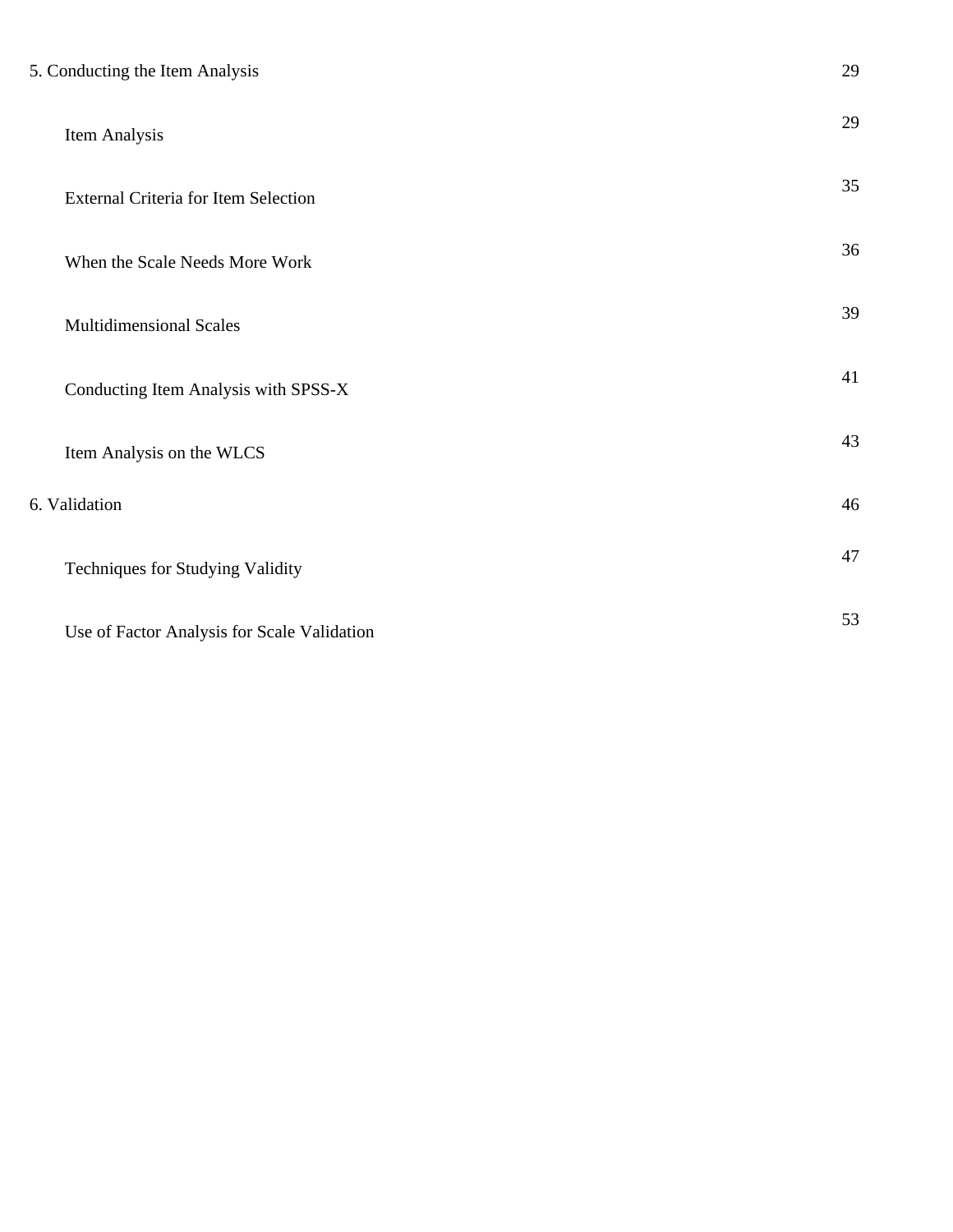| Validation of the WLCS     | 60     |
|----------------------------|--------|
| <b>Validation Strategy</b> | 64     |
| 7. Reliability and Norms   | 65     |
| Reliability                | 65     |
| Reliability for the WLCS   | 66     |
| <b>Norms</b>               | 67     |
| Norms for the WLCS         | 69     |
| 8. Concluding Remarks      | 69     |
| Notes                      | $70\,$ |
| References                 | 71     |
| About the Author           | 73     |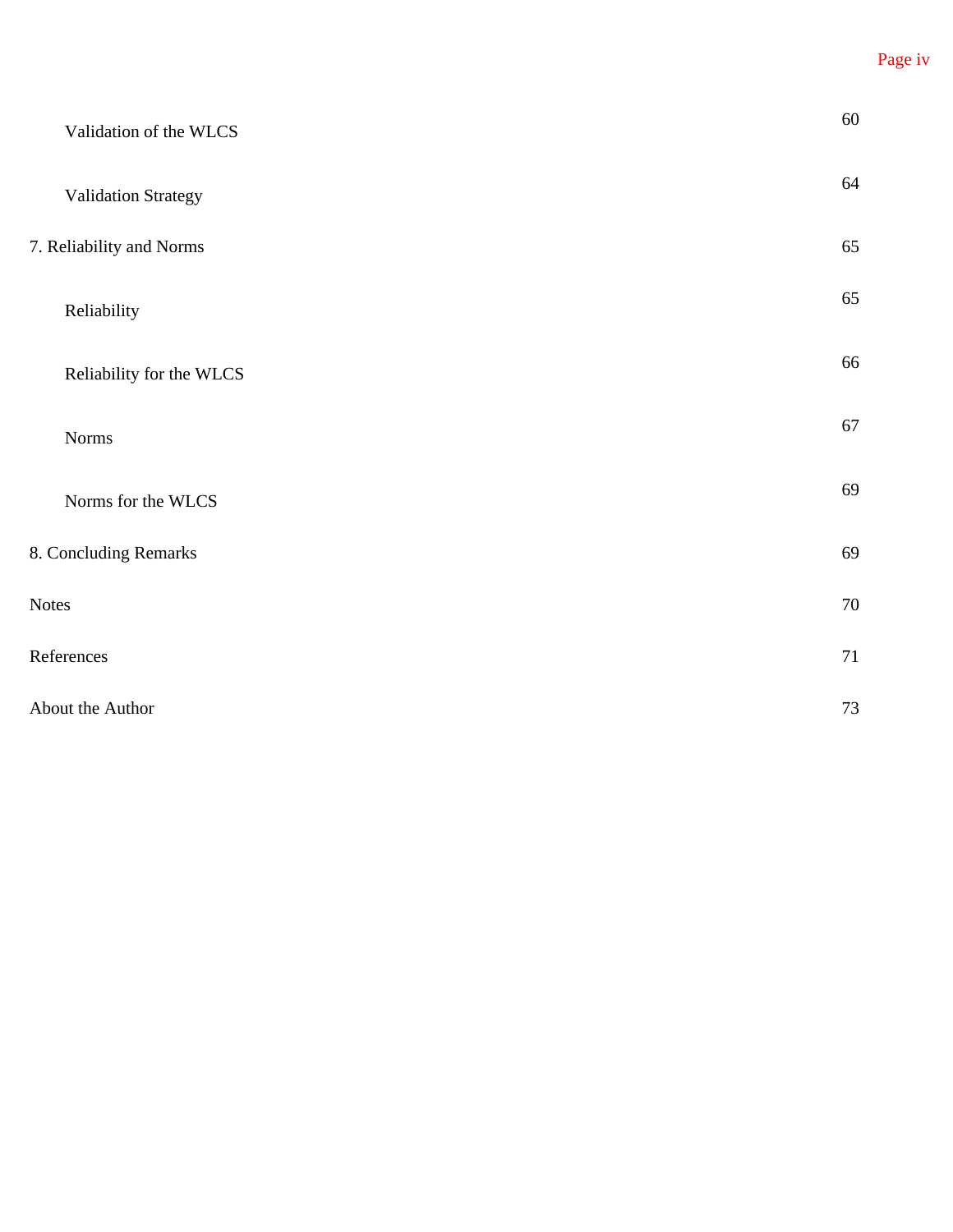## Series Editor's Introduction

Across the social sciences, summated rating scales are much in use. A political scientist may pose several items to survey respondents about their "trust in government," adding up scores to form an index for each. A sociologist might ask a sample of workers to evaluate their "subjective social class" in a battery of questions, summing responses into one measure. Or else a psychologist, as in the case of Dr. Spector, could construct a Work Locus of Control Scale, based on numerous agree-disagree Likert-type items. In each example, the goal is development of an individual rating on some attitude, value, or opinion.

The task of constructing good summated rating scales is seldom easy. Furthermore, in many graduate training programs, there is not enough learned instruction in *how* to construct such scales. Thus, for the underseasoned graduate student who has to come up with one, as well as for the faculty member who needs a refresher, this monograph is invaluable. Spector gives us, clearly and carefully, the necessary steps to build these scales.

Take the example of the young political scientist studying political values, in particular that of "free speech." In the survey instrument, this student asks respondents simply to "agree" or "disagree" with the following item:

Communists have a right to speak just like the rest.

Is one item enough to measure our concept of free speech? "No," says Spector, as he begins his explanation. He examines not only why multiple items are necessary, but also the appropriate number of response categories and the preferred item wording. After that, he gives guidelines for sorting good items from bad, including item-remainder coefficients and Cronbach's alpha. Once the item analysis is complete, it is time for validation of the scale. Does it mean what it is supposed to mean? Multiple standards of validity, including dimensional validity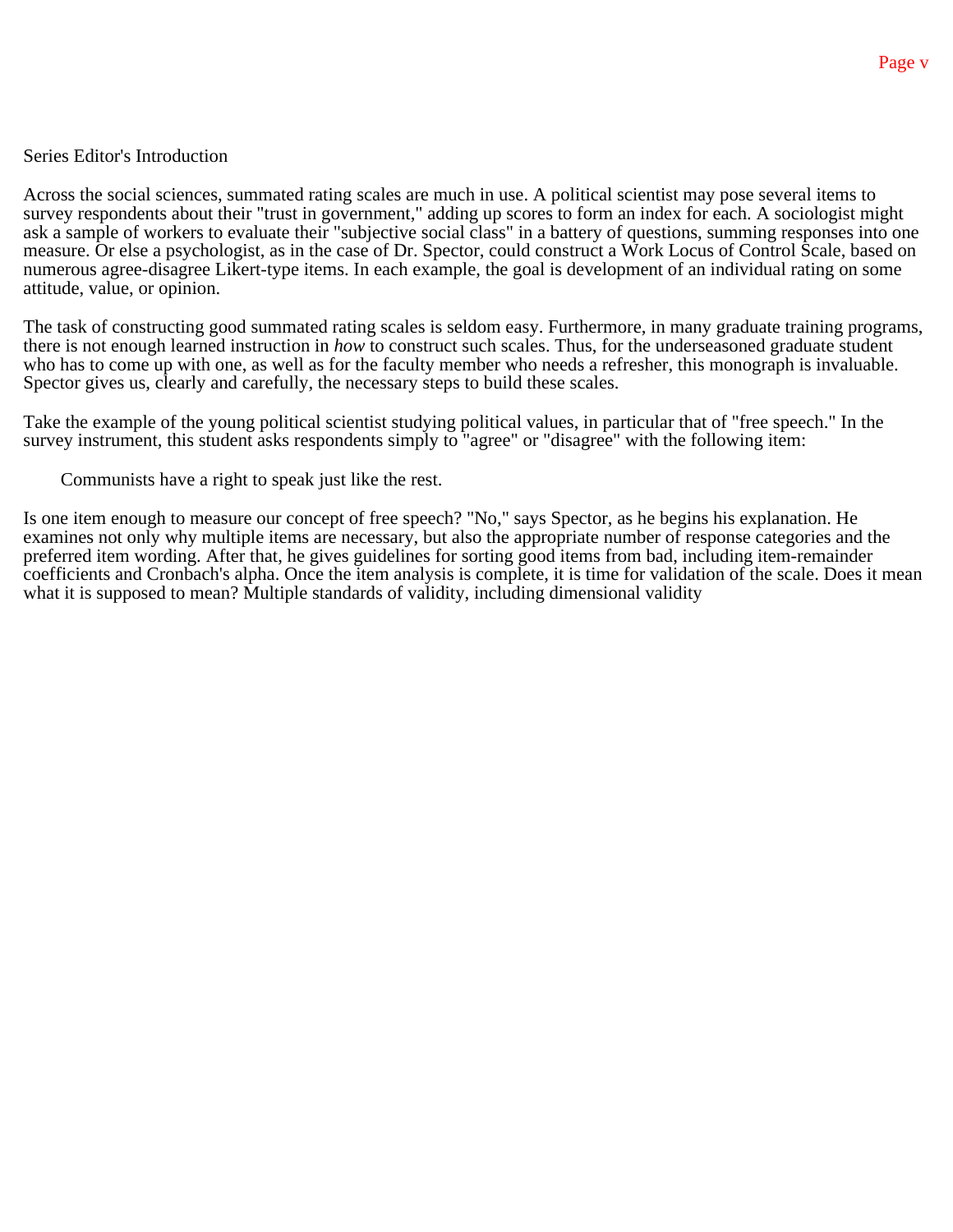from factor analysis, are considered. Next comes the treatment of scale reliability and norms.

Throughout the presentation, Spector is sensitive to issues of theory. The empirical tests never prove a theoretical construct exists, but they may point to its existence. As he remarks in his conclusion, the "development of a scale is an ongoing process that really never ends."

> MICHAEL S. LEWIS-BECK SERIES EDITOR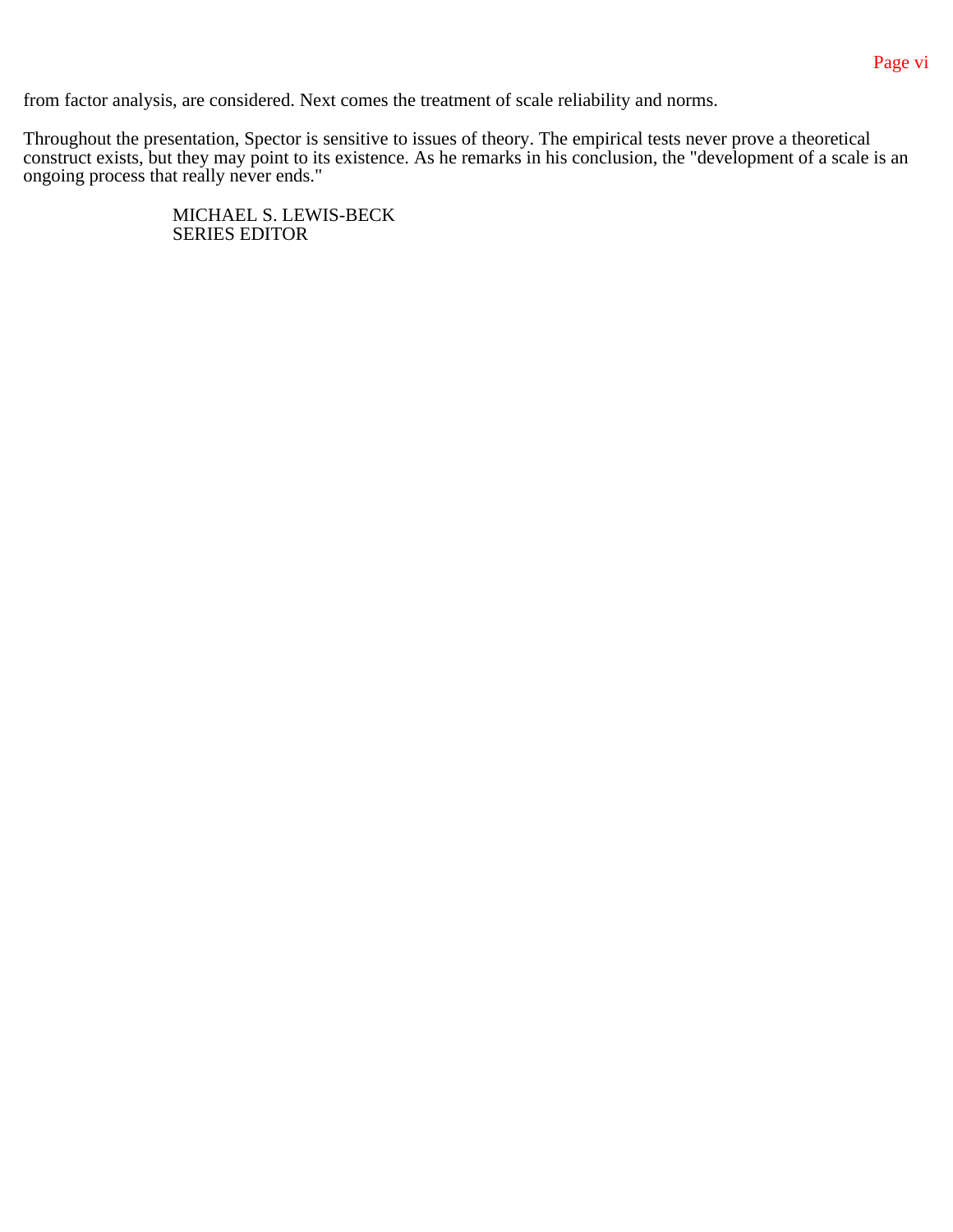## SUMMATED RATING SCALE CONSTRUCTION:

An Introduction

PAUL E. SPECTOR *University of South Florida*

### 1. Introduction

The summated rating scale is one of the most frequently used tools in the social sciences. Its invention is attributed to Rensis Likert (1932), who described this technique for the assessment of attitudes. These scales are widely used across the social sciences to measure not only attitudes, but opinions, personalities, and descriptions of people's lives and environments as well. Scales presently exist that measure emotional states (e.g., anger, anxiety, and depression), personal needs (e.g., achievement, autonomy, and power), personality (e.g., locus of control and introversion), and description of jobs (e.g., role ambiguity and workload). These are but a few of the hundreds of variables for which scales have been developed. For many variables several scales exist, some of which were created for specialized purposes.

There are four characteristics that make a scale a summated rating scale. First, a scale must contain multiple items. The use of *summated* in the name implies that multiple items will be combined or summed. Second, each individual item must measure something that has an underlying, quantitative measurement continuum. In other words, it measures a property of something that can vary quantitatively rather than qualitatively. An attitude, for example, can vary from being very favorable. Third, each item has no "right" answer, which makes the summated rating scale different from a multiple-choice test. Thus summated rating scales cannot be used to test for knowledge or ability. Finally, each item in a scale is a statement, and respondents are asked to give ratings about each statement. This involves asking subjects to indicate which of several response choices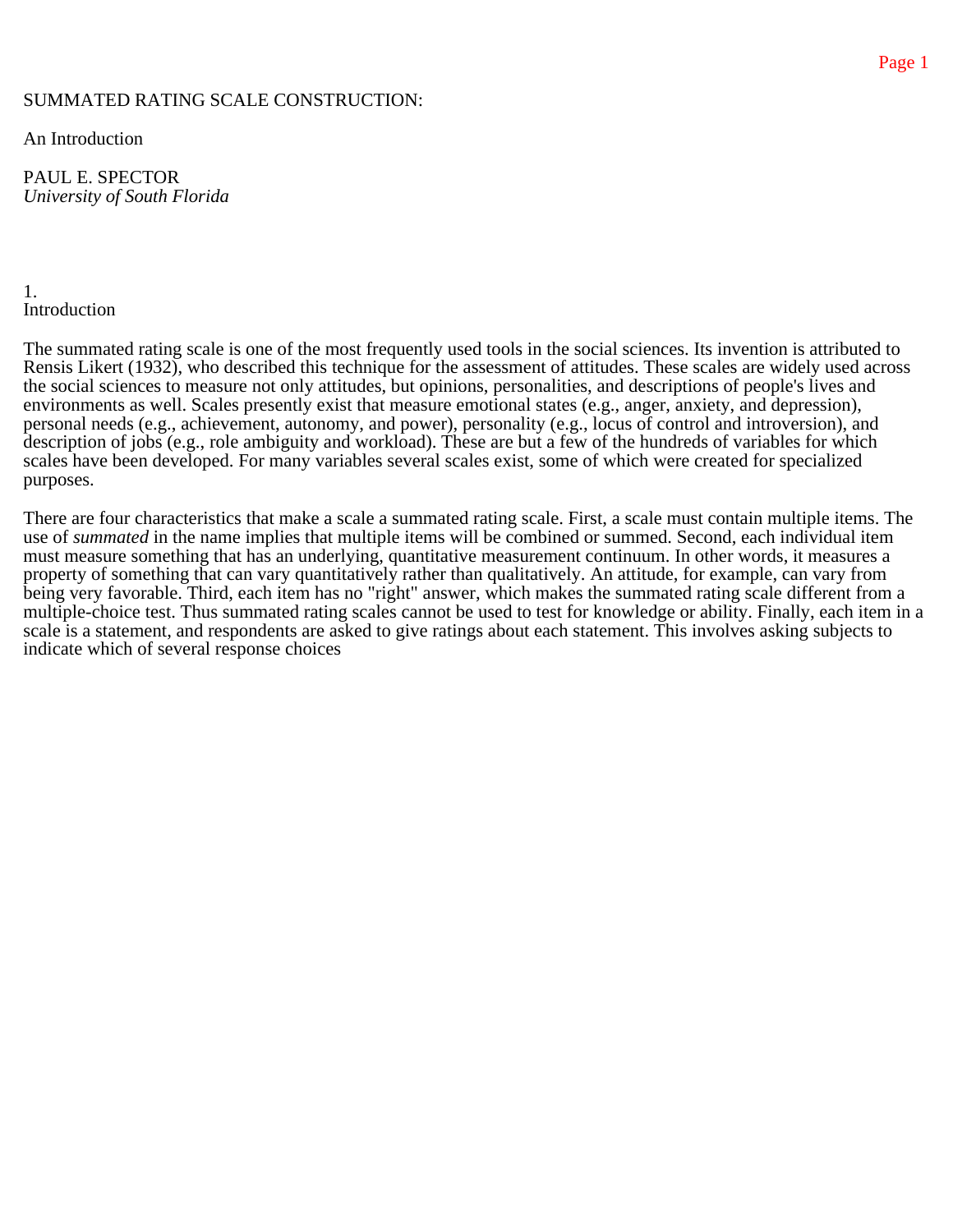best reflects their response to the item. Most summated rating scales offer between four and seven response choices.

Table 1.1 contains the Work Locus of Control Scale (WLCS; Spector, 1988) as an example of a summated rating scale. The WLCS is a 16 item, 6 response choice, agreement scale. There are three things to note about the scale. First, at the top is the key containing the six response choices, ordered from greatest disagreement to greatest agreement. The greatest disagreement, *disagree very much*, is given the lowest value of 1. The greatest agreement, *agree very much*, is given the highest value of 6. Below the key are the statements or item stems for which respondents will indicate their level of agreement. To the right of each stem are all six possible responses. Respondents circle one response for each item.

The WLCS represents a popular format for a summated rating scale, but alternate variations also can be found. For example, respondents can be asked to write down the number representing their response to each item, rather than circling a number. Discussions to follow refer to all summated rating scales, regardless of the particular format options that are chosen.

The WLCS is a scale that was developed by the current author (Spector, 1988). Its development will serve as an example throughout this monograph, because it illustrates the steps involved in developing these scales. I certainly do not claim that this scale is in any way better, more carefully developed, or more construct valid than other scales. Rather, the strategy adopted for its development was typical of that used by scale developers.

The summated rating-scale format is often used for several reasons. First, it can produce scales that have good *psychometric* propertiesthat is, a well-developed summated rating scale can have good reliability and validity. Second, a summated rating scale is relatively cheap and easy to develop. The writing of items is straightforward, and the initial development of the scale requires only 100 to 200 subjects. Finally, a well-devised scale is usually quick and easy for respondents to complete and typically does not induce complaints from them.

Of course, there are also drawbacks. Perhaps the biggest limitation is that subjects must have a reasonably high level of literacy. Potential respondents who do not read well will certainly have difficulty completing these scales. Another is that some level of expertise and statistical sophistication is necessary to develop a good scale. However, I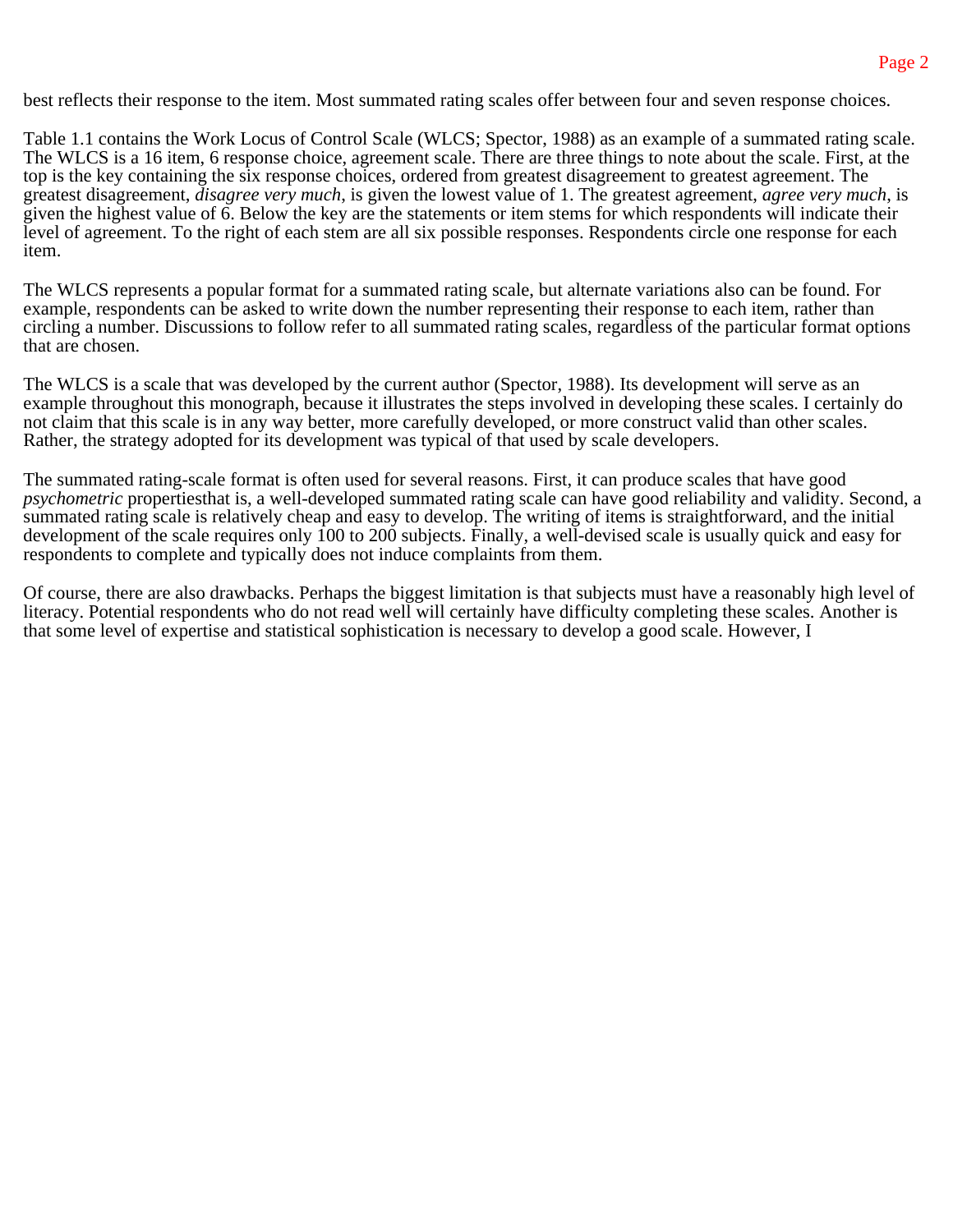### TABLE 1.1 The Work Locus of Control Scale (WLCS)

*The following questions concern your beliefs about jobs in general. They do not refer only to your present job*.

| $1 = Disagree$ very much                                                                                   | $4 = \text{Agree slightly}$   |  |
|------------------------------------------------------------------------------------------------------------|-------------------------------|--|
| $2 = Disagree$ moderately                                                                                  | $5 = \text{Agree}$ moderately |  |
| $3 = Disagree$ slightly                                                                                    | $6 = \text{Agree}$ very much  |  |
| 1. A job is what you make of it.                                                                           | 123456                        |  |
| 2. On most jobs, people can pretty much accomplish whatever they set out to accomplish.                    | 123456                        |  |
| 3. If you know what you want out of a job, you can find a job that gives it to you.                        | 123456                        |  |
| 4. If employees are unhappy with a decision made by their boss, they should do something about it.         | 123456                        |  |
| 5. Getting the job you want is mostly a matter of luck.                                                    | 123456                        |  |
| 6. Making money is primarily a matter of good fortune.                                                     | 123456                        |  |
| 7. Most people are capable of doing their jobs well if they make the effort.                               | 123456                        |  |
| 8. In order to get a really good job, you need to have family members or friends in high places.           | 123456                        |  |
| 9. Promotions are usually a matter of good fortune.                                                        | 123456                        |  |
| 10. When it comes to landing a really good job, who you know is more important than what you know.         | 123456                        |  |
| 11. Promotions are given to employees who perform well on the job.                                         | 123456                        |  |
| 12. To make a lot of money you have to know the right people.                                              | 123456                        |  |
| 13. It takes a lot of luck to be an outstanding employee on most jobs.                                     | 123456                        |  |
| 14. People who perform their jobs well generally get rewarded.                                             | 123456                        |  |
| 15. Most employees have more influence on their supervisors than they think they do.                       | 123456                        |  |
| 16. The main difference between people who make a lot of money and people who make a little money is luck. | 123456                        |  |

have seen undergraduates with a course or two in statistics and/or measurement devise good scales with some guidance. As with most things, it is not too difficult to develop a scale once you know how.

The goal of this monograph is to explain in detail how to develop a summated rating scale. The procedures described here are those typically followed in the development of most scales by individual researchers. Test development projects by major testing firms, such as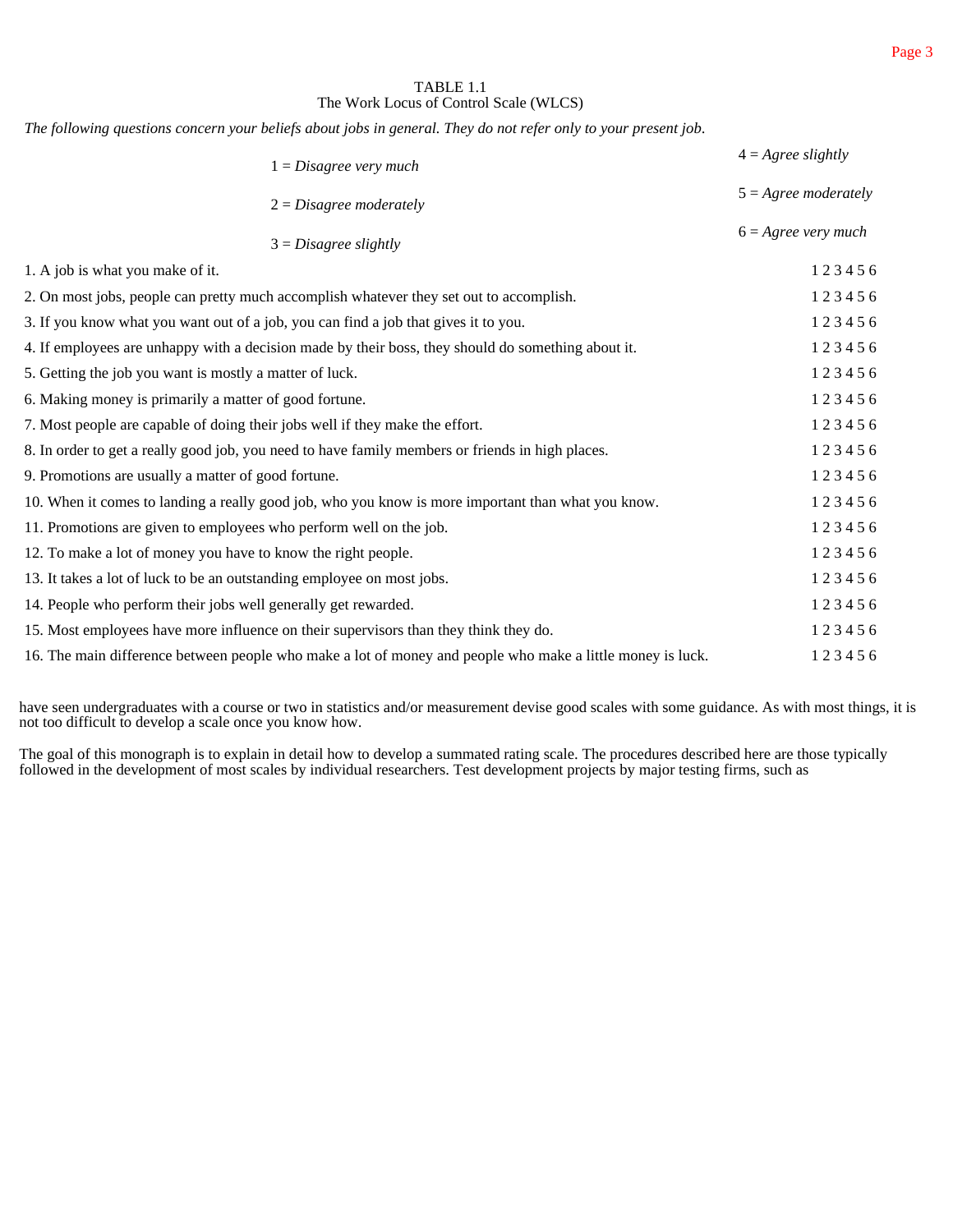Educational Testing Service or the Psychological Corporation, are often more involved and utilize much larger samples of subjects. Their general approach, however, is much like the one described here.

All the steps necessary for scale construction will be covered in detail. Advice will be provided to avoid the pitfalls that doom a scale development effort. For someone developing a scale for the first time, this monograph alone is not sufficient as a guide to scale construction. Additional guidance from someone with experience in scale construction is recommended. At the very least, this person should review procedures, items, and the results of analyses conducted.

## Why Use Multiple-Item Scales?

The development of a summated rating scale requires a considerable investment of time and effort. It also requires that respondents will be able to take several minutes to provide their ratings. A reasonable question is why go to all the bother? To determine someone's opinion, why not just ask them with a single, straightforward, yes-or-no question?

There are three good reasons why single yes-or-no questions are insufficient. They concern reliability, precision, and scope. Single items do not produce responses by people that are consistent over time. A person may answer ''yes'' today and "no" tomorrow. Thus single items are notoriously unreliable. They are also imprecise because they restrict measurement to only two levels. People can be placed into only two groups, with no way to distinguish among people in each group. Finally, many measured characteristics are broad in scope and not easily assessed with a single question. Some issues are complex, and several items will be necessary to assess them.

These problems are best illustrated with an example. A frequently studied domain is people's feeling about the government. To assess feelings, a single question could be asked, such as

Do you like the government? (Yes or No).

Unfortunately, all people who respond "yes" will not have the same strength of feeling. Some may love the government; others may only slightly like it. Likewise, some people responding "no" will hate the government, whereas others will merely dislike it. People in the middle who have ambivalent feelings will be forced to choose either yes or no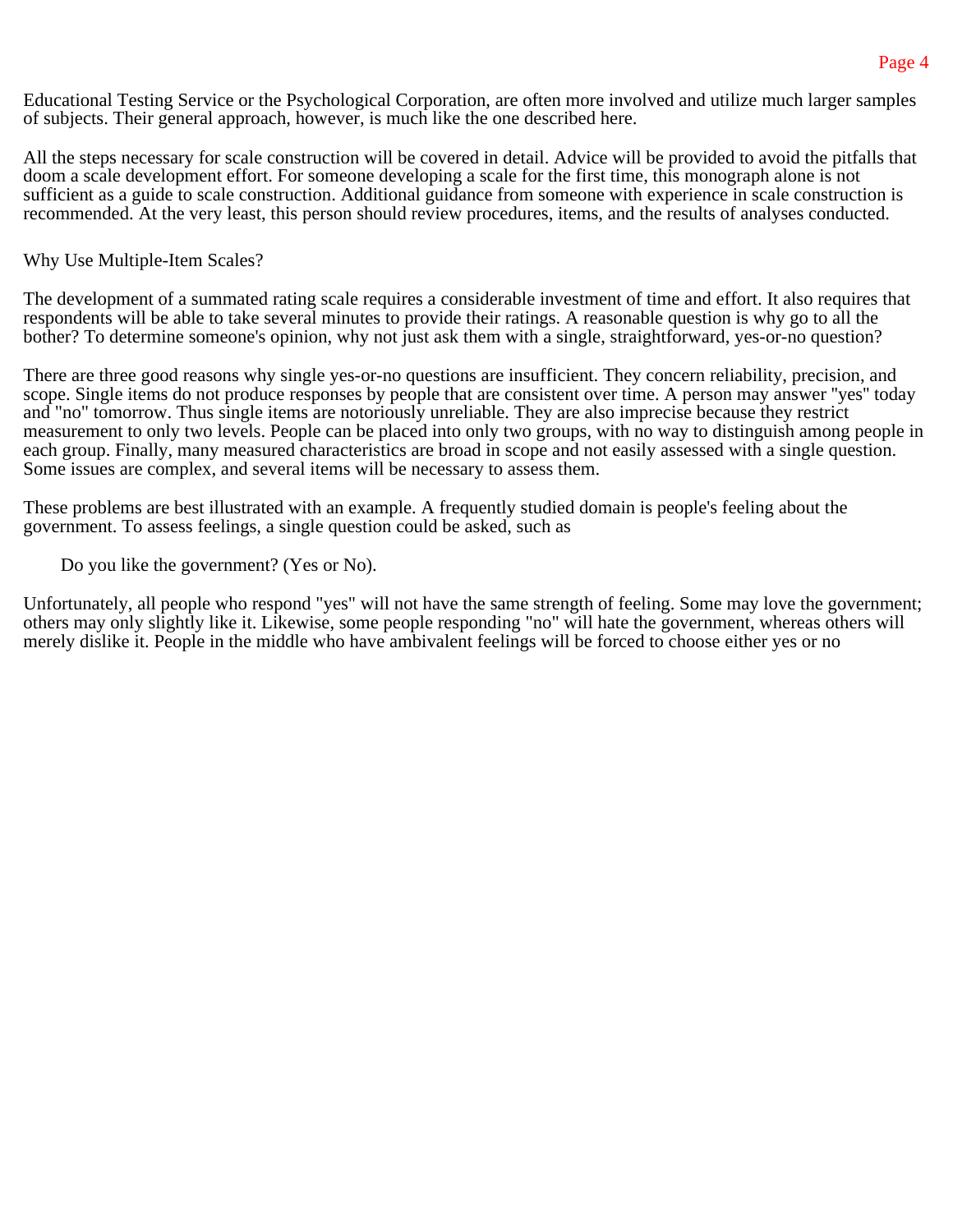and will be counted along with those with strong feelings. Thus there is inadequate precision for most purposes.

Unreliability or inconsistency in people's responses over time will be produced in several ways. First, the ambivalent people may be making essentially random responses to the question. Depending upon the day, the person's mood, and the weather, the ambivalents may answer either "yes" or "no." If an ambivalent person is asked the same question on different occasions, inconsistency would be observed. In fact, responding yes and no each 50% of the time would define ambivalence in a psychophysical sense. 1

Unreliability also can be produced by respondents making mistakes in their responses. They may mean to respond "yes" and instead respond "no", they may misread the question (e.g., "I *dis*like the government''), or they may misunderstand the question. They may be uncertain about what the question means. Does "government'' mean federal government, state government, local government, or all three? All these factors introduce errors that lead to unreliability.

The final difficulty is that people's feelings may not be this simple. They may like certain aspects of government and not others. Particularly if this question refers to all levels of government, people may have a difficult time answering the question. More important, the single question will oversimplify how people feel.

Two features of the summated rating scale will solve these problems. First, the use of more than two response choices will increase precision. Suppose people are asked

How do you feel about the government?

and are offered the following response choices:

Love it

Like it

Neither like nor dislike it

Dislike it

Hate it

Those who feel strongly can now be distinguished from those with more moderate feelings. The ambivalent respondents will be able to respond differently from respondents with definite tendencies toward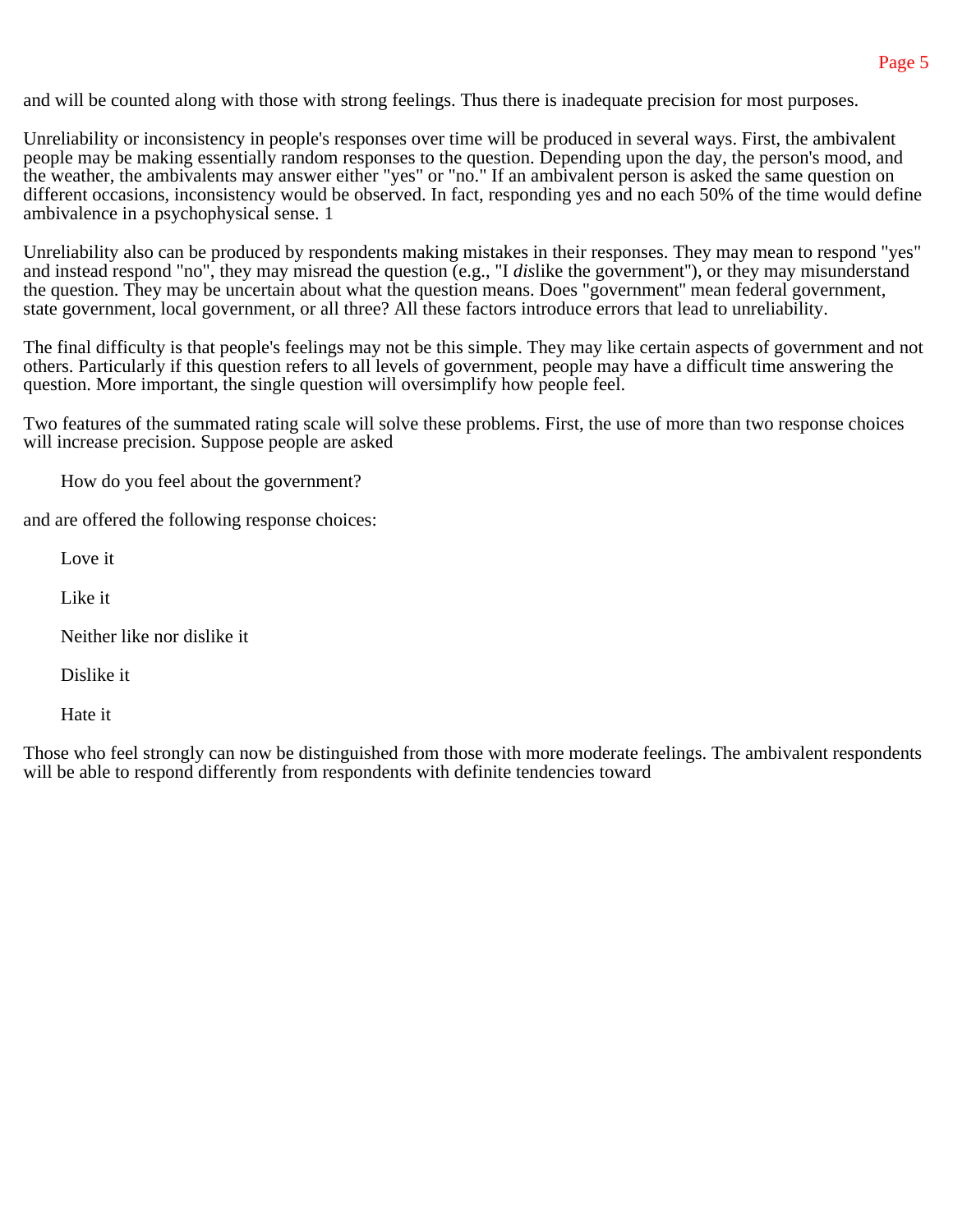one end of the scale or the other. Precision is greatly improved, and might be improved further with even more choices. Of course, in cases where respondents are able to answer only yes or no, more response choices will be ineffective. The key here is not to give respondents more choices than they are able to use.

Multiple items can address all three problems. People would respond to items concerning various aspects of government. They might be asked if they like the President, the Congress, the Supreme Court, and the Civil Service. They might be asked about services, taxes, how money is spent, and how the government is run. The variety of questions enlarges the scope of what is measured. It can be as broad or as narrow as the choice of questions.

Multiple items improve reliability by allowing random errors of measurement to average out. Given 20 items, if a respondent makes an error on one item, indicating "love it" instead of "hate it," the impact on the total score (the sum of all items) is quite minimal. In fact, errors in one direction will tend to cancel out errors in the other, resulting in a relatively constant total score over time. Reliability will be covered in greater detail later.

Finally, multiple items allow even more precision. With a single five-choice question, people can be placed into five groups on the basis of their responses. With 20 five-choice items, there are 81 possible scores ranging from 20 to 100, or over 16 times the precision (at least in theory).

## What Makes a Good Scale?

A good summated rating scale is both *reliable* and *valid*. Reliability will be considered in two ways. First, *test-retest reliability* means that a scale yields consistent measurement over time. Assuming that the construct of interest does not change, each subject should get about the same score upon repeated testings. Second, *internal-consistency reliability* means that multiple items, designed to measure the same construct, will intercorrelate with one another. It is possible that a scale demonstrates only one of these types of reliability. Both types will be discussed at length in Chapters 5 and 7.

Reliability assures that a scale can consistently measure something, but it does not assure that it will measure what it is designed to measure. This property (that a scale measures its intended construct) is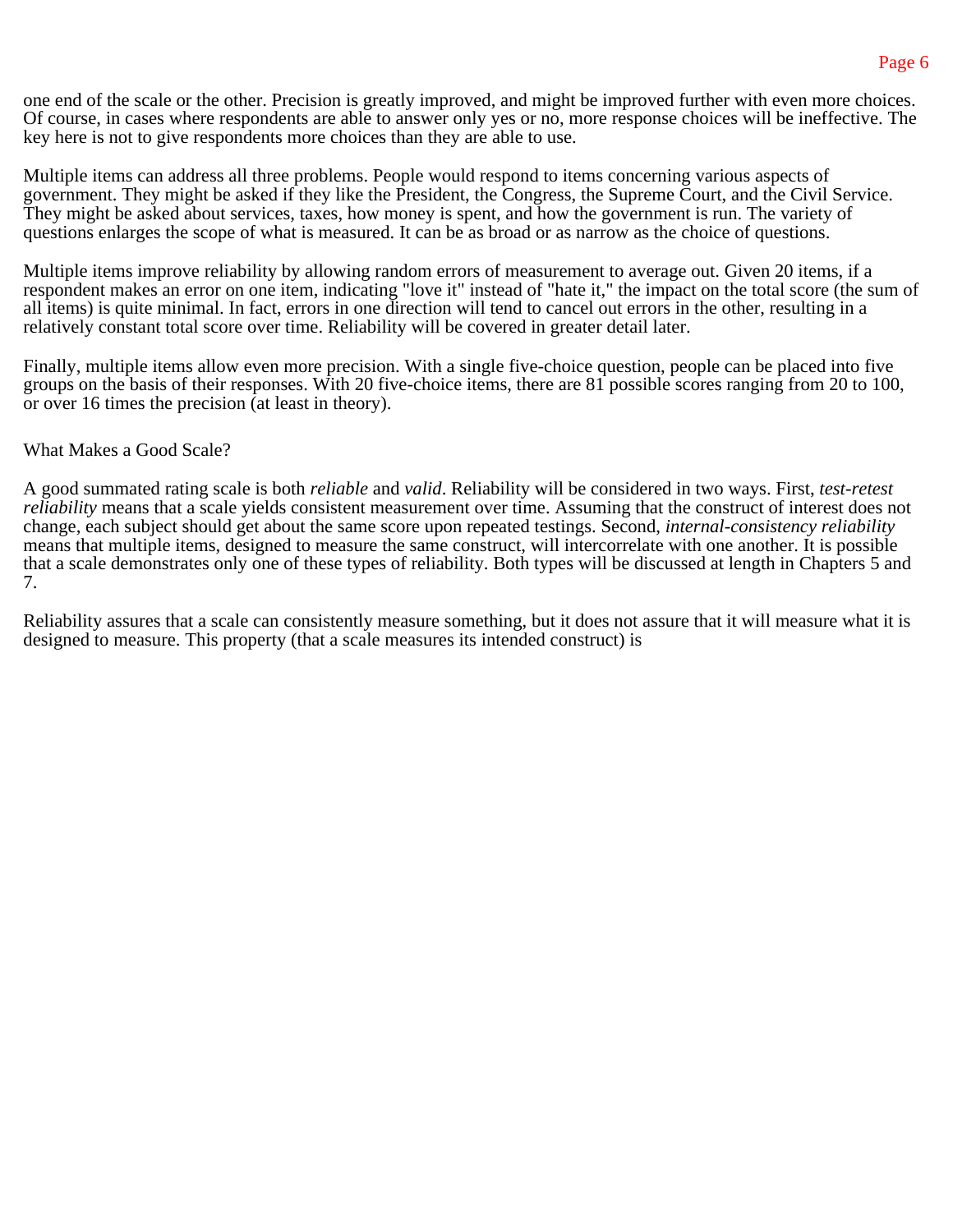validity. There are many types of validity and several general approaches to establish it. These will be discussed in Chapter 6. Both reliability and validity are essential properties for a scale. Additional details on these topics are found in Carmines and Zeller (1979).

There are other things to look for in a good scale. First, items should be clear, well written, and contain a single idea. Many scales run into difficulty because items are ambiguous or contain multiple ideas. Unless absolutely necessary, jargon should be avoided. Colloquial expressions limit the use of the scale in terms of populations and time.

Another aspect of a good scale is that it is appropriate to the population of people who use it. Reading level, for example, must be considered with these scales. To make a scale broadly applicable, keep the items short and the language simple and straightforward. Concrete ideas produce the best items. Respondents should not have to guess what the intended meaning of an item might be. They should not miss the meaning of an item because they do not understand a word. Chapter 4 will cover the writing of good items.

Finally, a good scale is developed with concern for possible biasing factors. Personally sensitive items may evoke defensiveness on the part of some respondents. Scales measuring personal adjustment and psychopathology have long been known to suffer from distortion on the part of defensive respondents. Bias will be discussed in Chapter 4.

## Steps of Scale Construction

The development of a summated rating scale is a multistep process. A thorough effort will involve conducting several separate studies. Figure 1.1 illustrates the five major steps in the process. First, before a scale can be developed, the construct of interest must be clearly and precisely defined. A scale cannot be developed until it is clear exactly what that scale is intended to measure. This may seem to be a simple-minded requirement, but it is at this step that many scale development efforts go astray. Too many scale developers spend insufficient time defining and refining the construct of interest.

Second, the scale itself is designed. This involves deciding on the exact format of the scale, including selection of response choices and writing of instructions. Item stems also are written at this step. The idea is to write an initial item pool, which will be subject to statistical analysis at later steps.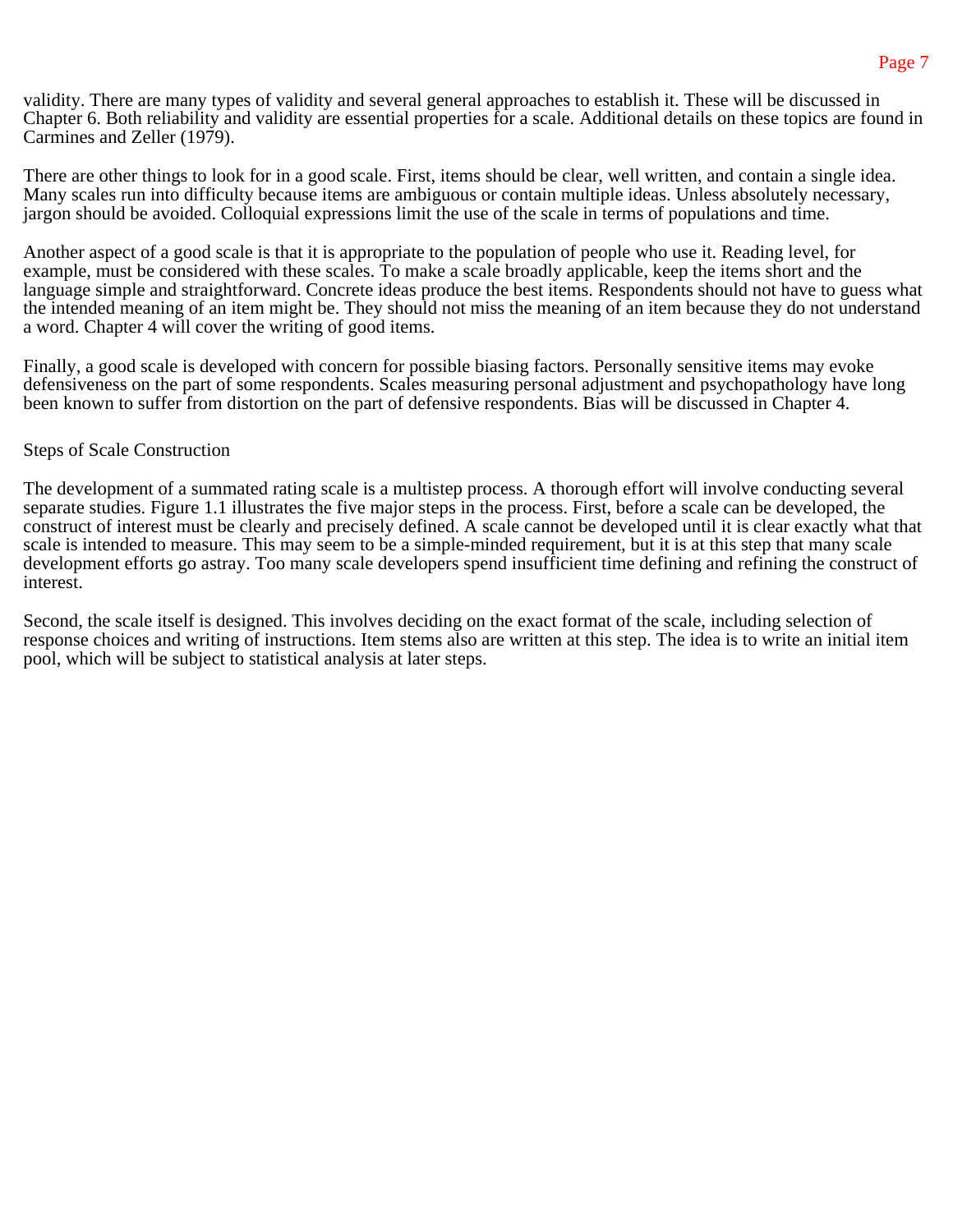

Figure 1.1. Major Steps to Developing a Summated Rating Scale.

Third, the initial version should be pilot-tested with a small number of respondents who are asked to critique the scale. They should indicate which items are ambiguous or confusing, and which items cannot be rated along the dimension chosen. The scale should be revised on the basis of the pilot respondents' feedback.

Fourth, the first full administration and item analysis is conducted. A sample of 100 to 200 respondents complete the scale. Their data are subject to an item analysis to choose a set of items that form an inter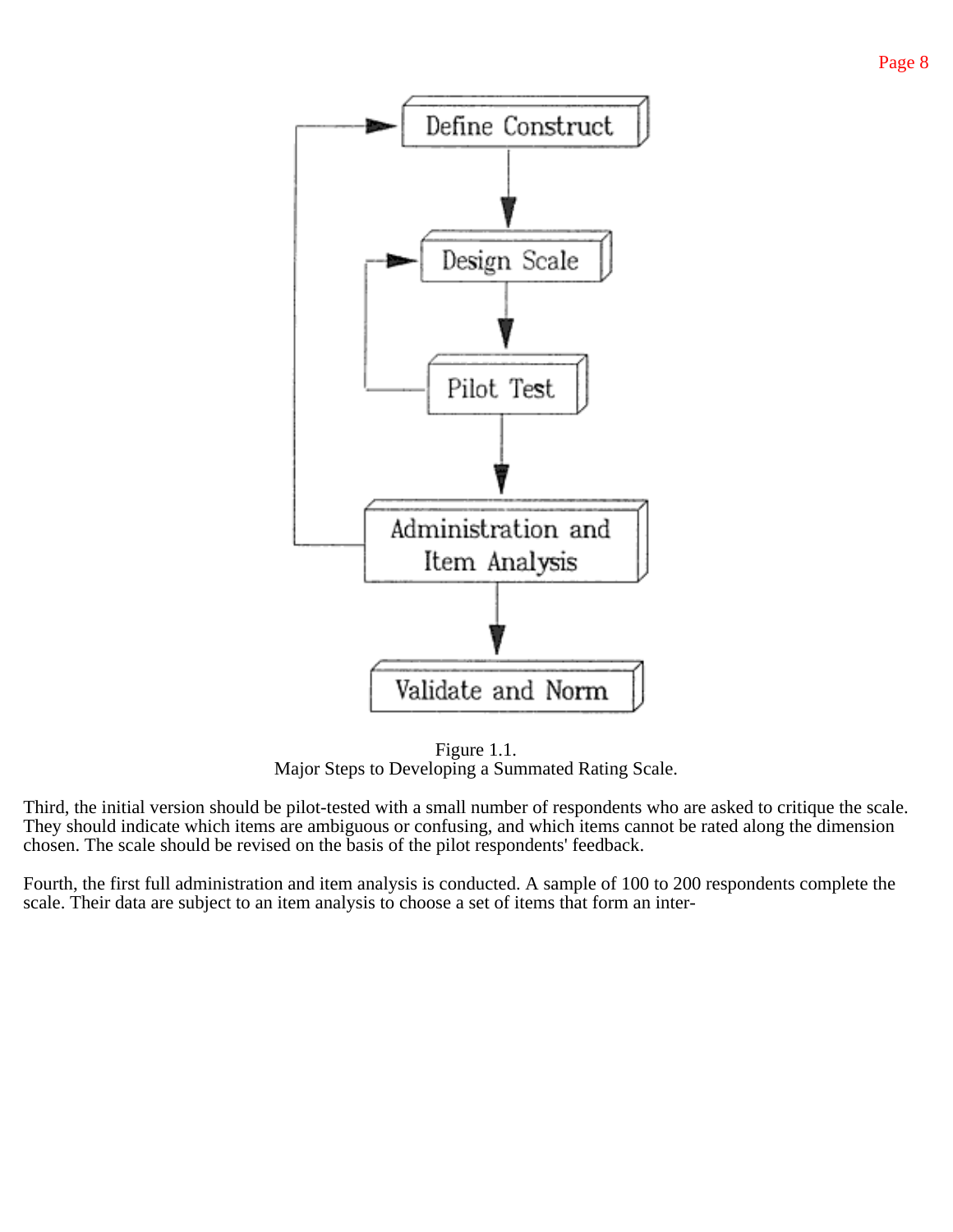nally consistent scale. Coefficient alpha (Cronbach, 1951), a statistic representing internal-consistency reliability, is calculated. At this first stage, the essential property of reliability is established initially. If the items successfully produce an internally consistent scale, the final step can proceed. Otherwise, one must return to an earlier step to revise the scale.

Fifth, the scale is validated and normed. Traditionally, validity has been defined as the property that a scale measures its intended construct. (In other words, a valid scale measures what it was designed to measure.) As discussed later, this definition is an oversimplification, but for now this definition will be adopted.

At this step, a series of validation studies should be conducted to verify that the scale behaves as predicted. This step is much like theory-testing, in that relations of the scale with other variables are hypothesized. Data then are collected to verify the theoretical predictions. As evidence in support of validity is compiled, confidence is gained that the scale measures the theoretical construct it is intended to measure.

At the same time that validity data are collected, normative data also are collected. *Norms* describe the distributional characteristics of a given population on the scale. Individual scores on the scale then can be interpreted in relation to the distribution of scores in the population. Large samples of respondents can be used to estimate distributional characteristics (such as mean and standard deviation) of the population.

These five steps are essential for the development of a scale. Unfortunately, many scale developers do an inadequate job on the first and/or last steps. This is undoubtedly because these steps are the most difficult. Both rely on solid conceptual and theoretical thinking, based on the relevant research literature. Validation involves conducting research studies designed to test hypotheses about the scale. A good scale developer must first be a good researcher.

The remainder of this monograph will cover the steps involved in the development of a summated rating scale. This discussion will begin with the underlying classical test theory upon which such scales are based. Each of the steps in Figure 1.1 will be covered, including defining the construct, designing the scale, pilot-testing, conducting the item analysis, validating the scale, and establishing norms and reliability.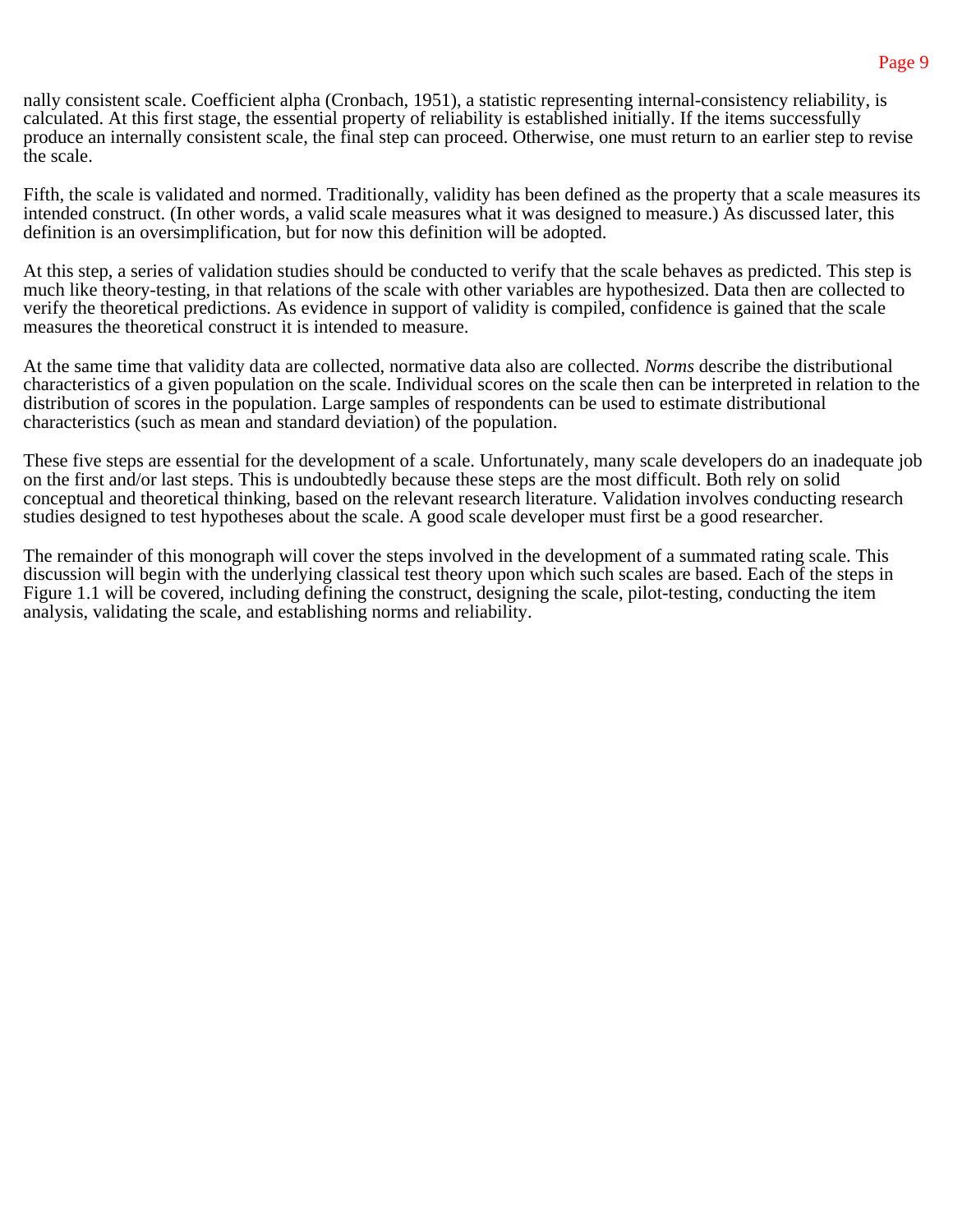## 2. Theory of Summated Rating Scales

Before proceeding to the development of summated rating scales, it would be instructive to briefly review the theory behind them. The basic underlying idea derives from classical test theory, which provides the rationale for repeated, summated measurement.

Classical test theory distinguishes *true score* from *observed score*. A true score is the theoretical value that each subject has on the construct or variable of interest. An observed score is the score actually derived from the measurement process. It is assumed that each subject has a true score on the construct of interest. These true scores, however, cannot be directly observed. Rather, they are inferred from the observed scores. If one had perfectly reliable and valid measurement, the observed score would equal the true score.

According to classical test theory, each observed score is comprised of two components, the true score and random error. That is,

# $Q = T + E$ ,

where *O* is the observed score, *T* is the true score, and *E* is random error. Errors, by being random, are assumed to be from a population with a mean of zero. This implies that with multiple observations, errors will tend to average zero.

With a summated rating scale, each individual item is designed to be an observation of the intended trait. Each item represents an individual assessment of the true score. If the average (or sum) of individual items is calculated, the errors of measurement are assumed to average approximately zero, resulting in an estimate of the true score.

Errors of measurement are inversely related to reliability. For any given measurement situation, the larger the error component, the worse the reliability. Take the case of using a single item to measure a trait. Single items are notoriously unreliable, meaning that they have large error components. If errors are random, sometimes they will inflate and sometimes they will deflate the observed estimate of the true score. When repeated measurements are taken over time, there will be inconsistency (unreliability) in the observations. With multiple items combined into an estimate of the true score, errors will tend to average out, leaving a more accurate and consistent (reliable) measurement from time to time.

One way to increase reliability, therefore, is to increase the number of items. This is exactly the theory behind the summated rating scale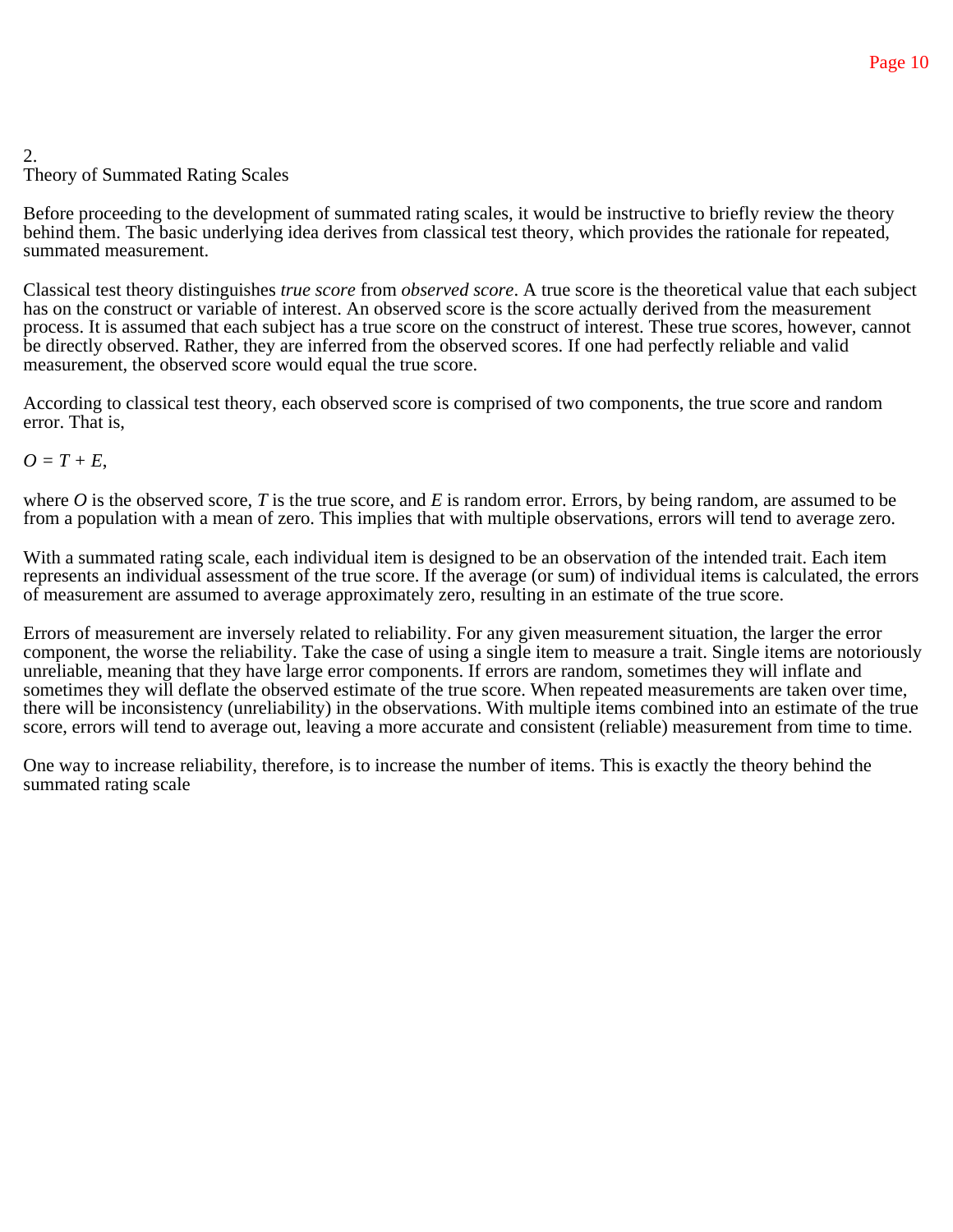use enough items to produce a reasonable level of reliability. The more error there is in individual items, the more items will be needed to yield good reliability for a total scale. With enough items, individual items need not be very reliable to yield a scale that is reliable overall. Of course, one should attempt to construct good items. It would be a mistake to produce large numbers of poor items under the assumption that errors will average out to zero. Although reliability may be achieved, poor items may not prove to be valid.

Achieving reliability merely means that the error components from the individual items have averaged out. Unfortunately, the use of multiple items does not guarantee that the true score measured was the true score intended. It is quite possible, and in many domains even likely, that the true score measured is not the trait that the scale was designed to assess.

Classical test theory is the underlying rationale behind the summated rating scale, as well as other types of measurement. However, classical test theory is an oversimplification and does not take into account other known influences on people's responses to such scales. The basic formula of classical test theory can be extended to include an additional component:

 $Q = T + E + B$ ,

where *B* is bias. Bias is comprised of systematic influences on observed scores that do not reflect the true score. Systematic influences are not random and do not come from distributions with means of zero. Thus they cannot be averaged out with multiple items. Bias represents an alternative trait or traits that influence observed score measurements.

One of the most troublesome sources of biases is *social desirability* (Crowne and Marlowe, 1964). Social desirability (or SD) is the tendency for some subjects to respond to items in a socially desirable or acceptable direction rather than giving their true feelings or responses to an item. For example, people high in SD will be unlikely to admit that they "cheat at card games" or "steal from family members." Thus for some people, the observed scores might reflect SD rather than, or in addition to, the trait of interest.

This is a particular problem in the measurement of personal adjustment and psychopathology. Many scales to measure such constructs contain items that are undesirable. Items concerning bizarre thoughts or behaviors (e.g., Do you hear voices? or Do you enjoy inflicting pain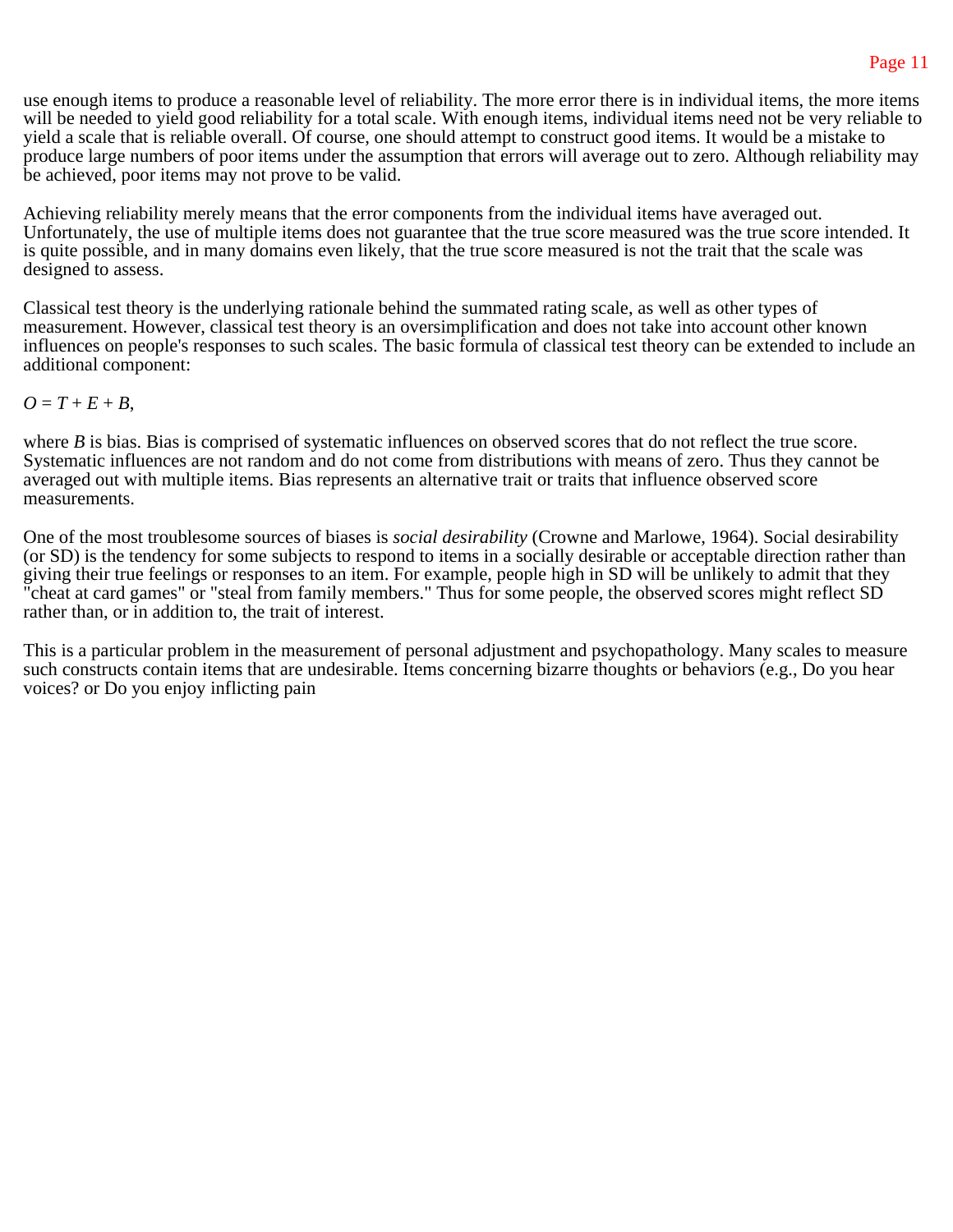on others?) are likely to be problematic. If people score low on such scales, they might do so either because their true score on the trait is low or because they are high on social desirability and are hesitant to admit to undesirable things.

Research has been conducted on several sources of bias in responding to scales. Several have been described as *response sets*, which are tendencies for subjects to respond to items systematically. For example, *acquiescence response set* is the tendency for people to agree with all items regardless of the content. People who are high in acquiescence response set will score high on all items of a scale. Thus their scores will be uniformly inflated (assuming positively worded items). This is a constant inflation, and it cannot be handled merely by increasing the number of items.

Strategies have been developed for handling some of the known sources of bias. Biases cannot be completely eliminated, but they can be reduced. Social desirability, for example, can sometimes be reduced by carefully wording items to reduce their socially desirable content. Other types of scales, such as forced choice, have also been developed to handle social desirability.

Unfortunately, it is unlikely that all sources of bias are presently known. One can never be certain that these systematic influences have not influenced measurement. Scale developers proceed under the assumption that classical test theory represents a reasonably close approximation to their measurement situation. They recognize, however, that their scales may very well be contaminated by bias. Validation is essential in demonstrating that scales measure what was intended rather than bias.

3. Defining the Construct

One of the most vital steps in the development of a scale is the conceptual task of defining the construct. It almost goes without saying that a scale cannot be developed to measure a construct unless the nature of that construct is clearly delineated. When scales go wrong, more often than not it is because the developer overlooked the importance of carefully and specifically delineating the construct. Without a well-defined construct, it is difficult to write good items and to derive hypotheses for validation purposes.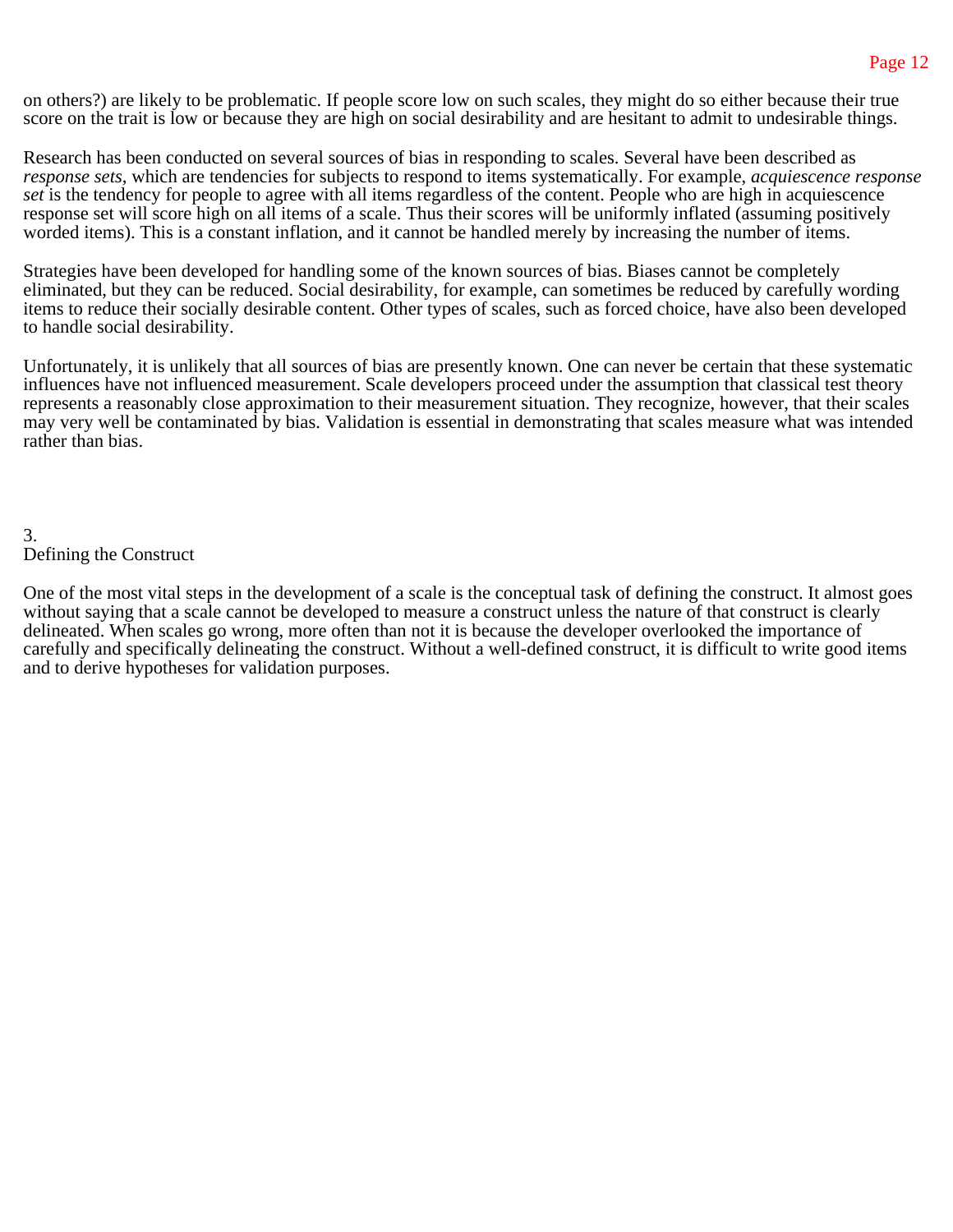One of the difficulties in social science research is that many constructs are theoretical abstractions, with no known objective reality. Such theoretical constructs may be unobservable cognitive states, either individual (e.g., attitudes) or shared (e.g., cultural values). These constructs may exist more in the minds of social scientists than in the minds of their subjects, whether their subjects are individual people or larger social entities.

If a construct is a theoretical abstraction, how then can one determine if a scale measures it? This is a difficult problem that undoubtedly has hindered progress in the social sciences. Validation is possible, but it must take place in a broad context of evaluating the usefulness of a construct, as well as its possible theoretical linkages to other constructs, some of which may be more objectively observable. A construct cannot stand alone, but only takes on meaning as part of a broader theoretical network that describes relations among many constructs. A construct cannot be developed in a vacuum. The problem of validation will be dealt with in greater depth in Chapter 6.

Many times not enough effort goes into conceptually developing a construct. This may be because the scale developers thought they had a good subjective impression of what the construct was. This approach is quite dangerous. When a construct is not defined carefully in advance, there is considerable risk that the scale will have poor reliability and doubtful validity. In other words, the connection between the construct and the scale will be unclear.

The approach strongly recommended here is an *inductive* one. The scale development effort begins with a clearly defined construct, and the construct definition guides the subsequent scale development. Much of the developmental work, particularly validation, takes a confirmatory approach, with theoretical ideas guiding the validation strategy. Hypotheses will be formulated about the relations of the scale to other variables. Validation research will be conducted to test those hypotheses.

An alternative approach some scale developers have taken is a *deductive* one. Items are administered to subjects, and complex statistics (e.g., factor analyses) are used in an attempt to uncover the constructs within the items. This is very much an exploratory approach, where the conceptual work is focused on interpreting results rather than formulating a priori hypotheses. Great caution must be used with this approach. Almost any group of correlated items is bound to result in factors that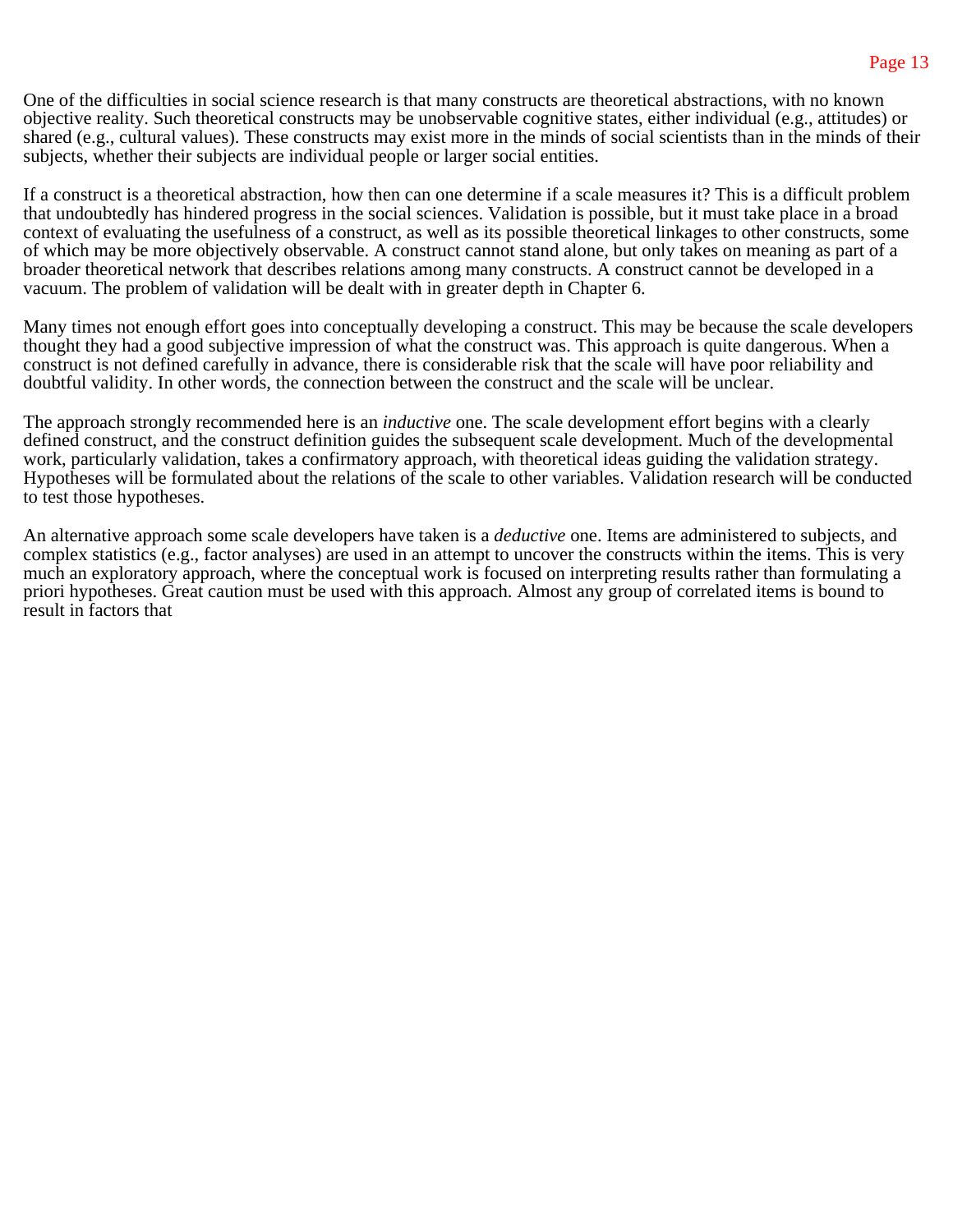can be given meaning. The problem is that the constructs interpreted from analyses of the items may be more apparent than real.

A colleague once told me a story that illustrates how cautious one must be with exploratory approaches. When he was a graduate student, he witnessed several very senior and experienced researchers going over the results of a factor analysis. After some time they congratulated one another on a fine explanation of the results, which seemed at the time to be quite profound. About that time, the research assistant who conducted the analysis entered the room. With much embarrassment, he announced that the printout was in error. They were looking at no better than random numbers. 2 Interpretation of exploratory results must be done with great caution.

It is not that there is anything inherently wrong with factor analysis or exploratory research. For test construction, however, the inductive approach is preferred. Validation is a tricky and difficult business. It is that much more difficult when it is handicapped from the beginning by not being built on a solid conceptual foundation. Chapter 6 will discuss how factor analysis can be very useful as a validation strategy within the more inductive approach to scale development.

## How to Define the Construct

Defining the construct may be the most difficult part of scale construction. This is particularly true with abstract and complex constructs. The conceptual work should begin with a general definition of the construct and then move to specifics. The more clearly delineated the construct, the easier it will be to write items to measure it.

In the delineation of a construct, it is helpful to base the conceptual and scale development effort on work that already exists. Unless the construct is totally new, there will be discussions and possibly empirical research in the literature. There also may be existing scales available to assess it. The existing literature should serve as a starting point for construct definition. Prior conceptual definitions and operationalizations of the construct can provide a solid foundation. Often a scale development effort can help refine a popular construct that has not been sufficiently developed in the literature.

The first step to construct definition is a literature review. One should carefully read the literature about the construct, paying attention to specific details of exactly what the construct has been described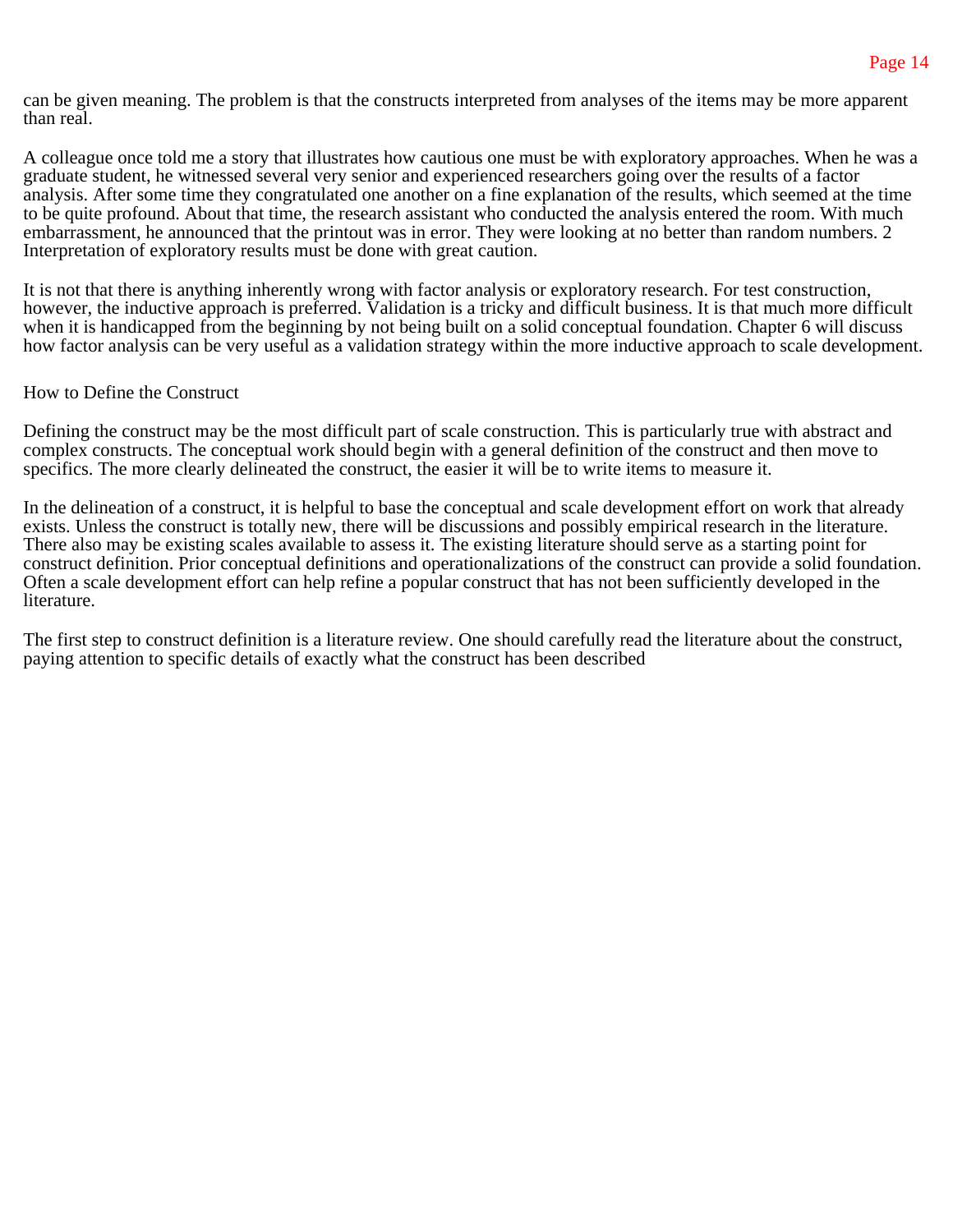to be. If the construct is popular, chances are there are several different definitions of it. To develop a scale, a definition must be adopted. These various definitions of a construct undoubtedly will be discussed in the context of broader theories. The construct cannot be described in a vacuum; it must exist within a network of relations between it and other constructs. If the conceptual/theoretical work is well done, not only will the items be easy to write, but the framework for validation will be specified as well.

Take the construct of stress, for example. There are many stress theories, leading to different conceptions about what stress is, and many stress scales. Some researchers consider stress to represent particular environmental conditions. A death in the family or a job with a heavy workload both represent stress. Others consider people's emotional reactions to be stress. Feeling depressed (perhaps because of a death in the family or being overworked) would be stress. Still others consider physiological reactions to be stress. Increased heart rate, higher blood pressure, and a suppressed immune system all would be stress according to this view. The exact procedures or scales used to measure stress are going to be dependent upon the definition of exactly what stress is. The environment might be measured through observation, emotion by the person's self-report, and physiology with appropriate medical tests. The same general methodology could not be used to measure all three conceptions because they represent different kinds of constructs, even though they all are called stress.

Attempts to define stress precisely have run into difficulties. Initially, attempts were made to adopt a purely environmental definition of stress and to specify what sorts of environmental conditions are stress and what sorts are not. A death in the family can be considered an environmental stress. To deal with individual differences in reactions to events like family death, some researchers broadened their definition to include the survivor's feelings about the deceased. If the survivor hated the family member and was happy that he or she died, the death would not be considered an instance of stress. The survivor must be upset by the death for it to be considered stress. If the survivor's feelings are important, then the person's emotional reactions are in part defining stress, and the definition includes both environment and emotion. Now the definition is not purely environmental but deals with the individual's response to the environment.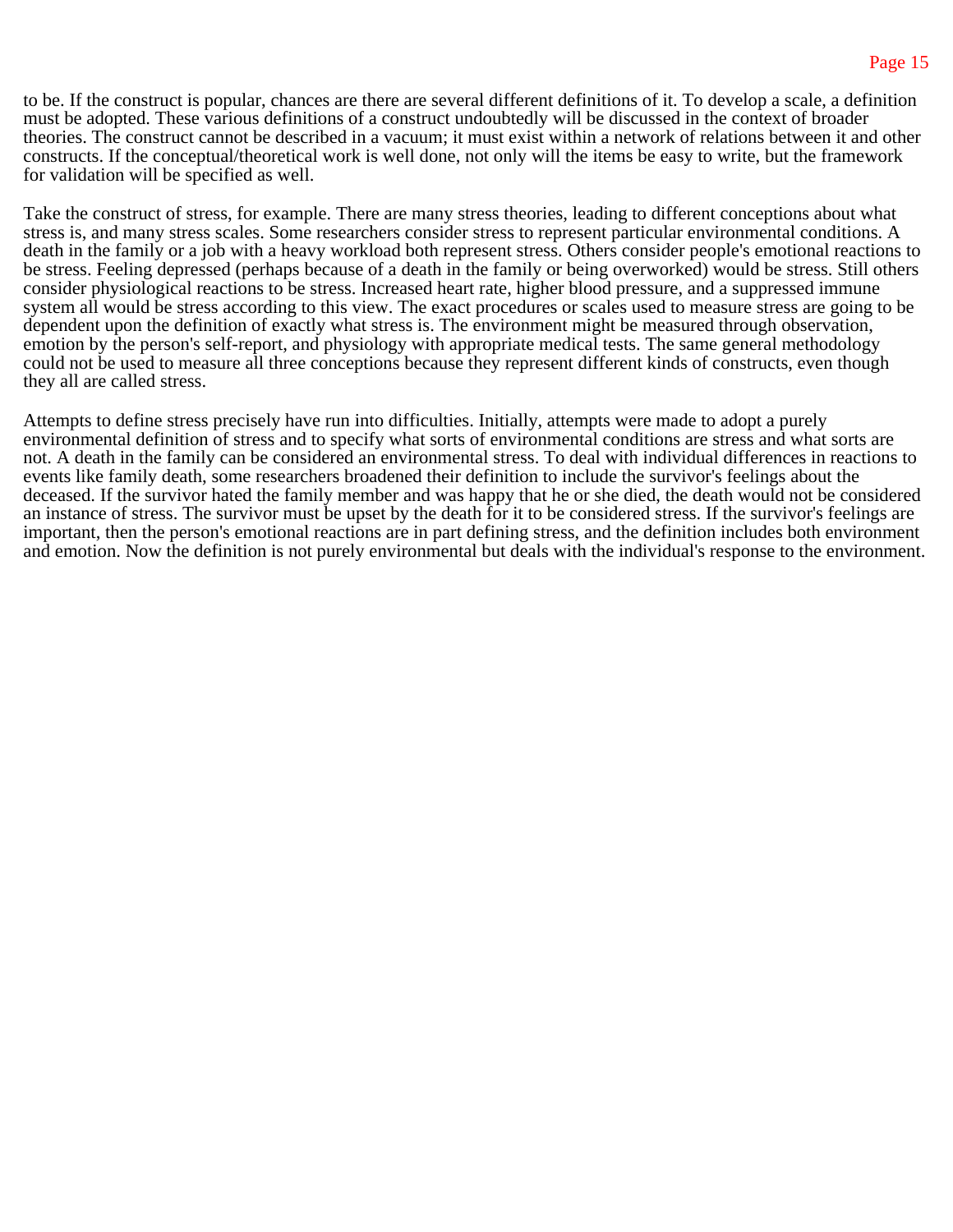As can be seen, the process of construct definition can be complex and become quite convoluted. Stress was chosen purposely as an example, because it is a construct that has defied satisfactory conceptual development. This has led many stress researchers to abandon stress as a construct. Instead, stress is used as the name of a topic area. Research strategies have focused on determining relations among more specific constructs. Family-member death, feelings about the deceased, and reactions to the death all can define separate constructs that can be investigated in relation to other variables of interest. For example, research has focused on how family-member death affects the health of survivors.

If scales exist to measure the construct of interest, the content of these existing scales may help scale development. It is not unusual to develop a scale out of existing scales. This may be done in domains where a high quality scale does not exist. The items from several scales can be used as a starting point in writing an initial item pool. These would be modified and more items added to create the item pool from which the final scale will be developed.

The most difficult situation is where no conceptual or empirical work has been done on a construct. With nothing upon which to build, the construct and scale probably will evolve together. It may take several attempts at scale development until the construct is well enough developed to be useful.

Homogeneity and Dimensionality of Constructs

Constructs can vary from being highly specific and narrowly defined to being multidimensional. Some constructs are quite simple and their content can be covered adequately with a single item. Others are so complex that they may be broken down into several subconstructs. The content of complex constructs can only be adequately covered by a scale with multiple subscales.

A person's feelings about a consumer product are a rather homogeneous construct. One might ask people to sample a new cracker and ask them whether or not they like it. For a market researcher, if liking relates to future purchasing, this level of specificity may be quite sufficient. For other uses, however, perhaps it is not. Liking might be subdivided into components, such as liking the flavor, liking the texture, liking the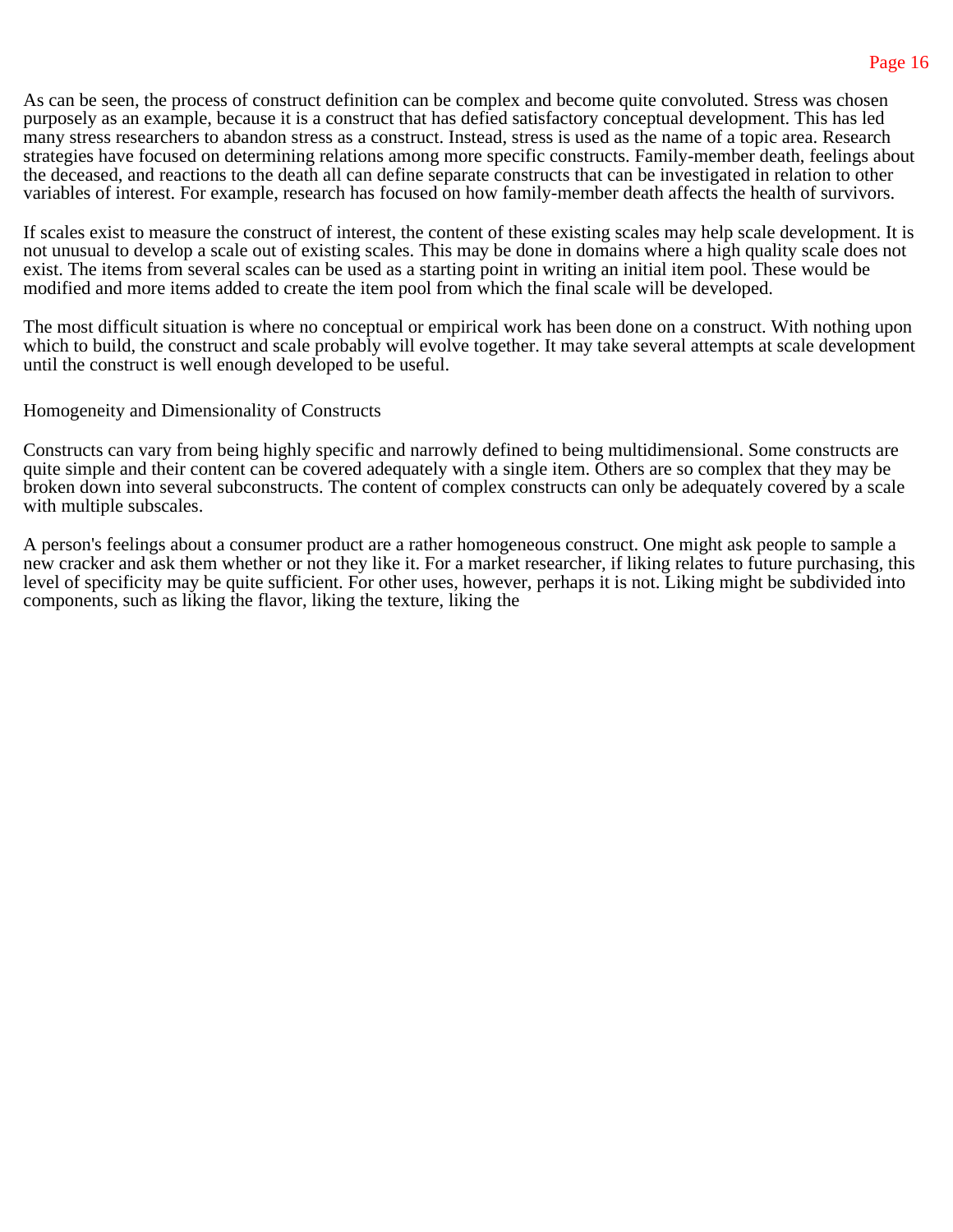shape, liking the color, and liking the odor. Even this simple construct can be subdivided.

Other constructs are far more complex. Job satisfaction has been shown to be comprised of several components, most of which do not intercorrelate highly. Employees can be satisfied with some aspects of jobs and not others. One individual may like the pay but dislike the boss. Another person may like the nature of the work but dislike co-workers. Most scales to measure job satisfaction contain subscales to assess some of these components, although different scale developers have chosen different components.

Part of construct definition is deciding how finely the construct is to be divided. With multiple-item scales, one could consider each item to be a separate dimension or aspect of the construct. The whole idea of the summated rating scale, however, is that multiple items are combined rather than analyzed separately. Even where multiple-item subscales are developed, different scale developers will disagree about how many different aspects of the construct should be defined.

The ultimate answer about how finely to divide a construct must be based on both theoretical and empirical utility. If subdividing a construct adds significantly to the explanatory power of a theory, and if it can be supported empirically, then subdividing is indicated. If the theory becomes overly complex and unwieldy, or empirical support cannot be found, then subdividing should not be done. In science, the principle of *parsimony* should be followedthat is, the simplest explanation among equal quality explanations is the one that is adopted.

## Theoretical Development of Work Locus of Control

*Locus of control* is a personality variable that has been very popular in psychology and other social sciences. Rotter (1966) defined locus of control as a generalized expectancy about reinforcements in life. Some people believe that reinforcements (rewards and punishments) are under their own personal control; others do not share this belief. Although locus of control is assessed along a continuum, theoretically *internals*, who believe that they have personal control, are distinguished from *externals*, who believe that luck, fate, or powerful others control their reinforcements.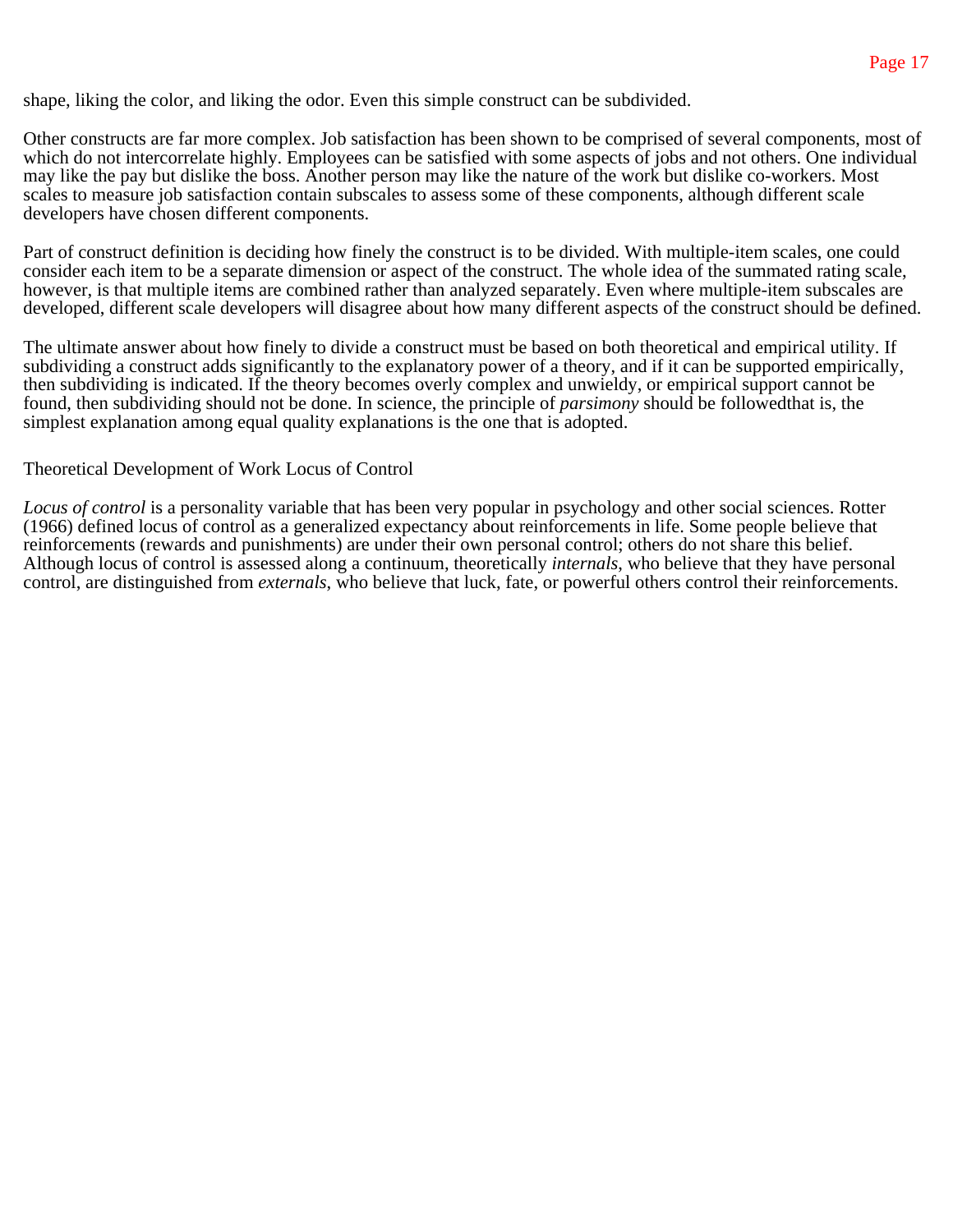Following Phares's (1976) recommendation, I decided to develop a scale to measure a domain-specific locus of control scale for the work setting. The first step in its development was to review the literature on general locus of control, paying particular attention to studies conducted in the work setting. The characteristics and behaviors of internals and externals described in the literature were carefully considered. Some of these characteristics were derived purely from theory; others came from studies that contrasted the two personality types. Also considered were the particular reinforcers that would be relevant in the work domain.

According to the working definition, extended from the more general construct, *work locus of control* concerns generalized expectancies about control of reinforcements or rewards at work. Internals feel they can control reinforcements at work; externals feel they cannot. Externals attribute control to luck, fate, or powerful others, most typically superiors. The items were written from this description of the construct and specification of the characteristics of internals and externals. Compared to the stress example, this project was not very difficult. An advantage here was that the general construct, from which work locus of control was developed, was itself well developed. There was a rich theory and extensive literature from which to draw. However, this does not guarantee that the scale will prove scientifically or practically useful, or that it will measure what it is intended to measure. The value of the conceptualization will become apparent only through validation and continued research use of the WLCS.

4. Designing the Scale

Construct definition, if properly done, leads easily into the next step of scale design. There are three parts to be completed. First, there are the number and nature of the response choices or anchors. Second, there are the item stems themselves. Finally, there are any special instructions that are to be given to the respondents.

## Response Choices

The first thing to be decided in constructing the response choices is the nature of the responses respondents are to make. The three most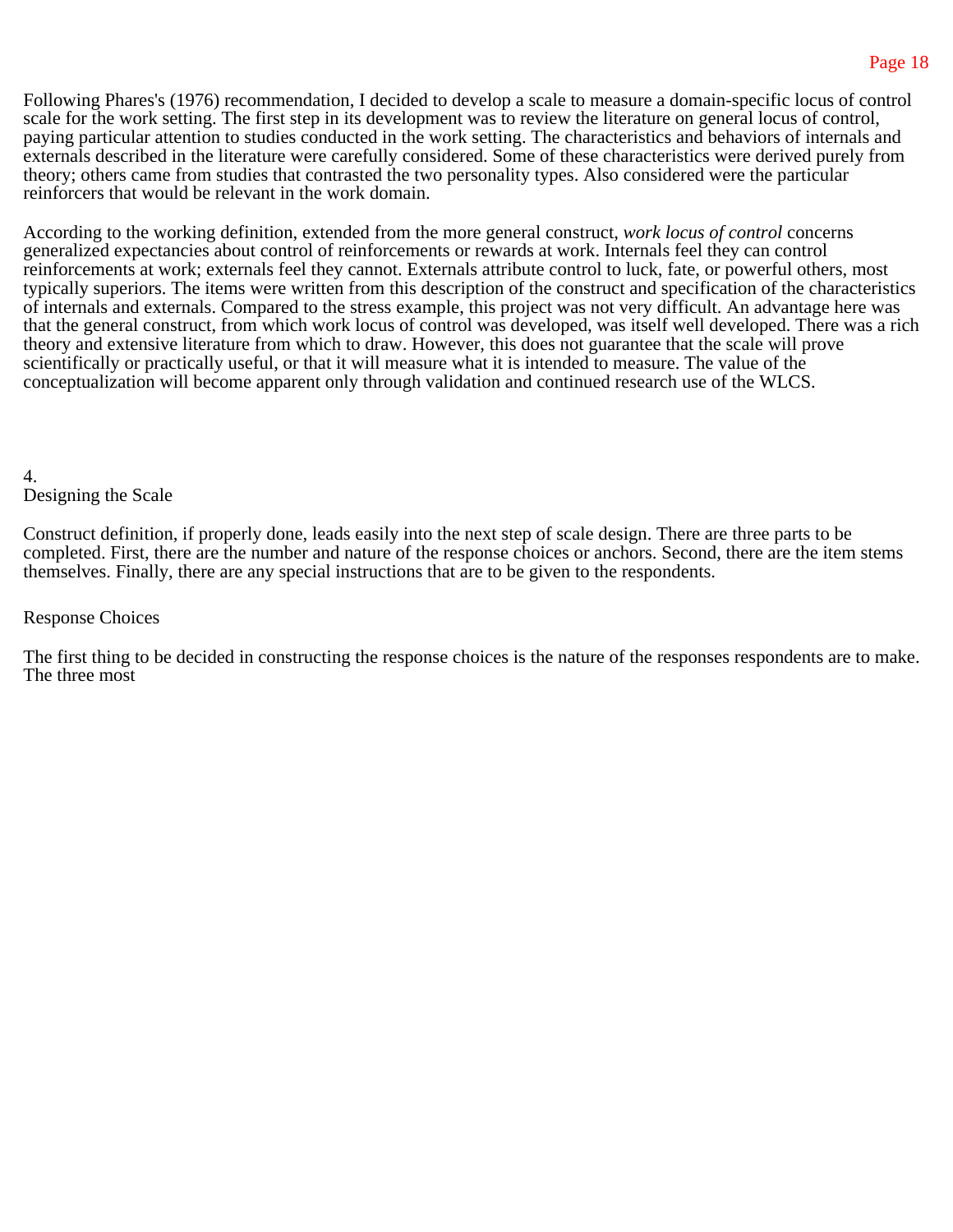## TABLE 4.1 Response Choices for Agreement, Frequency, and Evaluation Scales

| Agreement   | Evaluation<br>Frequency |                  |       |           |       |
|-------------|-------------------------|------------------|-------|-----------|-------|
| Response    | Scale                   | Response         | Scale | Response  | Scale |
| Choice      | Value                   | Choice           | Value | Choice    | Value |
| Slightly    | 2.5                     | Rarely           | 1.7   | Terrible  | 1.6   |
| Moderately  | 5.4                     |                  |       |           |       |
| Inclined to | 5.4                     | Seldom           | 3.4   | Inferior  | 3.6   |
| Very much   | 9.1                     | Sometimes        | 5.3   |           |       |
|             |                         | Occasionally     | 5.3   | Passable  | 5.5   |
|             |                         | Most of the time | 8.3   | Good      | 7.5   |
|             |                         |                  |       | Excellent | 9.6   |

common are *agreement, evaluation*, and *frequency*. Agreement asks subjects to indicate the extent to which they agree with items. Evaluation asks for an evaluative rating for each item. Frequency asks for a judgment of how often each item has, should, or will occur.

Agreement response choices are usually bipolar and symmetrical around a neutral point. Respondents are asked to indicate if they agree or disagree with each item, as well as the magnitude of their agreement or disagreement. Response choices might ask subjects to indicate if they ''strongly,'' "moderately," or "slightly" agree and disagree. The modifiers would be the same for both agree and disagree, making the response choices symmetrical. Although it is not necessary, many scale developers will include a neutral point, such as "neither agree nor disagree."

Spector (1976) calculated psychological scale values for popular modifiers for agreement, evaluation, and frequency. This was accomplished by having raters (college students) rank lists of modifiers. The rank data were converted to psychological scale values using mathematical procedures described in Guilford (1954). Table 4.1 shows approximately equally spaced agreement modifiers for all three types of response choices. Although equally spaced modifiers may not be essential (Spector, 1980), respondents may have an easier time with a scale if they are.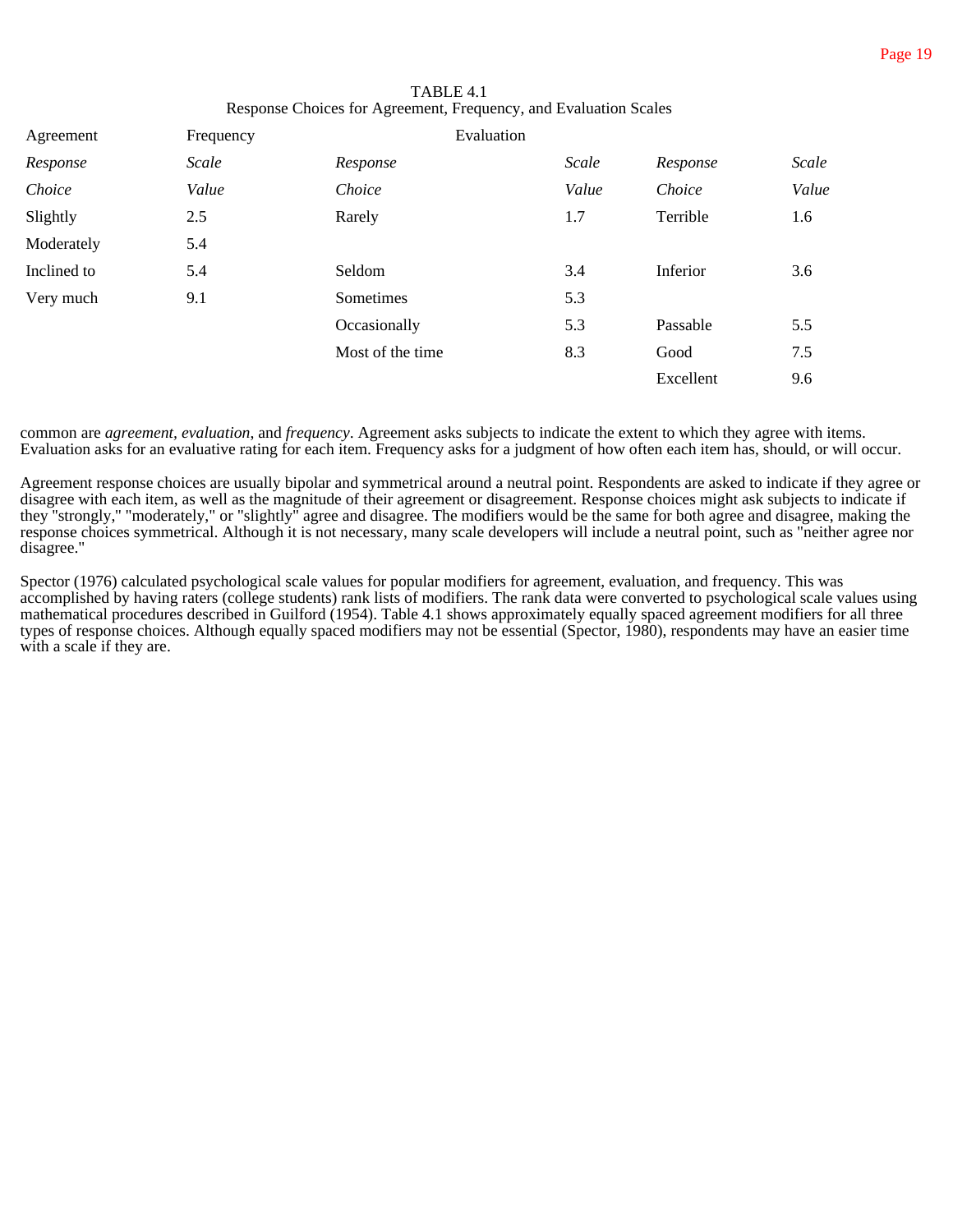Agreement response anchors are quite versatile and are the most popular. Items can be written to assess many different types of variables, including attitudes, personality, opinions, or reports about the environment. Table 4.1 offers three choices, which will produce a six-point scale.

Evaluation choices ask respondents to rate along a good-bad dimension. Choices in Table 4.1 range from positive (*excellent*) to very negative (*terrible*). There is no middle response. Evaluation response choices can be used to measure attitudes or to evaluate performance. Faculty evaluation forms, for example, often ask students to evaluate their instructors on several dimensions.

Frequency scales ask respondents how often or how many times something has happened or should happen. Some researchers have argued for the superiority of giving numeric anchors, such as *once per day* or *twice per day* (e.g., Newstead and Collis, 1987), but most scales seem to use verbal anchors. Table 4.1 contains a set of anchors ranging from *rarely* to *most of the time*. Some scales use *never* and *always* to anchor the ends of a scale. Frequency response choices commonly are used to measure personality in scales where respondents indicate how often they have engaged in certain behaviors. They also are used to measure characteristics of environments, where respondents indicate how often certain events occur.

For many constructs, any of these response choices will work. For others, one might be preferable over others. Suppose one is interested in people's voting behavior. To determine how often people engage in certain voting-related behaviors, it probably makes the most sense to use frequency items. For example, one item might ask subjects

How often do you vote in primary elections?

Response choices might be "always," "sometimes," or "never.''

This question can also be handled with agreement items, but not as efficiently. Consider the following series:

I always vote in primary elections.

I sometimes vote in primary elections.

I never vote in primary elections.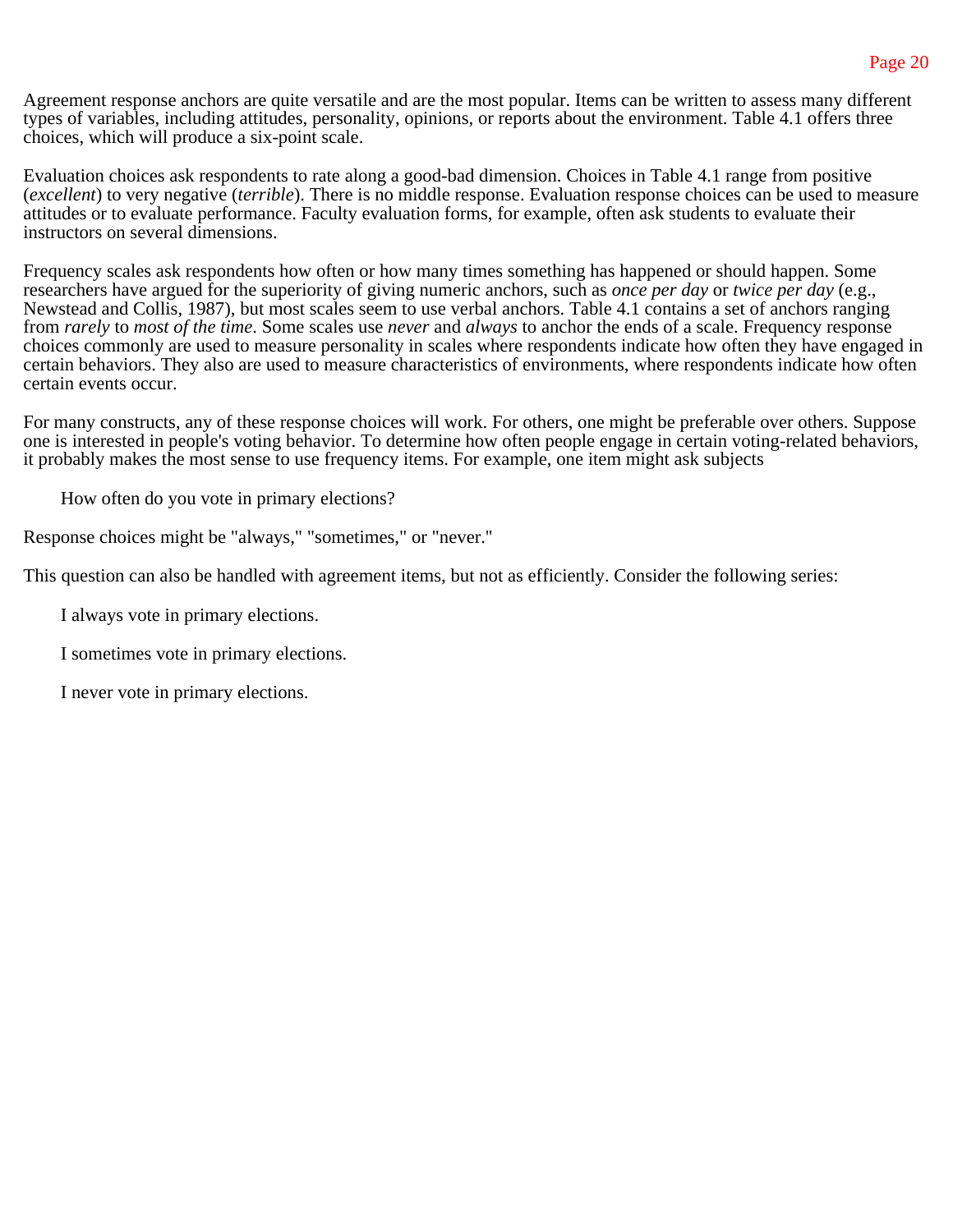Respondents would indicate extent of agreement with each. As long as they are consistent, strongly agreeing only with one item, the same information can be obtained. However, agreement requires more items and may produce ambiguous results if respondents agree (or disagree) with what seem like mutually exclusive items.

Evaluation also could be used, but again not as well. Consider the following question:

How good is your voting record in primary elections?

A problem here is interpreting what a respondent might think constitutes a good or bad voting record. One person may consider voting half the time to be good, and another consider it to be bad.

Frequency has somewhat the same problem in that response choices may not mean quite the same thing to all people (Newstead and Collis, 1987). However, frequency gets more directly at how often people do the behavior in question, whereas evaluation gets more at how they feel about it. The exact nature of the construct of interest would determine which makes most sense to use.

Another decision to be made is the number of response choices. One might suppose that more choices would be better, because more choices allow for greater precision. This is certainly true, and some scale developers have used over 100. One must consider the measurement sensitivity of the person who is completing the scale. As the number of response choices increases, a point of diminishing returns can be quickly reached. Although there are some minor differences in opinions, generally between five and nine choices are optimal for most uses (e.g., Ebel, 1969; Nunnally, 1978).

Table 4.1 can be used to help select response choices that are approximately equally spaced. For each choice, the table also provides its scale value. The table does not contain all possible anchors, or necessarily the best anchors. They are offered as a starting point for anchor selection. Additional anchors can be found in Spector (1976).

## Quantifying Response Choices

Response choices are chosen so that they can be ordered along a measurement continuum. Frequency varies from nonoccurrence (none or never) to constant occurrence (always or continually). Evaluation varies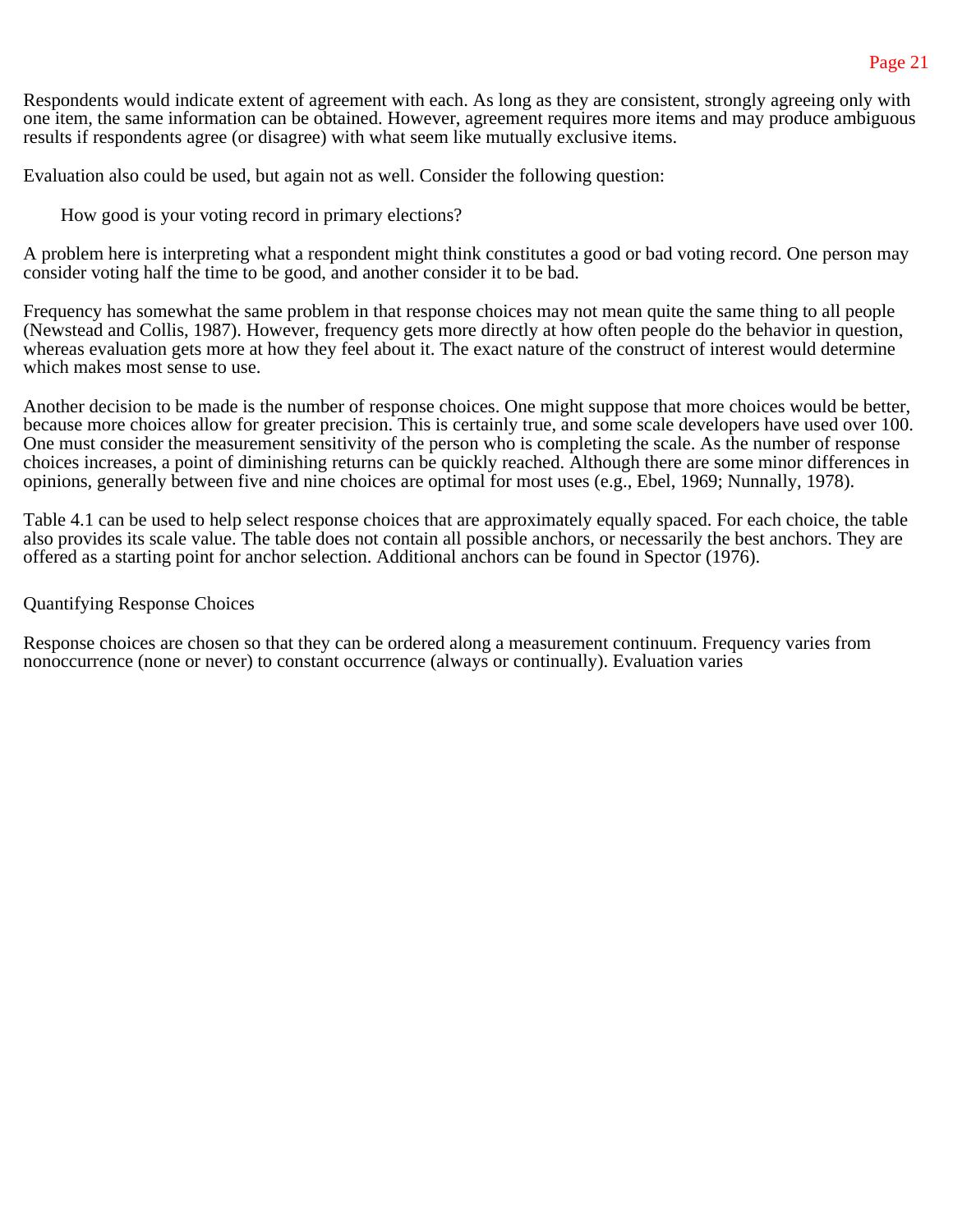from as poor as possible to as good as possible. Agreement is bipolar, ranging from total disagreement to total agreement. Regardless of the response choices, they must be ordered from low to high, and numbers must be assigned to each choice.

For some constructs, it is possible to vary from zero to a high positive value. Such scales are *unipolar*. For other constructs, it is possible to have both positive and negative values, with a zero point somewhere in the middle. These scales are *bipolar*. Frequency of occurrence is unipolar because there cannot be fewer than zero occurrences of a phenomenon. Attitudes are often bipolar, because one can have positive, neutral, or negative attitudes.

With unipolar scales, response choices are numbered consecutively from low to high, beginning with 1 from low to high. Thus, a five-point scale would range from 1 to 5. Bipolar scales can be numbered the same way. Some scales use both positive and negative numbers for bipolar scales. A six-point scale would range from -3 to +3, with disagree responses getting negative numbers and agree responses getting positive numbers. If there is a neutral response, it would be assigned a 0.

A total score for a scale would be calculated by adding the numbers associated with responses to each item. If both positively and negatively worded items are used, the negatively worded items must be reverse scored. Otherwise, the two types of items will cancel each other out. For a scale ranging from 1 to 5, negatively worded items would have scaling reversed. Hence,  $5 = 1$ ,  $4 = 2$ ,  $3 = 3$ ,  $2 = 4$ , and  $1 = 5$ .

There is a formula that accomplishes the reversal:

 $R = (H + L) - I$ ,

where *H* is the largest number, *L* is the lowest number, *I* is response to an item, and *R* is the reversed item. For the fivechoice example, if a respondent scores a 2 for an item,

$$
R=(5+1)-2
$$

or

$$
R=4.
$$

Writing the Item Stems

The second step in scale design is writing the item stems. The phrasing of the stem is dependent to a large extent upon the type of judgment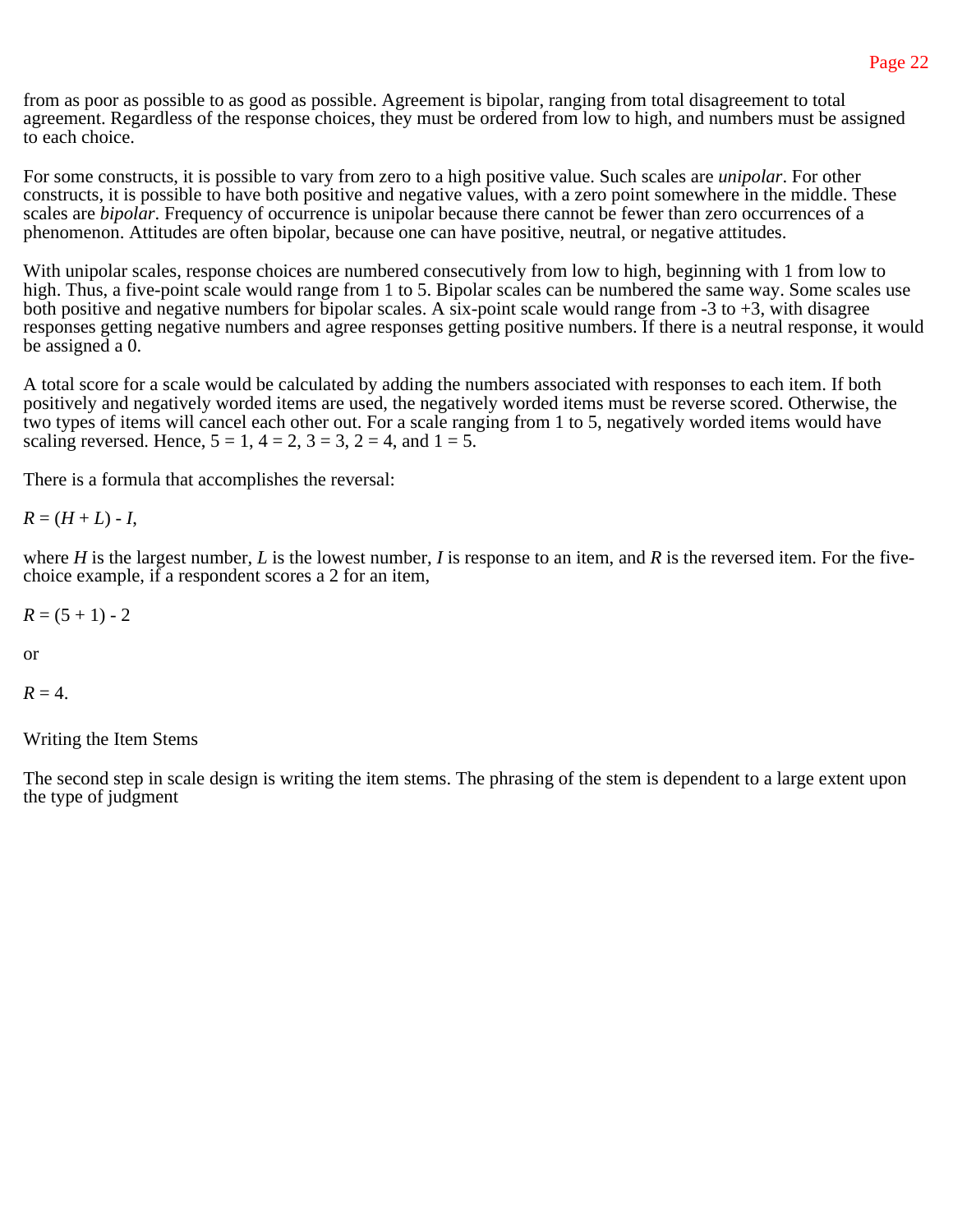or response people are asked to make. Agreement items are declarative statements that one can agree with or not. Examples could include the following statements:

The death penalty should be abolished.

I like to listen to classical music.

I am uncomfortable around strangers.

Frequency items are often events, circumstances, or behaviors that make sense to indicate how often they occur. Respondents might be asked how often the following occur:

Candidates for president make campaign promises they know they cannot keep.

You exercise strenuously enough to raise your heart rate.

Your husband helps with the housework.

Evaluation items are often words or short phrases representing persons, places, things, events, or behaviors that a person can evaluate. Items to evaluate might include the following:

Police services in your neighborhood.

The softness of the facial tissue you just tried out.

How well your favorite sports team played last week.

A good item is one that is clear, concise, unambiguous, and as concrete as possible. It also should make sense in relation to the nature of the response choices. Writing good items is an essential part of scale development. Below are five rules to consider in writing good items. Although there may be circumstances in which one or more of these rules will be violated, they should be carefully considered when writing items.

*1. Each Item Should Express One and Only One Idea*

When more than one idea is expressed in an item, respondents can become confused.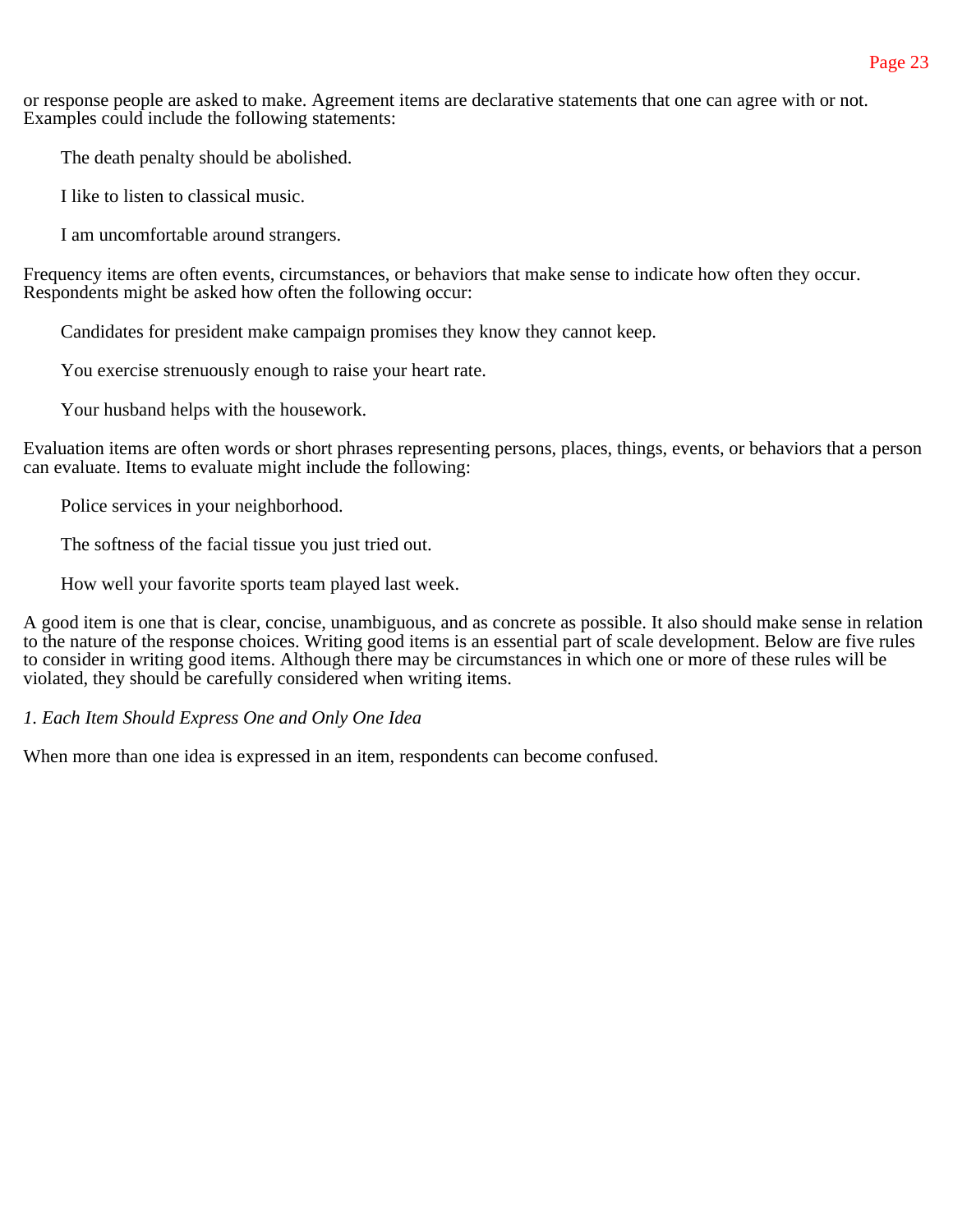They may find their response to each different idea in the item is different. Consider the following item:

My instructor is dynamic and well organized.

This item asks about two separate instructor traitsdynamism and organization. How does a person respond if his or her instructor exhibits only one of the traits? In fact, these traits may be reciprocally related. Many dynamic people are rather loose and disorganized. Often well-organized people are not very outgoing. A respondent attempting to rate an instructor who is high on only one trait would be unsure how to respond and may (a) agree with the item because the instructor exhibits a high level of one characteristic; (b) give a middle response to the item, averaging the responses to both ideas; or (c) strongly disagree with the item, because the item asked about an instructor who is high on both traits and the instructor in question was high on only one. Quite likely, respondents will differ in how they respond to this item, making the item invalid. For every item, carefully consider if it contains one and only one idea. Two ideas should be placed into two items.

## *2. Use Both Positively and Negatively Worded Items*

One of the ways in which bias can be reduced is by using items that are phrased in opposite directions. If a scale asks people how they feel about something, some items should be favorable and some unfavorable. For example, if a scale is designed to assess attitudes about welfare, some items should be written in a favorable direction (e.g., "Welfare provides a valuable service to needy people") and others should be written in a negative direction (e.g., "Welfare is responsible for many of our social problems"). A person who has a favorable attitude should agree with the first item and disagree with the second. A person with an unfavorable attitude should have the opposite pattern of responses.

By varying the direction of questioning, bias produced by response tendencies will be minimized. One such tendency is acquiescencethe tendency for respondents to agree (or disagree) with items regardless of content. A person exhibiting such a tendency will tend to agree (or disagree) with both of the above items regardless of how he or she feels about them. If all items are written in one direction, acquiescent respondents will have extreme scores on the scaleeither very high or very low. Their extreme scores will tend to distort estimates of the mean and the results of statistical tests conducted on the scale scores. If there are an equal number of positively and negatively worded items,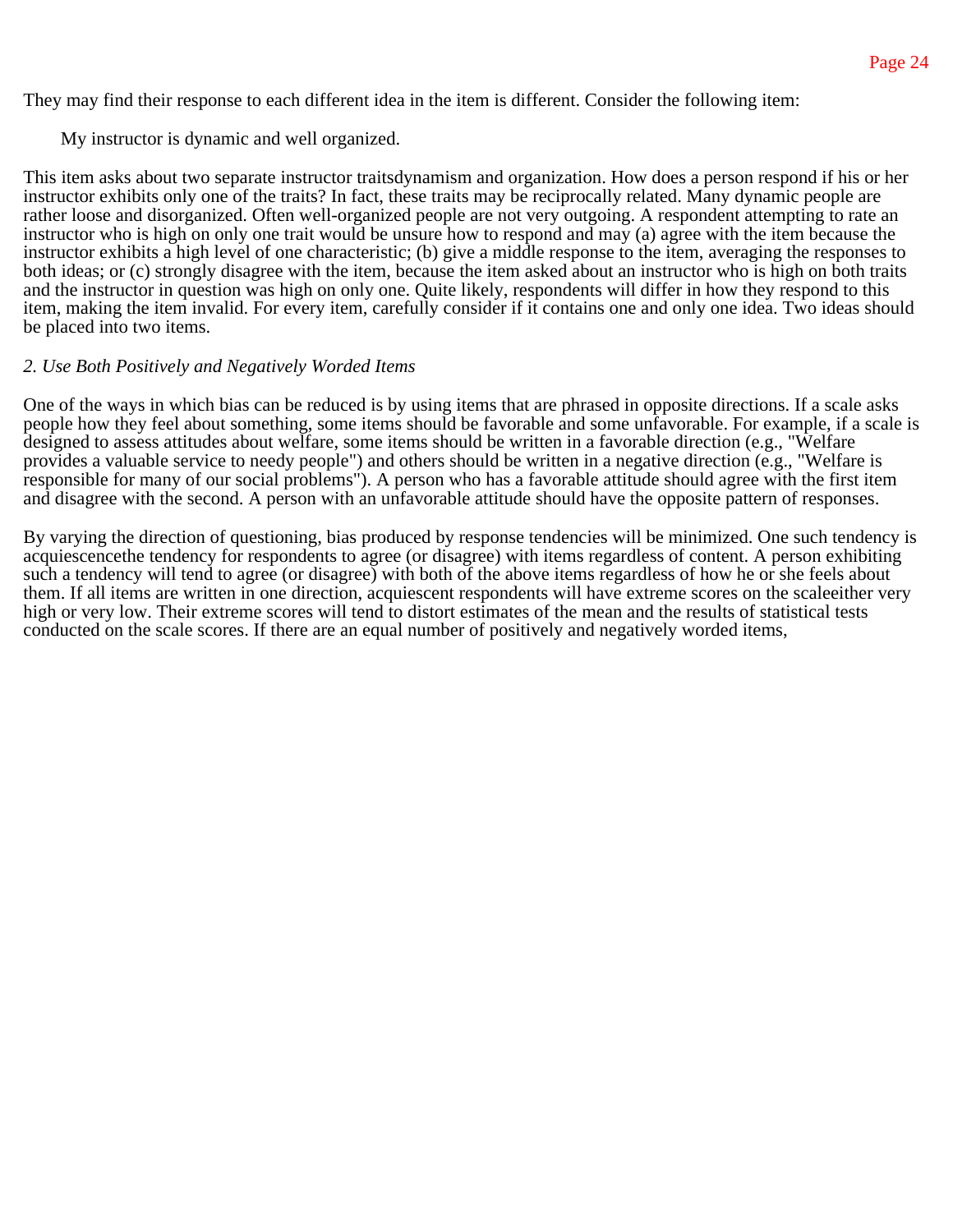acquiescent respondents will tend to get middle scores. Their scores will do far less damage to estimates of means and results of statistical tests.

With both types of items, acquiescence will become apparent. One can calculate separate scores for items in each direction. Each respondent will have a positively worded item score and a negatively worded item score. Respondents who score high on both or low on both are probably exhibiting acquiescence. It should be noted, however, that acquiescence has not always been shown to be a problem with summated rating scales (e.g., Rorer, 1965; Spector, 1987).

## *3. Avoid Colloquialisms, Expressions, and Jargon*

It is best to use plain English (or whatever language is being used), avoiding terms that will limit the scale to a particular population. Unless the scale has a particular circumscribed use, it is best to keep the language as generalizable as possible. Even widely known expressions may limit the use of the scale to certain groups and to a limited time span. An American expression, for example, may not be understood by subjects in other English-speaking countries, such as England or Australia. The problem becomes worse if the scale is to be translated into another language.

One also should consider that words tend to change both meaning and connotation over time. Expressions may be particularly prone to time-constrained meanings. Consider the possibility of developing a scale about abortion opinions. An item such as "I support the pro-life position" will be understood by most people to mean anti-abortion. There may be a new pro-life movement that has nothing to do with abortion 10 or 20 years from now, and few people will associate pro-life with anti-abortion. Unless the scale is specifically concerned with opinions about the pro-life movement itself, which would have to be described by the specific name, it would be best to use a more general item. An example might be "I feel abortion should be illegal."

## *4. Consider the Reading Level of the Respondents*

Another point, related to the prior one, is that respondents should be able to read and understand the items. Be sure that the reading level and vocabulary are appropriate for the respondents. A scale developed for college students may not be appropriate for high school, simply because the vocabulary level is too high. Also consider the complexity of the items. Highly educated groups may be quite comfortable with complex, abstract ideas in items. Less educated groups may not fully understand the same items. Unfortunately, most respondents will not complain. Instead, they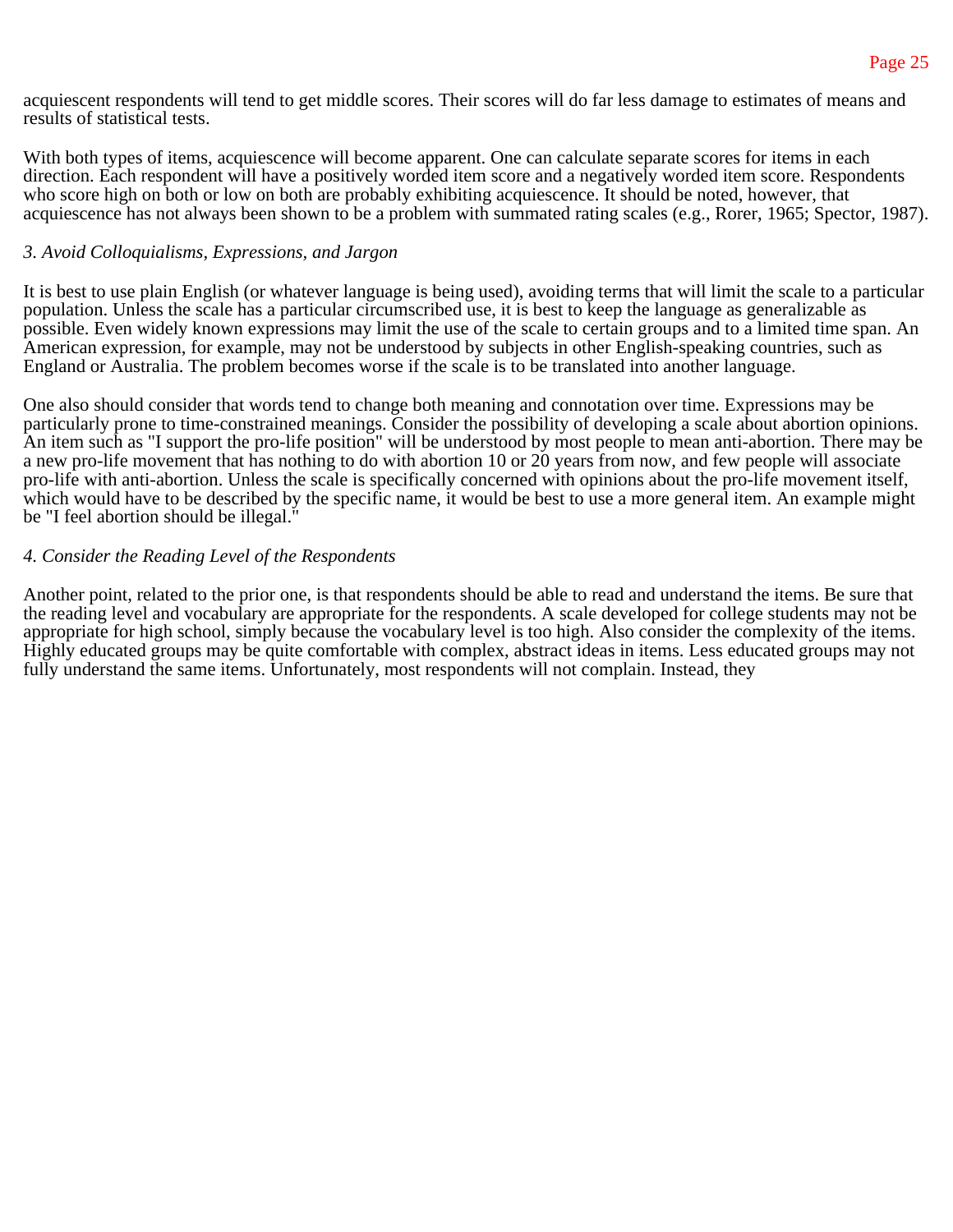will do the best they can, producing error and bias when they fail to understand the items. Consider that the simpler and more basic the language, the broader will be the appropriate population of people who can provide good data.

For those who do not read, a scale can be administered orally. This should be done cautiously, however. An oral version should be developed separately. One should not assume that the oral version will have the same psychometric properties as the written. At a minimum, the item analysis should be conducted on a sample of respondents who were administered the scale orally.

## *5. Avoid the Use of Negatives to Reverse the Wording of an Item*

It is very common to reverse the wording of an item by adding a negative, such as "not" or "no". The positively worded item "I am satisfied with my job'' can be made negative by adding "not":

I am not satisfied with my job.

The difficulty with the negatives is that they are very easy for a respondent to miss. In working with scales with these types of items, I have noticed that many people seem to misread the negated items. In other words, they respond to a negative on the same side of the response scale as the positive.

A missed negative reverses the meaning of an item and leads to a response that is at the wrong end of a scale. Of course, this type of error is the reason for using multiple items. The total score will be only slightly changed by a single error. However, these errors do reduce the reliability of a scale.

It is usually quite easy to produce an item without the negative. In this case, for example, the reworded item would be

I hate my job.

When people read this item, it is not very likely that they will mistake its meaning for its opposite.

#### **Instructions**

A final thing that might be included in a scale is instructions. Instructions can cover two main issues. First, respondents can be given direc-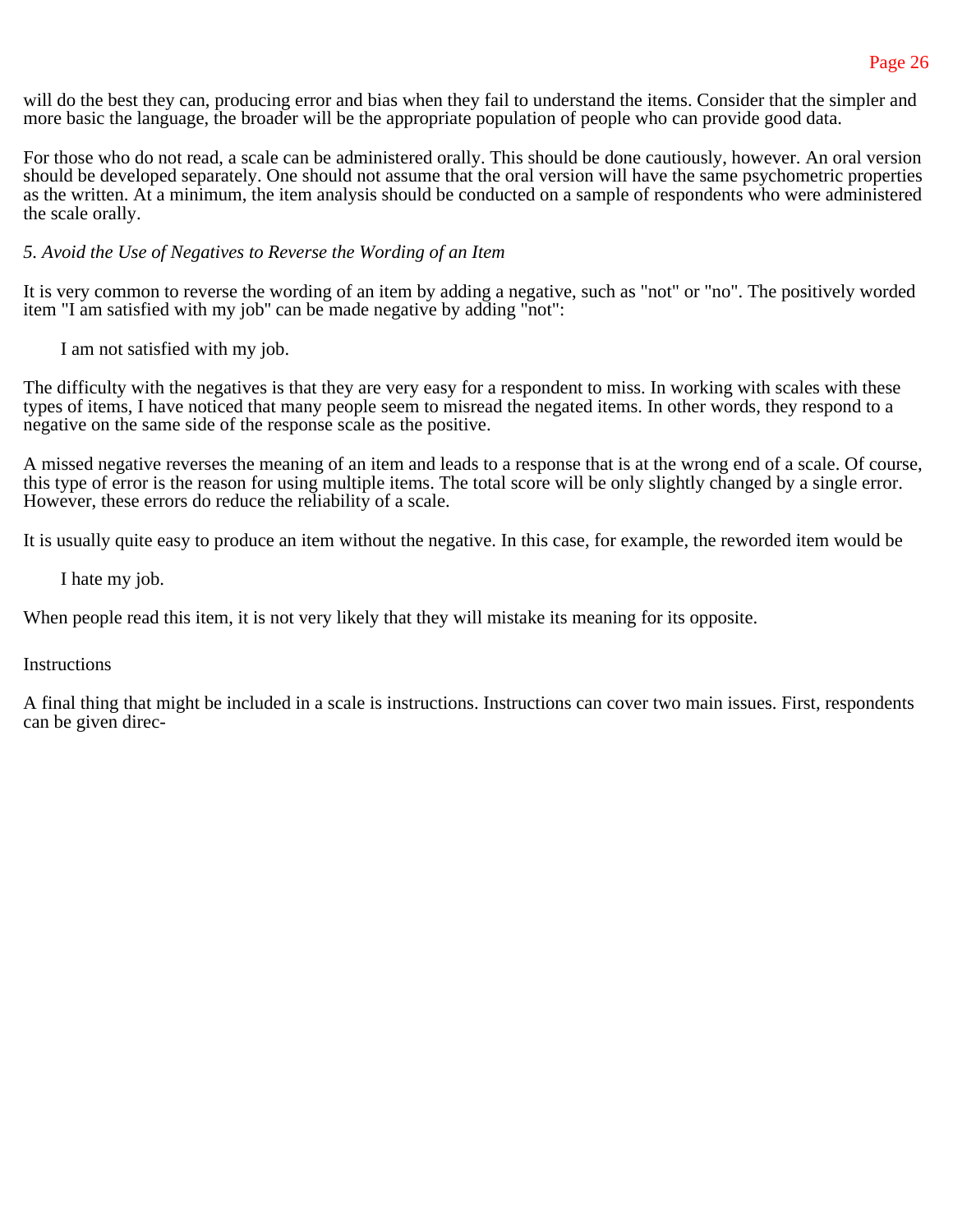#### TABLE 4.2

#### Instructions for the Work Locus of Control Scale (WLCS)

The following questions concern peoples' opinions and beliefs about jobs and careers. These questions refer to *jobs in general* and not the job you presently have or a particular job you once had. These questions ask about your personal beliefs, so there are no right or wrong answers. No matter how you answer each question, you can be assured that many people will answer it the same way.

For each of these questions please indicate your agreement or disagreement. You should do this by circling the number that most closely represents your opinion about that question. If you find that you disagree very much, circle a 1; if you disagree moderately, circle a 2; if you disagree slightly, circle a 3. Conversely, if you agree very much, circle a 6; if you agree moderately, circle a 5; and if you agree slightly, circle a 4.

Remember, answer these job-related questions for *jobs in general* and not one particular job.

tions for using the scale. This may not be necessary for many respondent groups, such as college students, who are used to completing such scales. It will be necessary for people who are unfamiliar with summated rating scales, because it will not be very obvious to them what they should do with the scale. An example of the instructions for the WLCS is in Table 4.2.

The second type of instruction is specific to the particular construct. It may be necessary to instruct subjects about the judgment task they are being given. For example, instructions can tell them to whom or what the items refer. With a generic scale measuring attitudes about a politician, instructions would indicate which politician to consider.

Instructions also can give respondents a common frame of reference. In this case, a person or thing that would be obviously very high or very low on the scale would be described. For example, with a job-autonomy scale, it might be suggested that a college professor is very high and a factory worker very low. Details would be given about how professors have very unstructured jobs allowing them almost total personal control. Conversely, factory workers would be described as being very constrained in most aspects of work. These two extremes give all respondents a more or less common basis from which to judge their own jobs. Of course, individuals will interpret the descriptions from their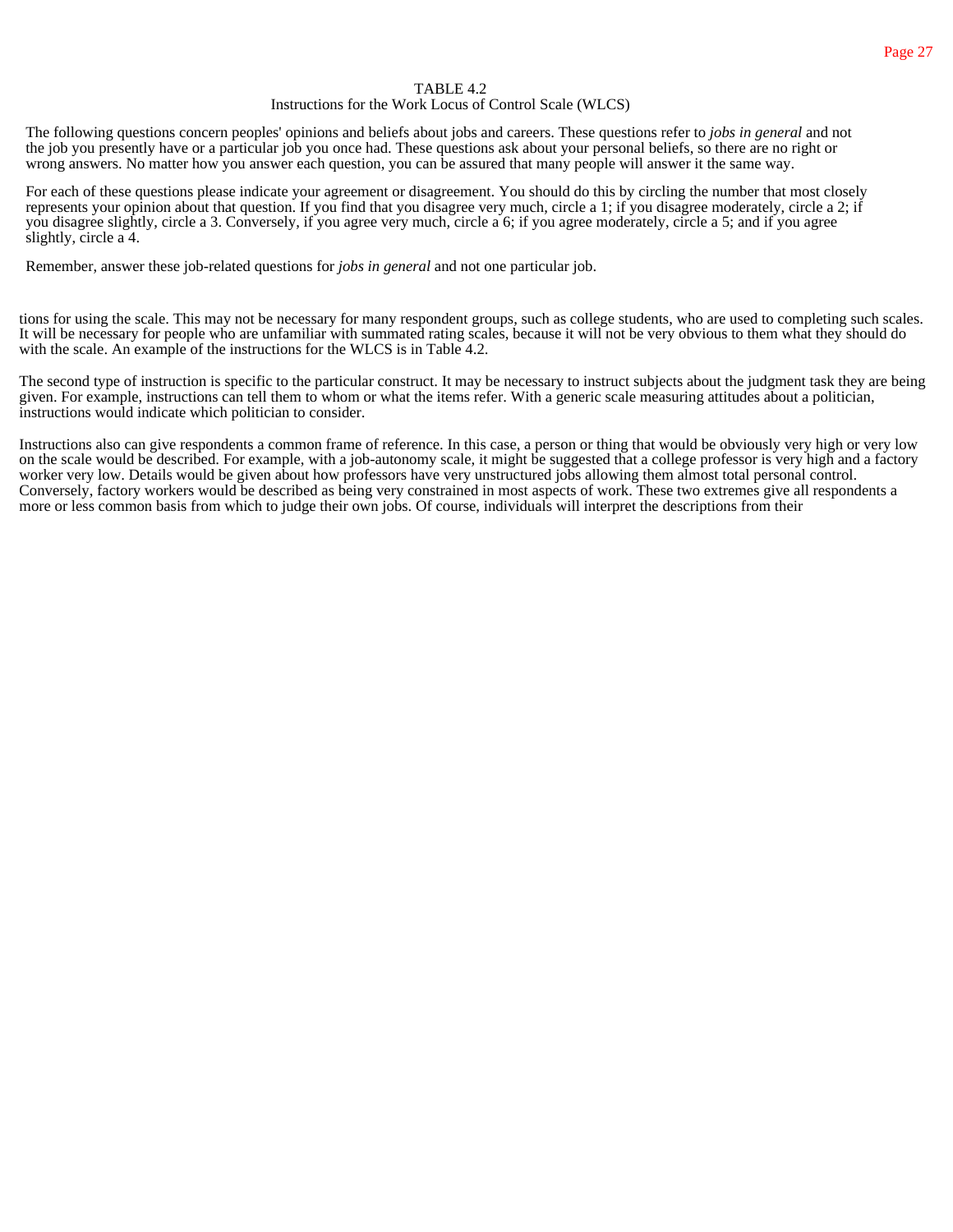own idiosyncratic frames of reference. Instructions should reduce at least some of the idiosyncrasy and will hopefully reduce error.

Response choices also can be defined more specifically. For example, with a frequency scale ranging from *seldom* to *quite often*, it could be noted that in this circumstance a frequency of once a day would be considered "quite often" and once a month would be "seldom."

# Designing the WLCS

The work locus of control construct is concerned with people's beliefs about control at work. It seemed most appropriate for the scale to contain statements with which respondents could indicate agreement. A six-point scale was chosen, with three response choices on the agree end and three on the disagree end. Table 1.1 contains the scale, including the response choices and final 16 items.

The original item pool had 49 items: 21 written in the internal direction, and 28 in the external direction. The procedures used to reduce the scale to its final 16-item version are discussed in the next chapter.

Instructions (shown in Table 4.2) were included to indicate that the items refer to jobs in general and not a particular job. This is important because work locus of control is conceptualized to be a characteristic of the respondent rather than his or her job. Although there is no guarantee that the respondents will use this frame of reference in answering the questions, the phrase "jobs in general" was italicized and mentioned twice. Also, the wording of many items was designed to refer to jobs in general. Some items, however, might be interpreted for a particular job.

Instructions were included for using the scale as well. This was not necessary for the initial college student sample, but because the scale was being developed for a broader, employed sample, the instructions were included. Undoubtedly they would be necessary for some respondents who might be asked to complete the scale in the future.

Half the items shown in Table 1.1 are in the external direction and half are in the internal. To score the scale, half the items must be reversed. After reversal, a total score would be calculated as the sum of the 16 items. Because the six response choices were numbered from 1 to 6, total scores can range from 16 ( $1 \times 16$ ) to 96 ( $6 \times 16$ ). In keeping with Rotter's (1966) general locus of control scale, high scores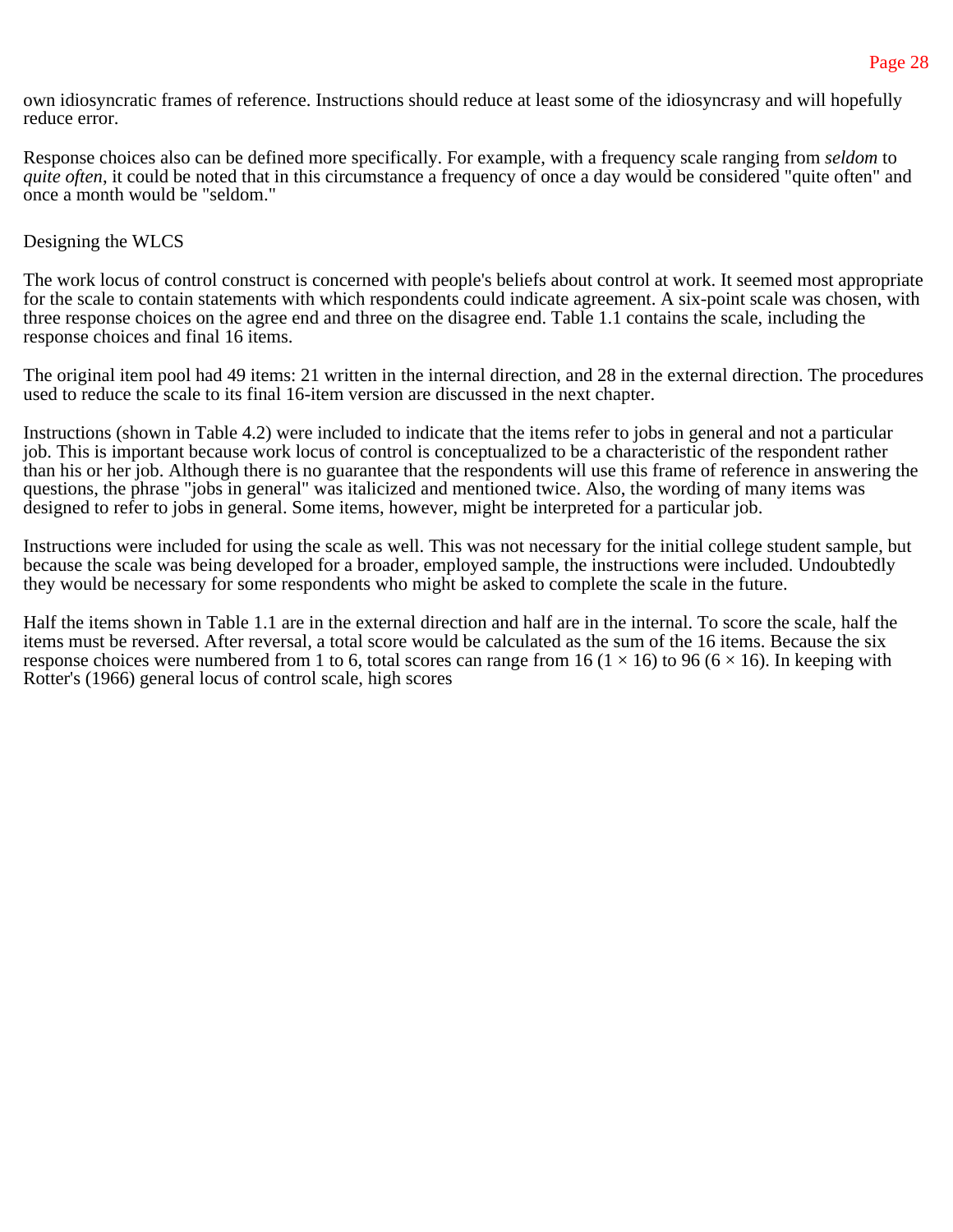represent the external end of the scale and low scores represent the internal end.

# 5. Conducting the Item Analysis

This next step in scale construction requires the collection of data so that an item analysis can be conducted. Its goal is to produce a tentative version of the scaleone that is ready for validation. With careful attention to the prior steps, and a little luck, this step will only have to be conducted once. Otherwise the initial item pool will fail to converge on an internally consistent scale, making it necessary to return to a prior step. This might involve reconceptualization of the trait or the writing of additional items.

To conduct this step in scale development, the scale must be administered to a sample of respondents. It is helpful if the respondents are as representative as possible of the ultimate population for which the scale is intended. This is not always possible, and many scales are developed initially on college students because they are readily available. In such cases care must be taken in using the scale on a noncollege-educated sample. It is possible that the new sample's responses will differ, perhaps because the reading level is too high.

The item analysis requires a sample size of about 100 to 200 respondents. The initial sample for the WLCS was 149. This size sample is usually easily attained in a university setting. In other settings or with specialized populations it may be more difficult to obtain this number of respondents. Far more respondents will be needed for later stages of scale development.

The data analysis involves statistics no more complex than correlation coefficients, but they would be very time consuming if done by hand. SPSS-X includes an item-analysis routine that can conduct the item analysis discussed in this chapter. It is widely available in both the mainframe and microcomputer versions. Directions for using the program will be provided later in this chapter.

# Item Analysis

The purpose of an item analysis is to find those items that form an internally consistent scale and to eliminate those items that do not.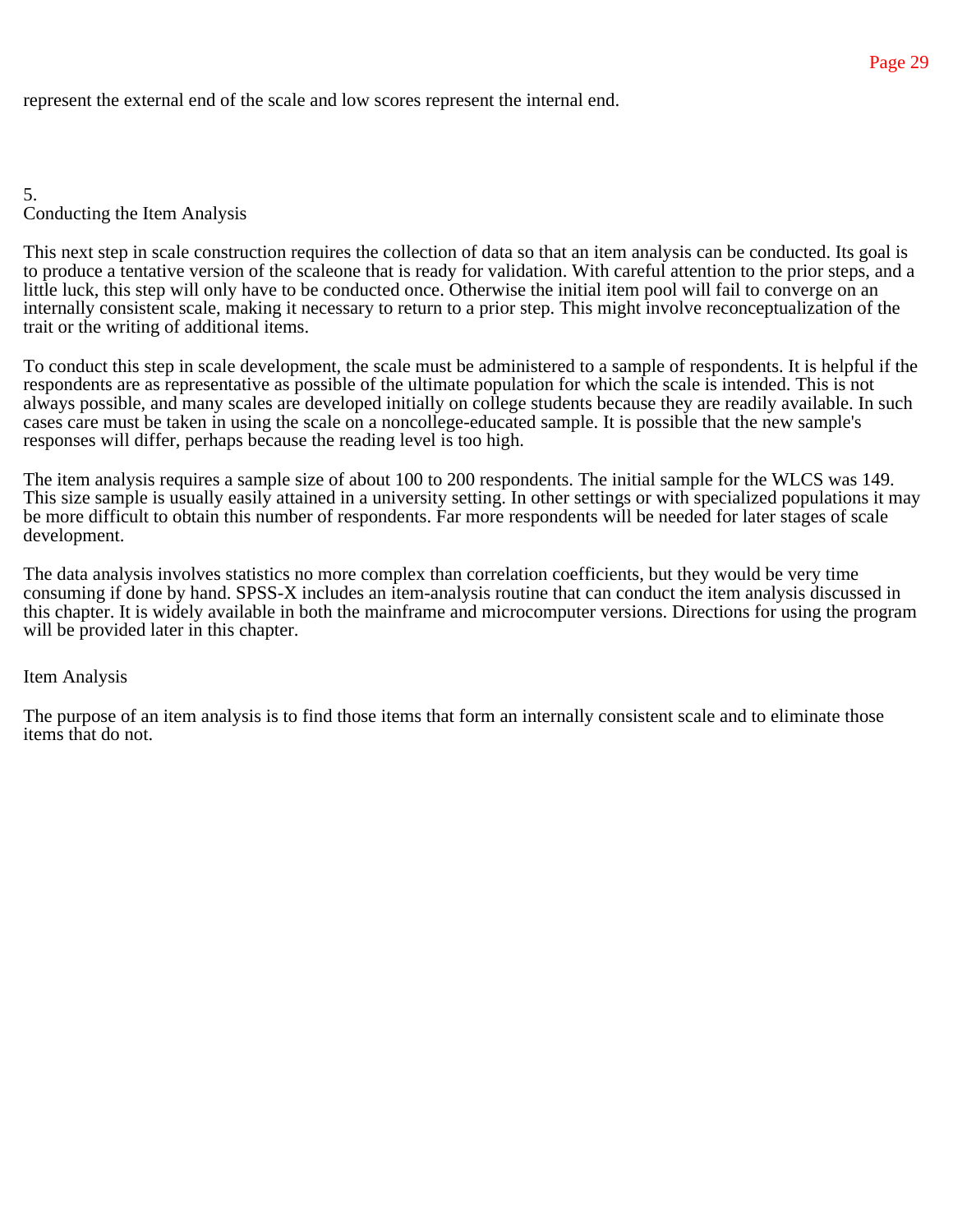Internal consistency is a measurable property of items that implies that they measure the same construct. It reflects the extent to which items intercorrelate with one another. Failure to intercorrelate is an indication that the items do not represent a common underlying construct. Internal consistency among a set of items suggests that they share common variance or that they are indicators of the same underlying construct. The nature of that construct or constructs is certainly open to question.

The item analysis will provide information about how well each individual item relates to the other items in the analysis. This is reflected by the *item-remainder* coefficient calculated for each item. (This statistic also is called the *part-whole* or *item-whole* coefficient.) The item-remainder coefficient is the correlation of each item with the sum of the remaining items. For a scale with 10 items, the item-remainder for Item 1 would be calculated by correlating responses to Item 1 with the sum of responses to Items 2 through 10. The item-remainder for Item 2 would be calculated by correlating responses to Item 2 with the sum of Item 1 and Items 3 through 10. This would continue for all 10 items.

If the items are not all scaled in the same directionthat is, some are positively and some are negatively wordedthe negatively worded items must be reverse scored. Otherwise responses to the positive items will cancel out responses to the negative items, and most subjects will have a middle score. For each item, a high score should represent a high level of the construct, and a low score should represent a low level. Thus respondents who are high on the construct will agree with the positively worded items and disagree with the negatively worded. To score them properly, the extent of agreement should equal the extent of disagreement. For a six-point scale, a 6 for agreement of a positively worded item should equal a 1 for disagreement of a negatively worded item. Strongly agreeing with the item

I love milk

is more or less equivalent to strongly disagreeing with the item

I hate milk.

With six-point scales, a subject would be given a score of 6 for strongly agreeing with the first item, and a score of 6 for strongly disagreeing with the second. (See Chapter 4 for more on item reversal.)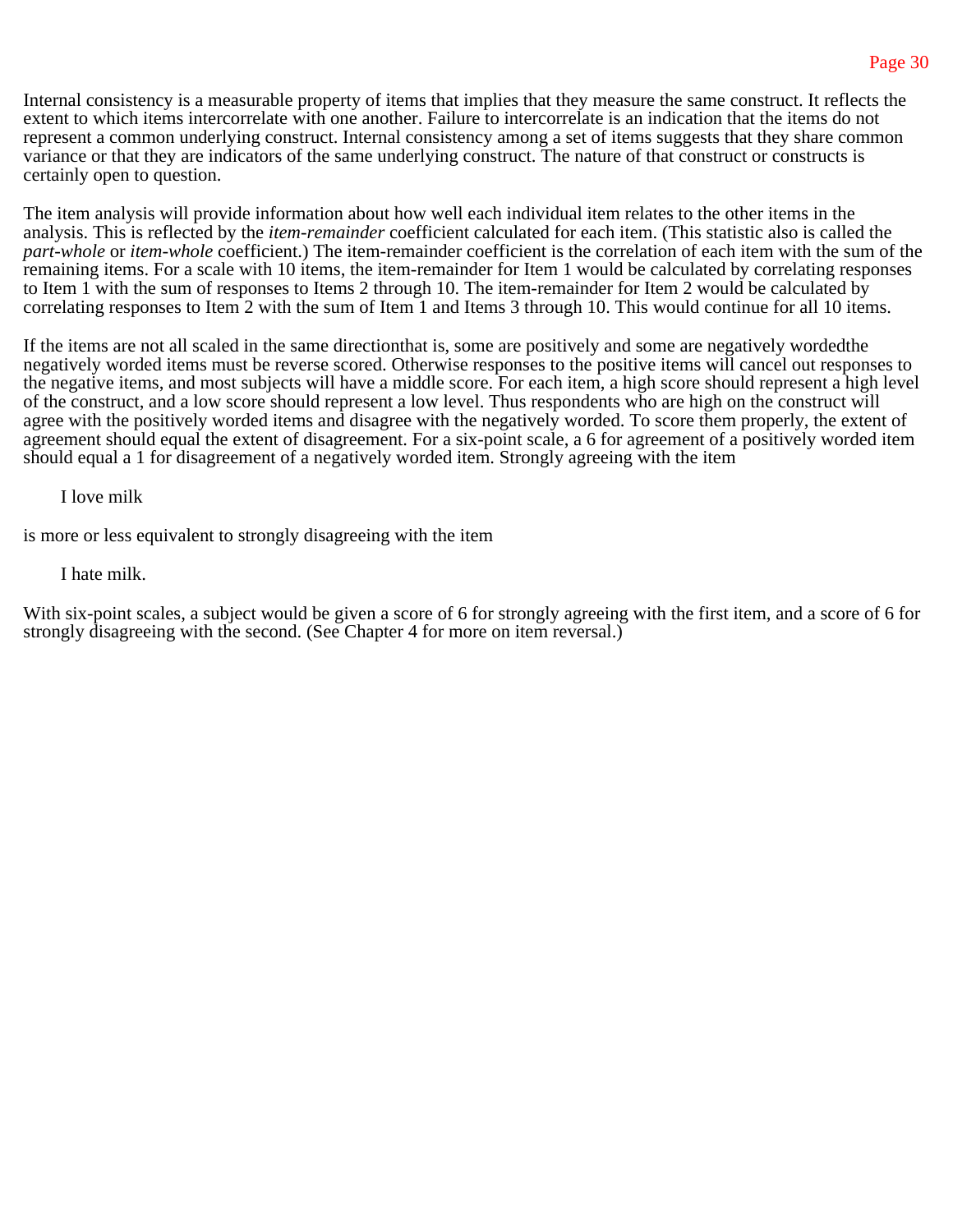The item analysis will provide an item-remainder coefficient, which is a correlation, for each item. Those items with the highest coefficients are the ones that will be retained. There are several strategies for deciding which items to retain. If it is decided that the scale should have *m* items, then the *m* items with the largest coefficients would be chosen. Alternately, a criterion for the coefficient (e.g., .40) can be set, and all items with coefficients at least that great would be retained. Both strategies can be used togetherthat is, retaining up to *m* items, providing they have a minimum-sized coefficient.

There is a trade-off between the number of items and the magnitude of the item-remainder coefficients. The more items, the lower the coefficients can be and still yield a good, internally consistent scale. Internal consistency involves the next statistic, coefficient alpha.

*Coefficient alpha* (Cronbach, 1951) is a measure of the internal consistency of a scale. It is a direct function of both the number of items and their magnitude of intercorrelation. Coefficient alpha can be raised by increasing the number of items or by raising their intercorrelation. Even items with very low intercorrelations can produce a relatively high coefficient alpha, if there are enough of them.

The reason for this goes back to classical test theory. If all items are assumed to reflect a single underlying construct, then the intercorrelations among items represent the reciprocal of error. In other words, the part of each item that does not correlate with the others is assumed to be comprised of error. If there is relatively little error, the items intercorrelate highly. It will not take many items to make the error average out to approximately zero. If, on the other hand, the intercorrelations are small, error is quite large. It will average out, but many items will be needed for it to do so.

Keep in mind, however, that classical test theory provides several assumptions that may or may not hold in actuality. Low intercorrelations among many items may produce an internally consistent scale, but this does not guarantee that the items reflect a single, underlying construct. If we were to take two scales that measure correlated but distinct constructs, a combination of all their items might well yield internal consistency, even though they reflect two different constructs. The statistics generated by an item analysis are good guides to item selection, but item content must be examined closely in drawing conclusions about what is being measured.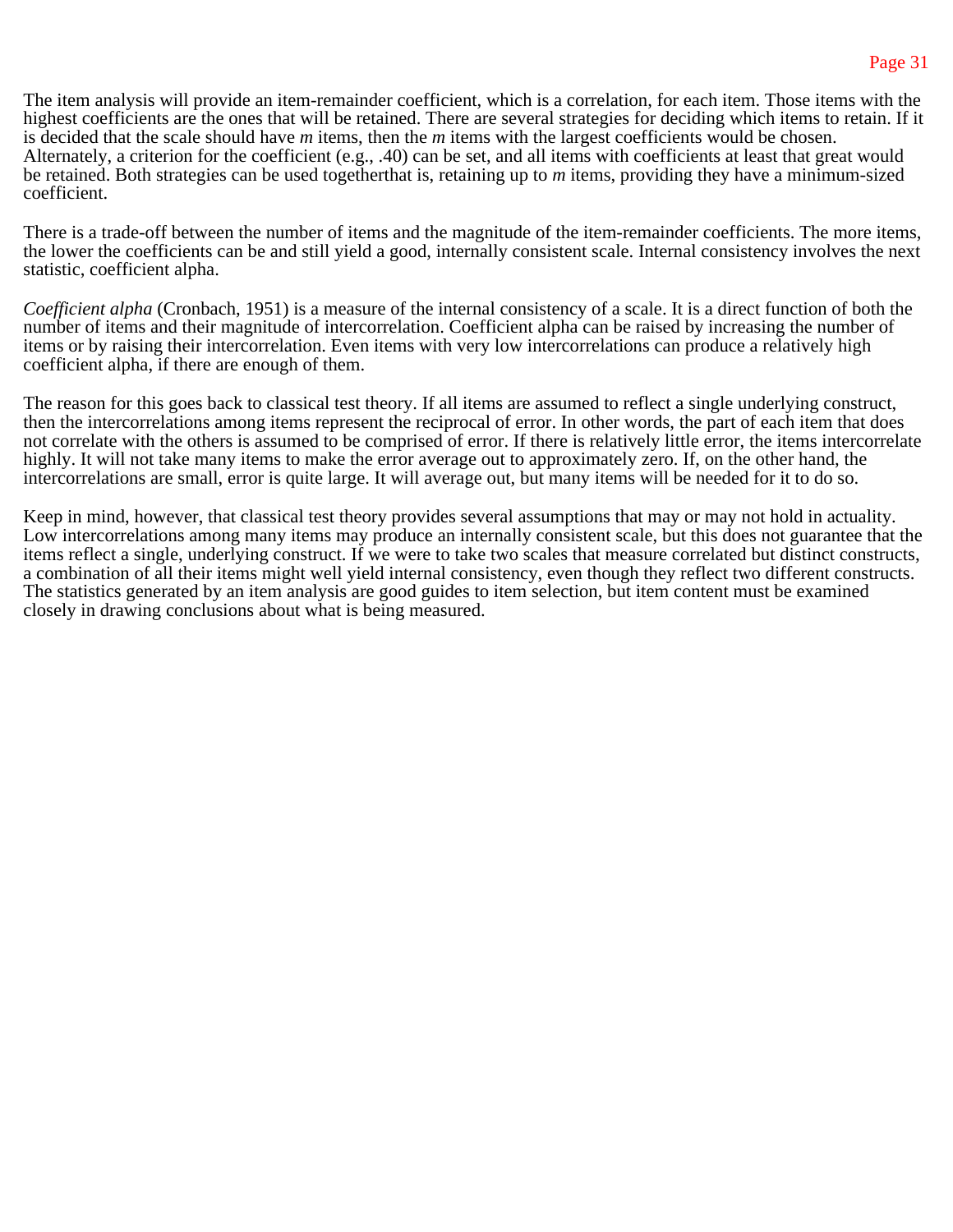Coefficient alpha reflects internal-consistency reliability, which does not necessarily reflect reliability over time. Scales that measure constructs (such as mood) that fluctuate over time may be internally consistent but yield low reliability over time.

The values of coefficient alpha look like correlation coefficients, but alpha is not a correlation. It is usually positive, taking on values from 0 to just under 1.0, where larger values indicate higher levels of internal consistency. Nunnally (1978) provides a widely accepted rule of thumb that alpha should be at least .70 for a scale to demonstrate internal consistency. Many scales fail to achieve this level, making their use questionable at best. It is possible to find a negative coefficient alpha if items correlate negatively with one another. This occurs if items are not properly reverse scored. Assuming all items have been scored in the proper direction, alpha should be positive.

Coefficient alpha involves comparison of the variance of a total scale score (sum of all items) with the variances of the individual items. Mathematically, when items are uncorrelated, the variance of the total scale will be equal to the sum of variances for each item that comprised the total scale.

As the items become more and more intercorrelated, the variance of the total scale will increase. For example, suppose a scale has three uncorrelated items. The total scale will be the sum of the three items. If the three items each have a variance of 1.0, the total scale will have a variance of 3.0. If the items correlate with one another, the total scale will have a variance that is larger than 3.0, even though the individual items still have variances of 1.0.

The formula for coefficient alpha is

$$
\alpha = \frac{k}{k-1} \times \frac{s_{\rm T}^2 - \Sigma s_{\rm I}^2}{s_{\rm T}^2}
$$

where  $s2T^*$  is the total variance of the sum of the items,  $s2I^*$  is the variance of an individual item, and *k* is the number of items. As can be seen, the numerator of the equation contains the difference between the total scale variance and sum of the item variances. The ratio of this difference to the total score variance is calculated. The result is multiplied by a function of the number of items.

In choosing items for a scale, one uses both item-remainder coefficients and coefficient alpha. A series of steps may be involved, deleting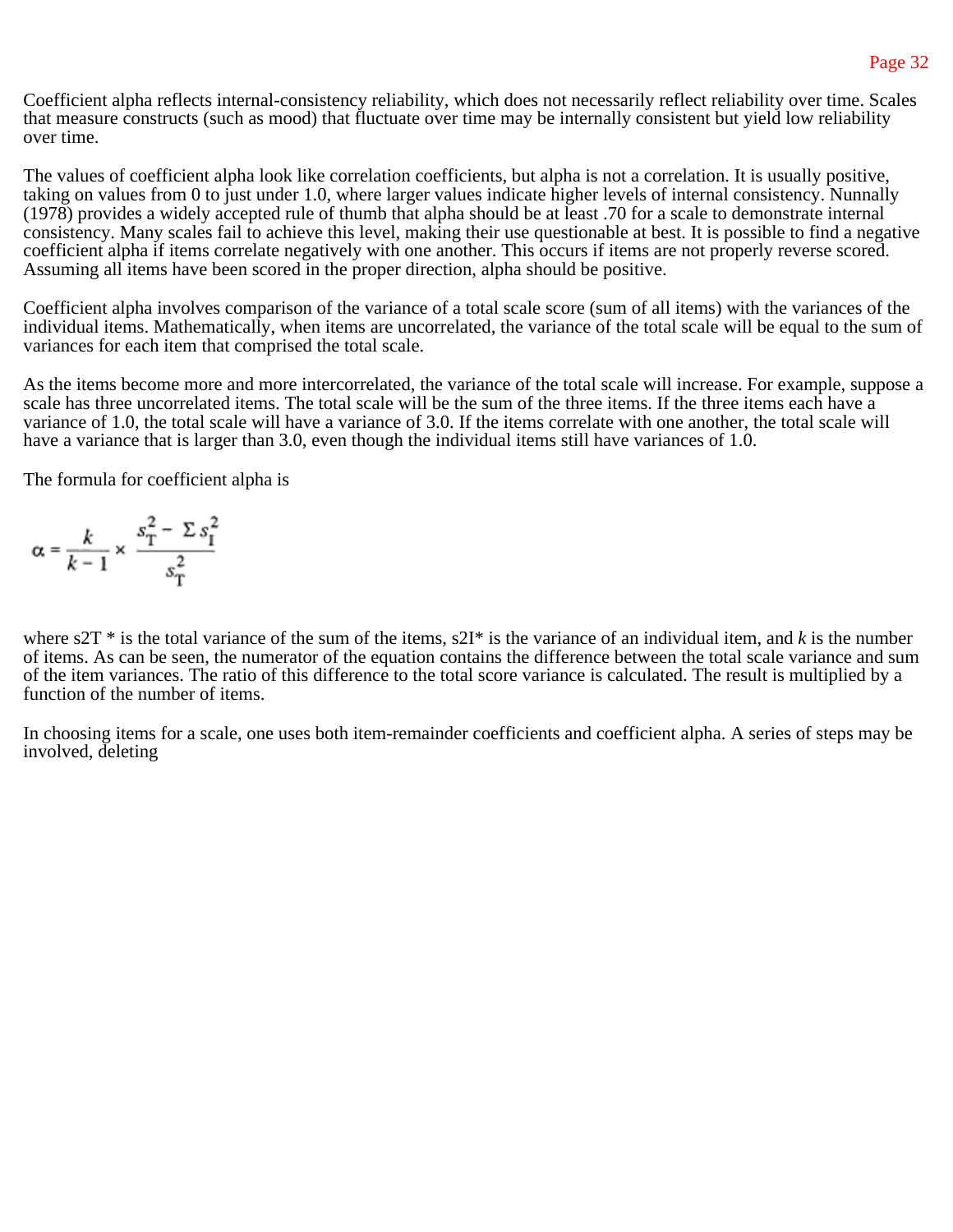| <b>Step</b>    | Item             | Item-Remainder Coefficient | Alpha if Item Removed |
|----------------|------------------|----------------------------|-----------------------|
| $\mathbf{1}$   | $\,1\,$          | .53                        | $.68\,$               |
|                | $\sqrt{2}$       | .42                        | $.70\,$               |
|                | $\mathfrak{Z}$   | .36                        | .71                   |
|                | $\overline{4}$   | $.10\,$                    | .74                   |
|                | 5                | $.07\,$                    | .75                   |
|                | $\sqrt{6}$       | $-.41$                     | $.80\,$               |
|                | $\boldsymbol{7}$ | .37                        | .71                   |
|                | $8\,$            | .11                        | .79                   |
|                | 9                | .55                        | .68                   |
|                | $10\,$           | .42                        | $.70\,$               |
|                |                  | Coefficient Alpha = .72    |                       |
| $\overline{c}$ | $\mathbf{1}$     | .56                        | .79                   |
|                | $\mathbf{2}$     | .43                        | $.81\,$               |
|                | 3                | .31                        | $.84$                 |
|                | $\overline{7}$   | .39                        | $.82\,$               |
|                | $\mathbf{9}$     | $.58\,$                    | $.78\,$               |
|                | $10\,$           | .44                        | $.81\,$               |
|                |                  | Coefficient Alpha = $.83$  |                       |
| 3              | $\mathbf{1}$     | .57                        | .79                   |
|                | $\overline{2}$   | .44                        | $.80\,$               |
|                | $\overline{7}$   | .40                        | $.80\,$               |
|                | $\mathbf{9}$     | .59                        | .79                   |
|                | $10\,$           | .45                        | $.80\,$               |
|                |                  |                            |                       |

TABLE 5.1 Illustration of Using the Item Analysis to Select Items

Coefficient Alpha = .84

some items, checking alpha, deleting more items, and rechecking alpha, until a final set of items is chosen. Deleting ''bad" items tends to raise alpha, but reducing the number of items tends to lower it. Deleting many weak items may or may not raise the coefficient alpha, depending upon how many items are left and how weak the deleted items were.

Table 5.1 presents a fictitious example of the process, where 10 items were administered to a sample of respondents. Step 1 in the table shows the item remainders for each item, ranging from -.41 (for Item 6) to .55 (for Item 9). Beneath these coefficients is the overall coefficient alpha for the scale (in this case, .72). In addition, the last column of the table shows the coefficient alpha, with each item removed. This is helpful in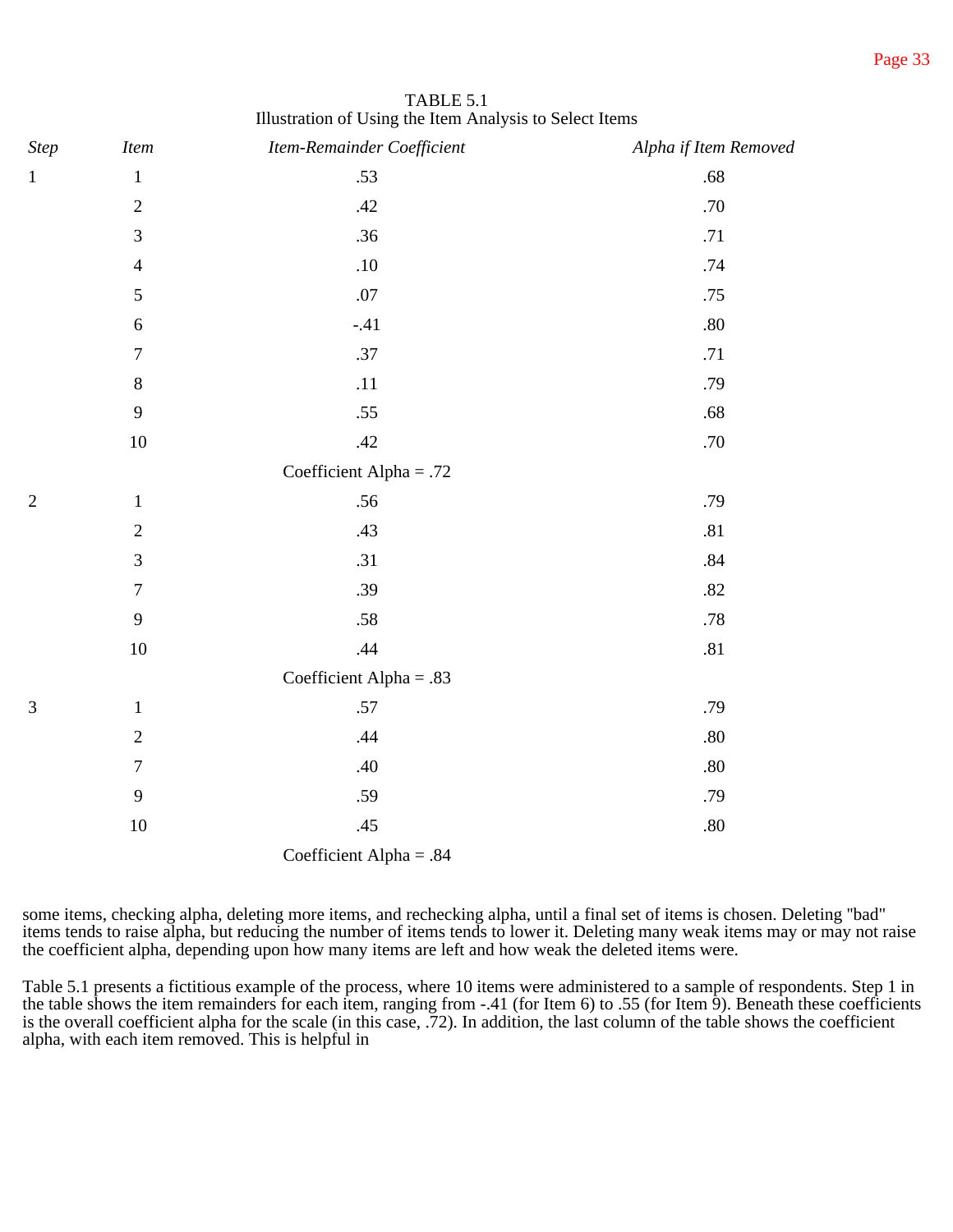that it shows, for each individual item, what effects its removal will have on the scale's internal consistency.

Six of the items have item-remainder coefficients greater than .35, and each will cause a decrease in coefficient alpha if removed. The remaining four items will result in an improved coefficient alpha if removed. Interestingly, Item 6 has a rather large coefficient, but it is negative. Possibly a scoring error was made, and this item should have been reverse scored. If this is the case, the error should be fixed and the analysis rerun. It often occurs, however, that an item that seemed to be worded in one direction yields a large negative coefficient. In this case the item is not behaving as intended. Something is obviously wrong, requiring careful examination of the item.

Whenever there are large negative item remainders, all the prior steps should be examined carefully. One should check that no errors have been made and that the scale development effort has not gone wrong at this point.

The first thing to consider with a negative item remainder coefficient is that the item might be poorly written. Often an item that initially seemed reasonable may in fact be ambiguous. A second possible problem is that the item was inappropriate for the current respondents. They may have been incapable of understanding the item or may not have had information necessary to properly respond to it. If the items and respondents are not the problem, perhaps there were weaknesses in the conceptualization of the construct. Returning to the conceptualization step to consider if the construct has been properly defined would seem warranted. Perhaps the construct itself has no validity, or the conception of it is incorrect. For example, it may have been hypothesized that a certain personality characteristic would be reflected in correspondence among several behaviors. The data may have indicated, however, that these behaviors did not occur together (at least as reflected by respondent reports). These data would raise questions about the viability of the construct in question.

Some scale developers rely on empiricism to determine the direction of item wording. This is a dangerous procedure likely to result in scales with doubtful validity. The item analysis should not be used to determine the direction in which items should be scored. The exception is when the item analysis finds an error in scoring direction, as discussed above. Items tend to behave erratically when their scoring direction is reversed. Positive item-remainder coefficients can become negative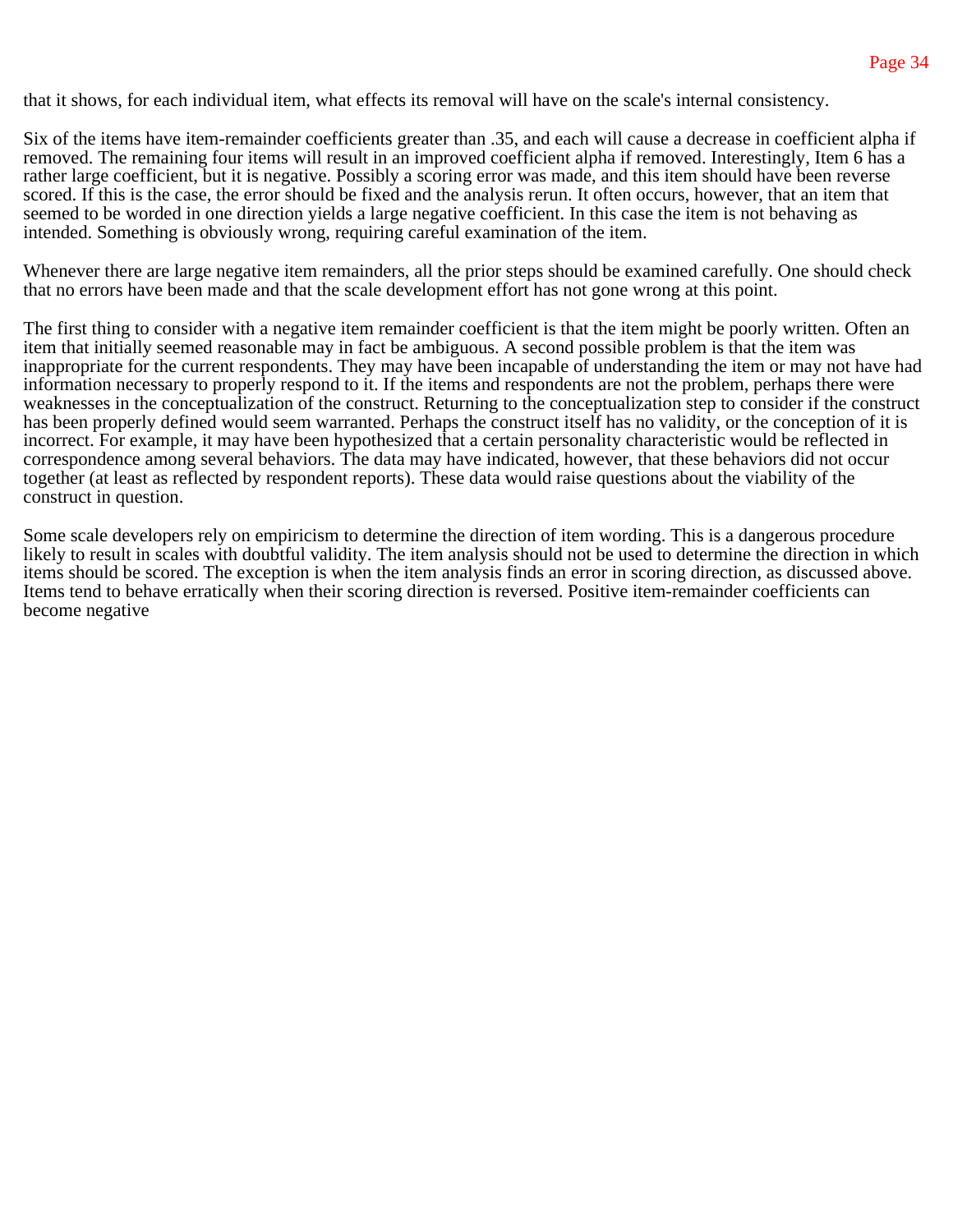when another item's sign is changed. It can take many iterations of sign reversals before they will all stay positive. Even though an acceptable coefficient alpha may be achieved, the validity of the scale will be called into question, because the conceptual foundation is weak and the items may be of poor quality. It is also likely that the items assess multiple constructs. There are no shortcuts to devising good scales.

Assuming that Item 6 in the Table 5.1 example was a badly written item, it is eliminated, along with Items 4, 5, and 8. Step 2 shows an improvement in the scale. Coefficient alpha increased to .83, and the scale is more efficient, only needing 6 items instead of 10. Notice that five items had item remainders that increased slightly. One (Item 3) declined from .36 (Step 1) to .31 (Step 2). Its removal will increase alpha somewhat to .84. It is removed in Step 3, and the scale has been reduced to five items, with an alpha of .84. Note that each of the five items will reduce alpha if removed.

There is one puzzling outcome of these results, and that involves Item 3. Surprisingly, its item-remainder coefficient declined when the "bad" items were removed in Step 2. This can happen because of the complex pattern of intercorrelations among items. Although this item correlated with the final five items in the scale, it also correlated with at least some of the deleted items. In this case, it correlated more strongly with the deleted items than the retained. Hence, when the items were deleted, the contribution of Item 3 declined. Removing it improved the scale.

The discussion here of coefficient alpha was necessarily brief. For additional detail the interested reader might consult a psychometrics text (e.g., Allen and Yen, 1979; Nunnally, 1978).

## External Criteria for Item Selection

Internal consistency is the most frequently used criterion for item selection. An alternative approach, sometimes used in conjunction with internal consistency, is to select (or delete) items based on their relations with external (to the scale) criteria. In other words, items are retained when they relate to a variable of interest, or items are deleted when they relate to a variable of interest.

When there is a concern about bias, one strategy is to independently measure the bias and then remove items that relate to it. Operationally, this would involve administering the scale to a sample while measuring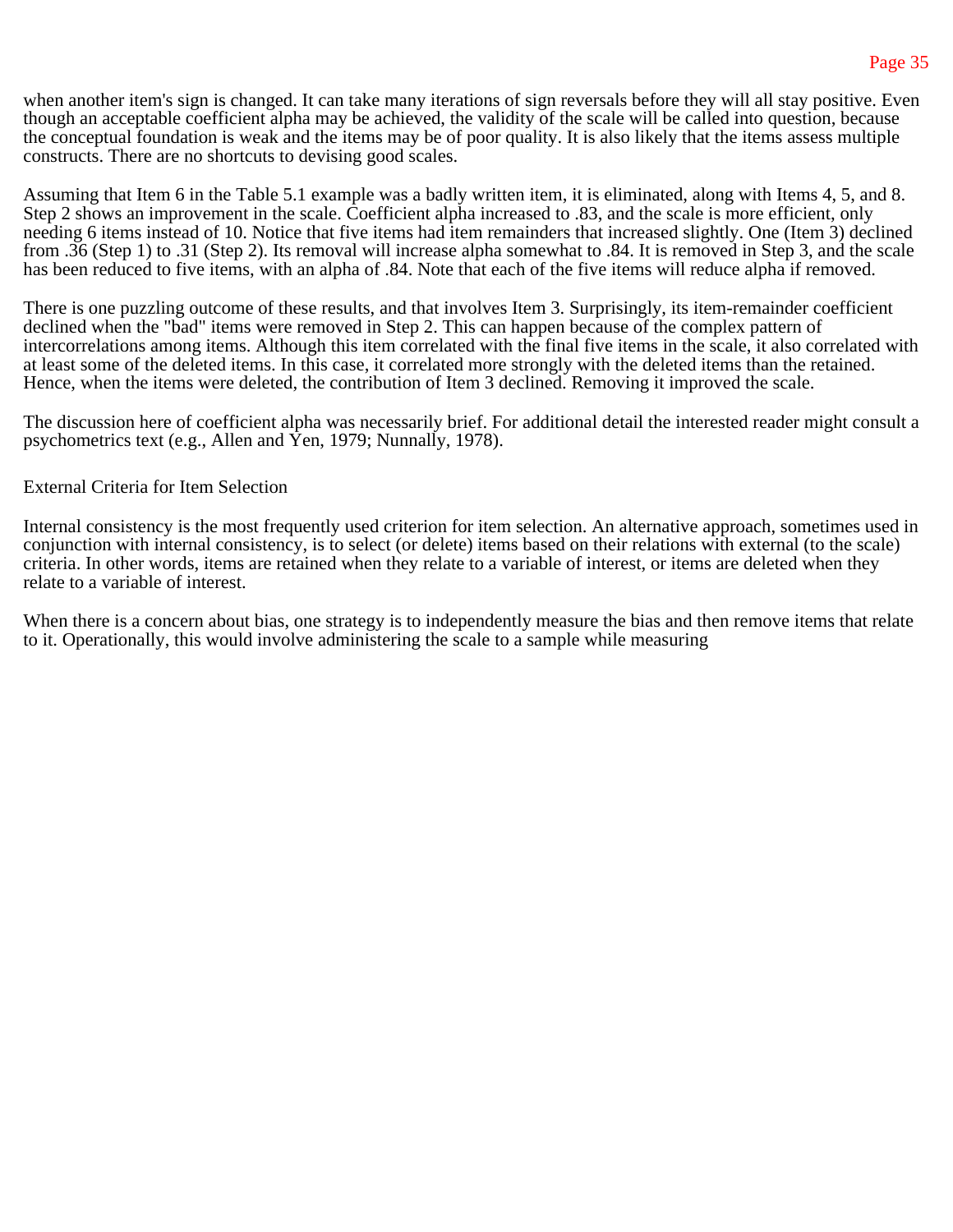the biasing variable on the same people. Each item would be correlated with the biasing variable. Assuming that the items vary in their relations with the biasing variable, only those with small (or no) relations would be chosen.

A common external criterion for item selection is social desirability (SD; Crowne and Marlowe, 1964). From a scaledevelopment perspective, SD reflects an individual's tendency to respond to scale items in a socially desirable direction. Individuals who exhibit a high level of SD will tend to agree with favorable items about themselves (e.g., ''I never hesitate to go out of my way to help someone in trouble") and will tend to disagree with unfavorable items about themselves (e.g., "I can remember 'playing sick' to get out of something"). Both of these items are from the Crowne-Marlowe SD scale (Crowne and Marlowe, 1964).

Each item for the scale under development can be correlated with scores on SD. Items that significantly correlate with it would be deleted from the final scale. In this way a scale can be developed that is free of SD bias. That is, responses to the scale will be unaffected by SD of respondents. Of course, with some constructs, it will not be possible to write items that are independent of SD. This might occur because the construct itself is related to the underlying construct of SD. In this case, the validity of the scale will be open to question. Is it measuring the intended construct or SD?

If things go as planned, once the item-selection process is complete, an acceptable, internally consistent scale will be achieved. A tentative version of the scale is now ready for the next stage of development. Additional work needs to be done to replicate the item analysis on a second sample, to further establish reliability, and to validate. These tasks can be accomplished concurrently.

When the Scale Needs More Work

There is no guarantee that the scale will achieve sufficient internal consistency in the initial attempt. There may be several items that meet the criteria for item retention, but coefficient alpha may be too small. If this is the case, additional items need to be written, more data need to be collected, and the item analysis needs to be redone. This situation can occur when there were too few items initially or when many of the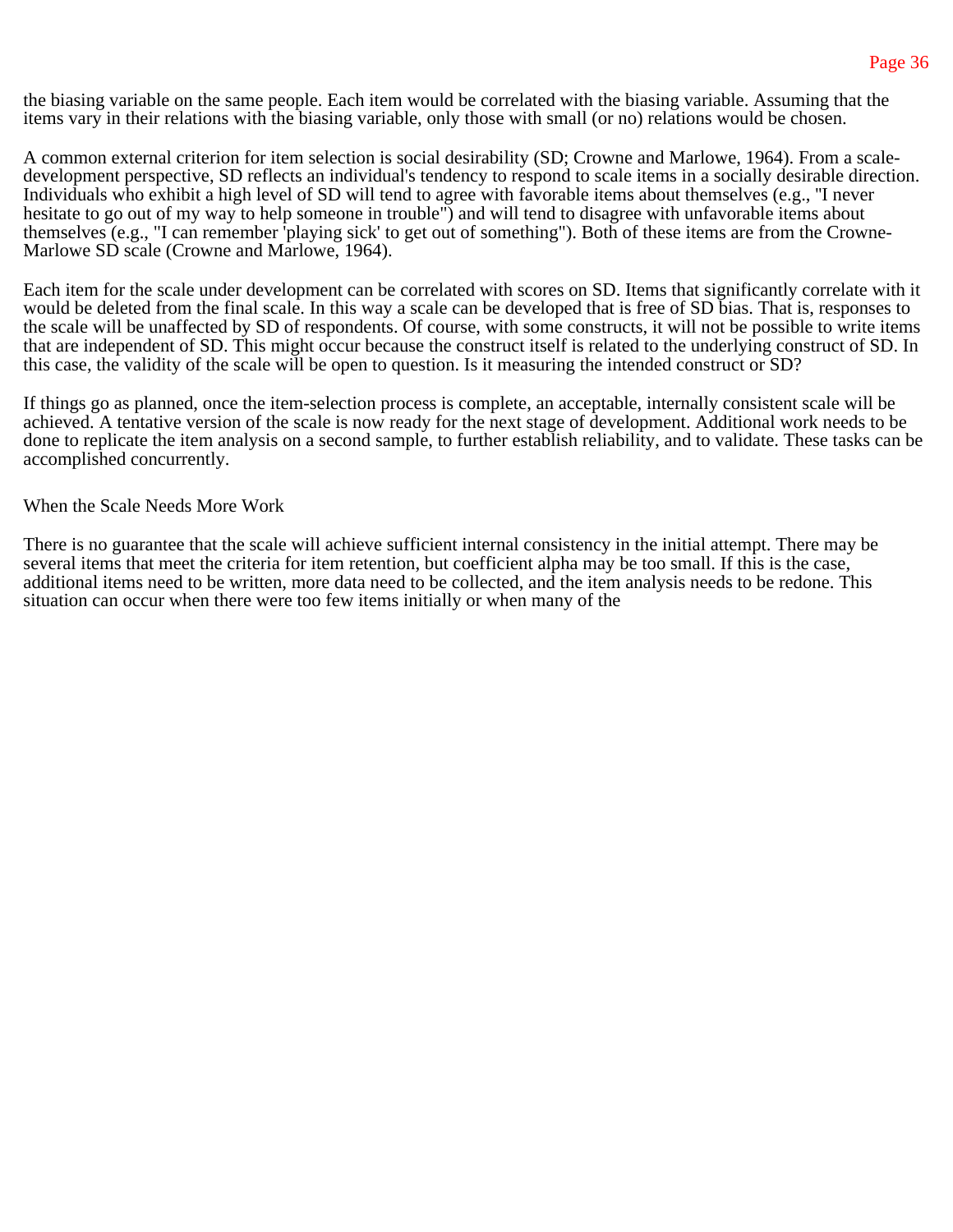items were of poor quality. It also can happen because the conceptual framework for the construct was weak.

The first question when an acceptable level of internal consistency is not achieved is whether the problem was with the construct definition or with the items. This question is difficult to answer definitively. Some clues may be provided by an inspection of the items that were retained and the items that were deleted. It may become apparent that the intended construct was too broad or too vaguely defined. For example, suppose a unidimensional construct was thought to contain four related elements, and items were written to reflect each of them. If the items reflecting each element of the construct failed to interrelate, the item analysis might retain too few items to achieve an internally consistent scale. Perhaps the construct is narrower than thought, and it should focus on only one of the four elements. Conversely, the construct might be multidimensional, with each element representing a separate facet. Such a situation would necessitate the development of subscales.

A careful examination of deleted items might suggest that they were just poor items. They may have contained some of the problems discussed in Chapter 4. Alternatively, they may have been inappropriate for the respondent group. One way to explore these possibilities would be to interview several respondents about their reactions to and interpretations of the individual items.

When the item analysis results in too few items, it is helpful to estimate the number of items that must be added to achieve an acceptable level of internal consistency. The *Spearman-Brown prophesy formula* can be helpful in estimating the number of additional items that should be needed to achieve a given level of internal consistency. Given the coefficient alpha for a specified number of items, the prophesy formula indicates the effects on alpha of increasing or decreasing the number of items. It is based on the assumption that the added or deleted items are of the same quality as the initial or retained items. If they are not, the formula may over- or underestimate the number of items.

The formula can estimate the level of coefficient alpha that will be achieved if the number of items is increased or decreased by a specific factor. For example, what will alpha be if the number of items is doubled or halved? The formula can be turned around to indicate by how much the scale length must be increased or decreased to achieve a given value of coefficient alpha.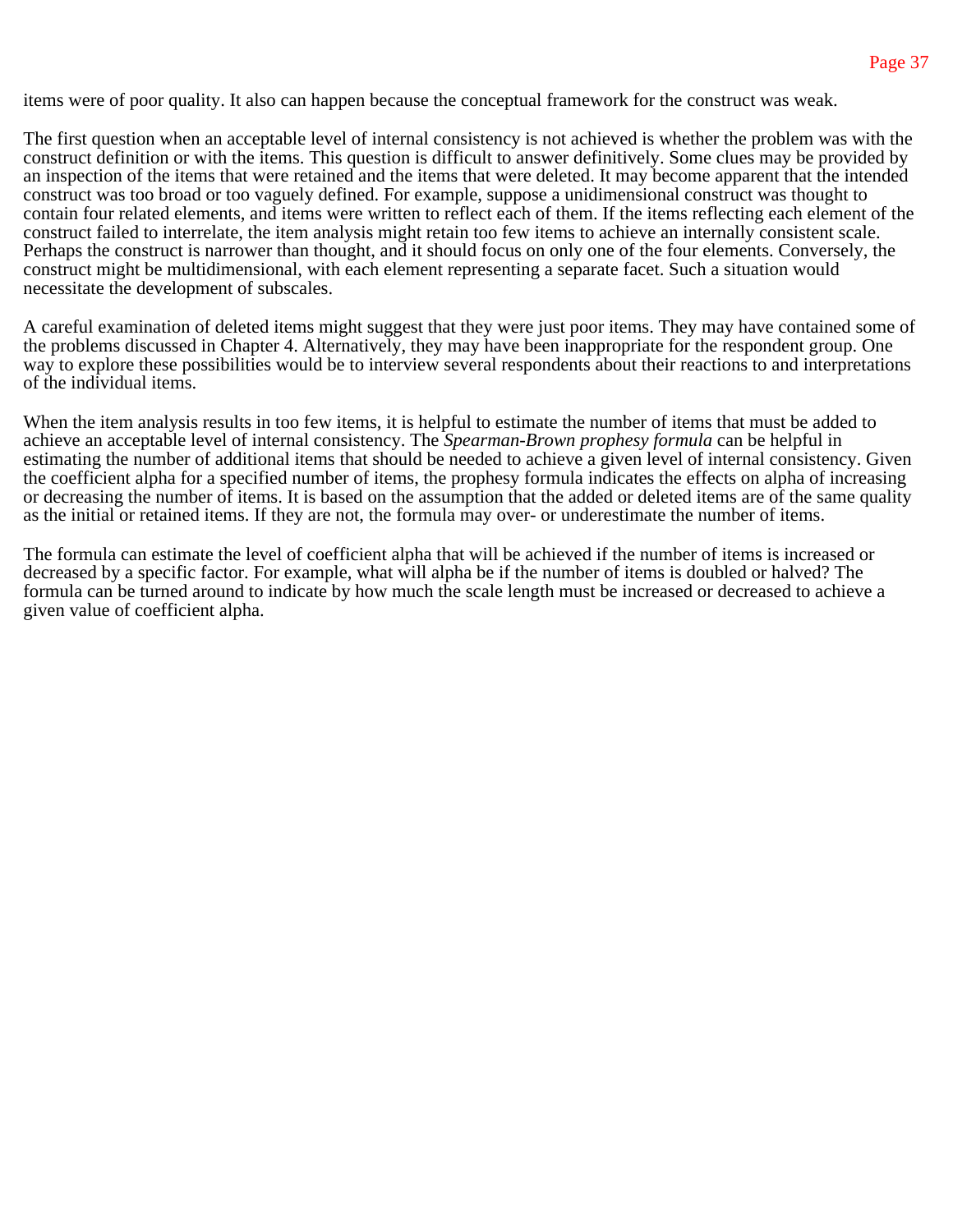#### TABLE 5.2

Reliabilities as a Function of Adding and Deleting Items According to the Spearman-Brown Prophesy Formula

|                      |     |     | Changing Length by a Factor of |     |     |                |
|----------------------|-----|-----|--------------------------------|-----|-----|----------------|
| <b>Initial Alpha</b> | .25 | .33 | .50                            | 2   | 3   | $\overline{4}$ |
| .50                  | .20 | .25 | .33                            | .67 | .75 | .80            |
| .60                  | .25 | .33 | .43                            | .75 | .82 | .86            |
| .70                  | .37 | .44 | .54                            | .82 | .88 | .90            |
| .80                  | .50 | .57 | .67                            | .89 | .92 | .94            |
| .90                  | .69 | .75 | .82                            | .95 | .96 | .97            |
|                      |     |     |                                |     |     |                |

The prophesy formula is

$$
r_{\rm N} = \frac{k \times r_{\rm O}}{1 + (k-1) \times r_{\rm O}}
$$

where  $rN$  is the reliability (coefficient alpha) of the new length,  $rO$  is the reliability of the old length and  $k$  is the factor by which the scale is being increased or decreased (e.g., 2 to double the length or 0.5 to divide it in half).

Table 5.2 shows the effects of increasing and decreasing a scale by a factor of 1/2;, 1/3;, 1/4, 2, 3, and 4. Several representative values of coefficient alpha are illustrated, from .50 to .90. From the table it can be seen that for a scale with a coefficient alpha of .70, doubling the number of items raises coefficient alpha to .82 and halving the number of items decreases coefficient alpha to .54.

The prophesy formula can give a target number of items for the final scale. Say the initial item pool began with 15 items and after the item analysis wound up with only 5 items, with a coefficient alpha of .60. The formula (see Table 5.2) indicates that the number of items must be doubled to achieve a coefficient alpha of .75 and tripled to achieve a coefficient alpha of .82. Assuming that the new items would be equivalent in quality to the original and that only one third of the items would be retained, another 15 to 30 items would be needed. Of course, a careful inspection and analysis of the nature of the retained and discarded items should help improve the quality of items written for the second effort. A larger proportion of items should be retained the second time.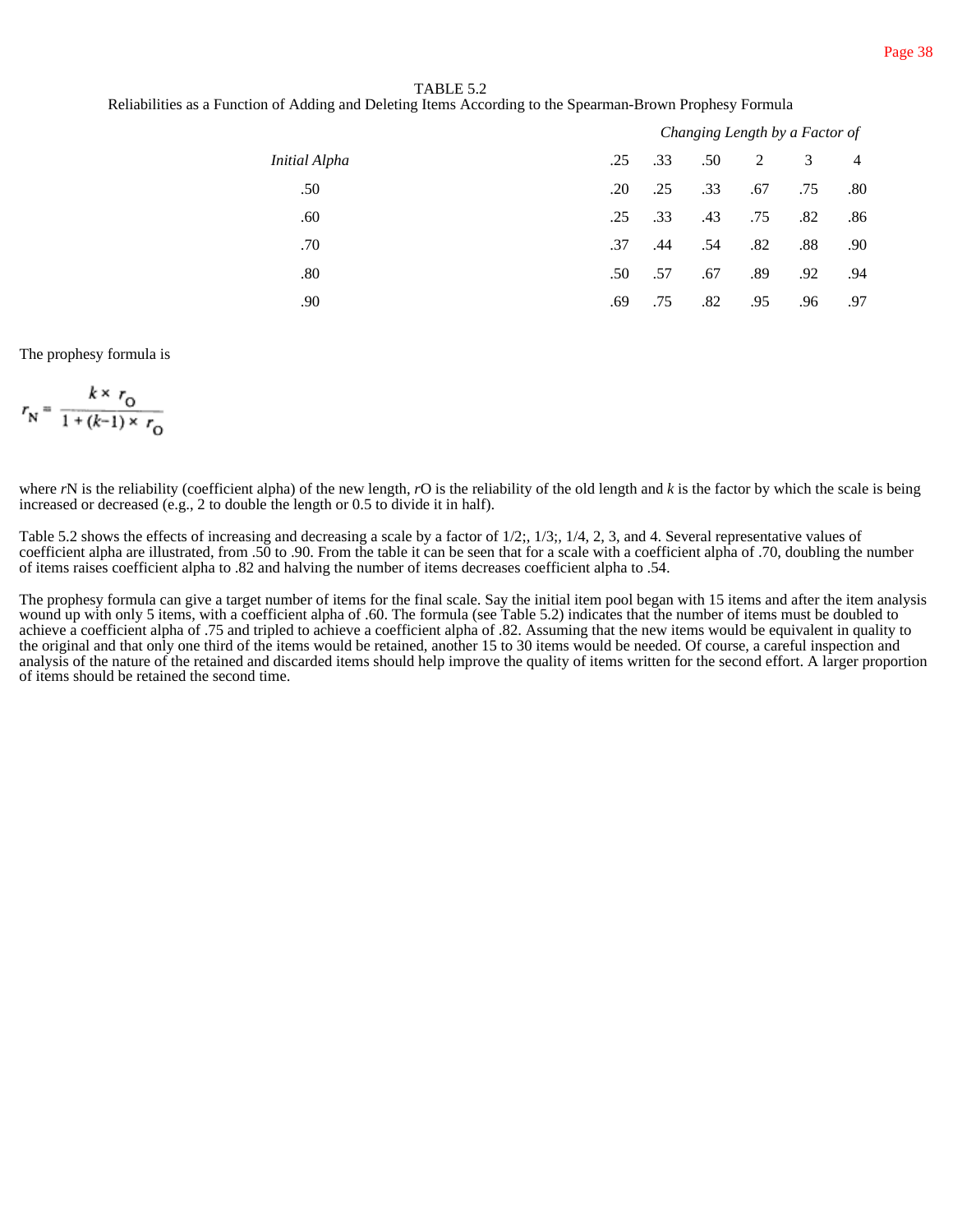The prophesy formula also can be used to reduce the number of items. Say there is a 30-item scale with a coefficient alpha of .90. The scale may be too long, and considering its high internal consistency, it certainly could be shorter. Table 5.2 shows that reducing the scale by one half (to 15 items) results in a coefficient alpha of .82. Again this assumes that the retained and deleted items were equally reliable items. If item-analysis data were available, the 15 best items would be retained, making the .82 a lower bound to the coefficient alpha that might be achieved.

### Multidimensional Scales

So far this discussion has focused on development of unidimensional scales, based on fairly homogeneous, unidimensional constructs. Many constructs, however, are quite broad and may contain multiple aspects or dimensions. Attitudes toward complex things (such as government, jobs, families, and life in general) can contain many facets. To adequately express their attitudes and opinions, people may need multiple dimensions, reflected in multiple subscales.

The development of multidimensional scales is not much different from their unidimensional counterparts. On the conceptual end, the various components are specified. These components do not have to be unrelated, and often subscales of multidimensional instruments intercorrelate. Conceptually they should be distinct, however.

The procedures discussed so far in developing unidimensional scales would be followed, with each subscale developed in parallel with the others. Items would be written to assess each intended facet. The items are usually mixed up in the initial item pool. They would all be administered to the same respondent sample. An item analysis would be conducted separately for each subscale, including only items for that subscale. Often all items are analyzed for a total score, but this is only done when it makes conceptual sense to do so.

It is best with multidimensional scales if each item is part of one and only one subscale. There are several reasons for this. First, in designing subscales, it is assumed that the construct is complex enough to be represented by conceptually separate components. If the content of the components overlap to the extent that subscales must share items, they are probably not separate enough to warrant separate components.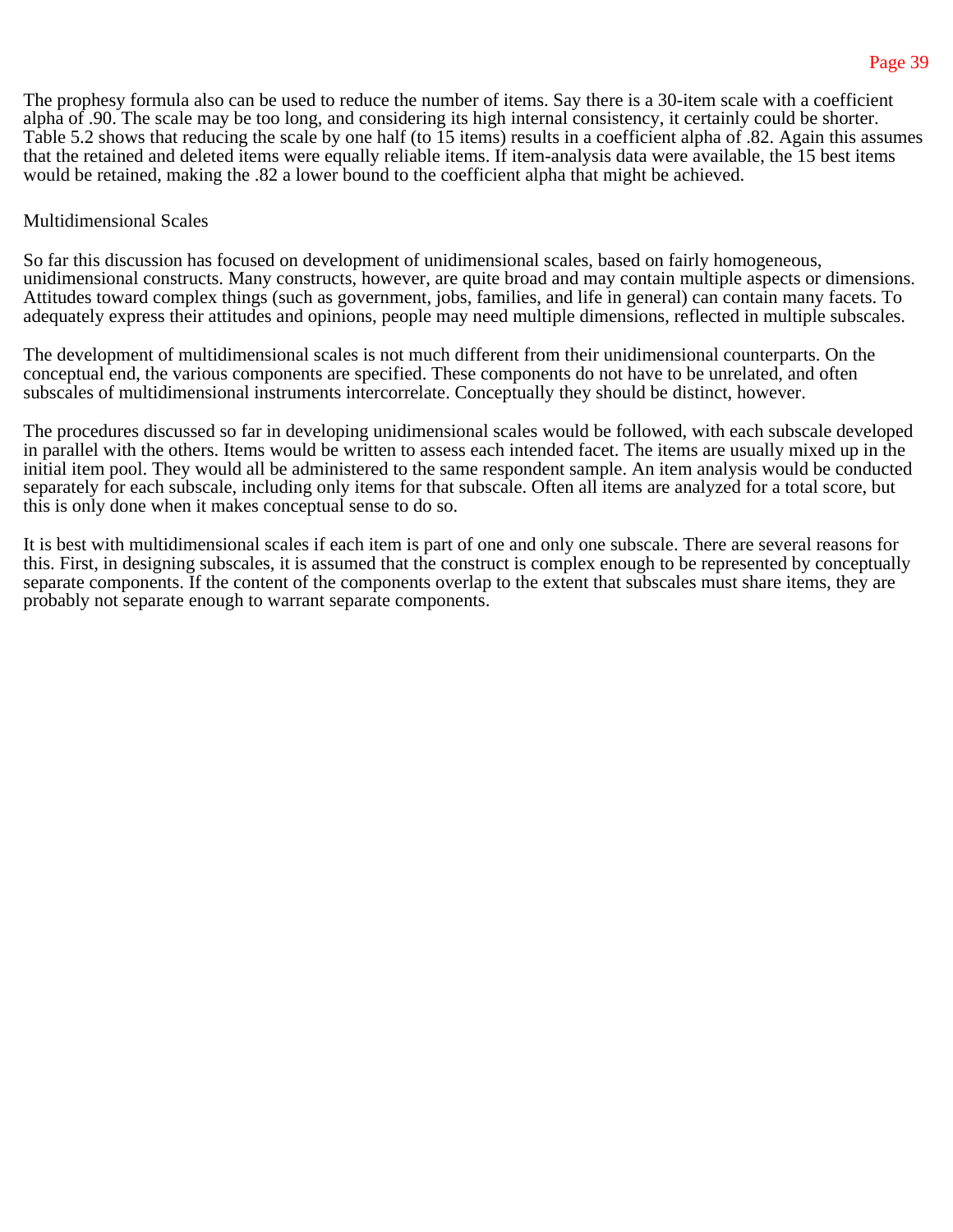From a measurement perspective, shared items cause some difficulties. Perhaps most important, comparisons among components reflected in subscales become ambiguous. Inferences about underlying construct relations will not be possible. In other words, do subscales correlate because their underlying constructs are related or because they share items? Likewise, when different subscales correlate with another criterion variable, it will not be possible to attribute similar relations to the underlying constructs or to item overlap.

This also can be a problem when items on subscales, although not identical, contain similar content. Content overlap can occur because two constructs share common components. Take the emotional states of anger and anxiety. People can distinguish between these emotions, but they share some common characteristics. They both involve increased arousal that is aversive. Items like "I feel tense," "I feel bad," or "I feel uncomfortable" are likely to reflect both emotions.

If overlapping items are eliminated, the content validity of the scale may be compromised in that it may not reflect the entire scope of the construct. If the overlapping items are retained, the interpretation of relations among scales may be compromised. This is because each scale has items that reflect another construct. If a respondent is high in anxiety but not anger, that person will score high on the overlapping items that are on the anger scale. The anger score will be inflated because of anxiety. The correlation between both scales will be inflated to some degree because of subjects who are high on only one construct. If a correlation between the anxiety and anger scales is observed, care must be taken not to misinterpret the reason. Do subjects who experience one emotion tend to experience the other, or does each scale reflect the other emotion to some extent? Answers to this type of question are not easy to find.

With this example, it might be expected that anxiety and anger are distinct enough that overlapping items could be avoided. Perhaps respondents could be asked just to rate how anxious and angry they are, assuming that nonanxious angry people will not report experiencing anxiety, and nonangry anxious people will not report experiencing anger. Other constructs may not be as easily distinguished. Nicholls et al. (1982) discussed how overlap at the construct level can be unavoidable and problematic to interpretation of data.

During construct development, care should be taken to determine where constructs overlap and where they are distinct. Part of the devel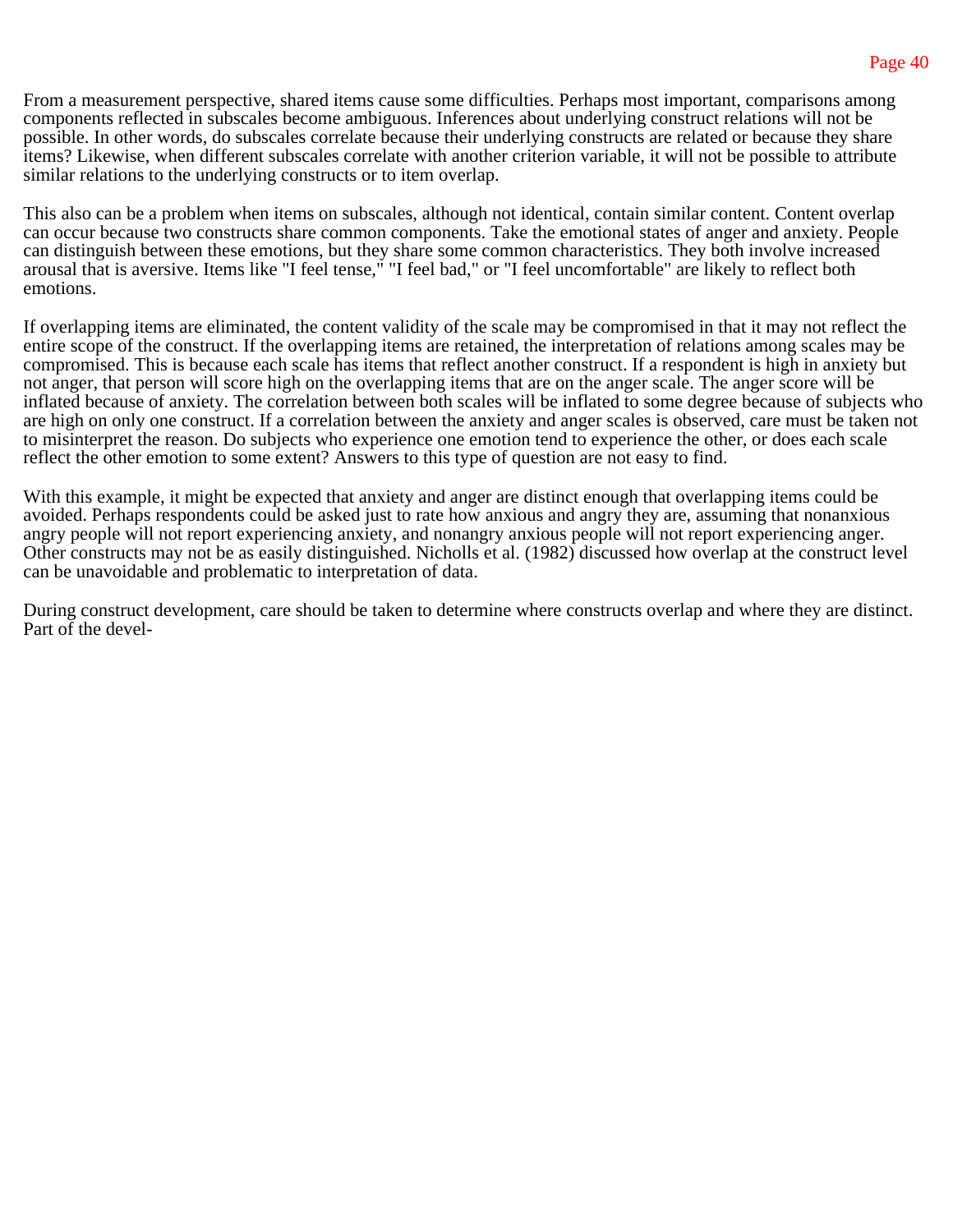opment of a new construct is to show how it differs from existing constructs. During scale construction, an effort should be made to avoid overlap in content between the new scale and other scales, unless that overlap is intended because underlying constructs overlap. Where scales share item content, care should be taken in interpretation of their intercorrelations.

Conducting Item Analysis with SPSS-X

Although not absolutely necessary, the use of computers to conduct item analysis is strongly recommended. Even with relatively few items, an item analysis will take many hours to conduct by hand. With the widespread availability of computers and appropriate software, it would be foolish to avoid the computer.

One of the most popular statistical software packages that can be used for item analysis is SPSS-X (SPSS Inc., 1988). Both mainframe and microcomputer versions exist, and at least one or both are available at most, and probably all, universities in the United States. The "reliability" routine can be used to conduct item analysis. It provides the item statistics and coefficient alpha that were discussed earlier. It is also capable of more sophisticated analyses, which are beyond the scope of this monograph.

Table 5.3 contains the program statements to conduct the item analysis for the WLCS. Omitted are the system commands for running this analysis on a mainframe computer, because these commands differ from computer to computer. It also should be noted that computer software tends to change over time. It is possible that the commands shown here will not work on a future version of the program.

This example assumes that the original 49 items of the WLCS were entered on a single data line for each individual respondent. Each data line, representing a single respondent, has a respondent identification number (ID) in columns 1 to 3. The 49 items are listed in order from columns  $\overline{4}$  to 52, and are named X1 to X49.

The first line of the program specifies where the data are located. This example is from the IBM PC-compatible microcomputer version. The data were in a file on the A drive called "A:WLCS.DAT." The second line of the program indicates the names of the variables and where on each data line they were located. The next eight lines are compute statements to reverse the scoring of the appropriate items. Only the first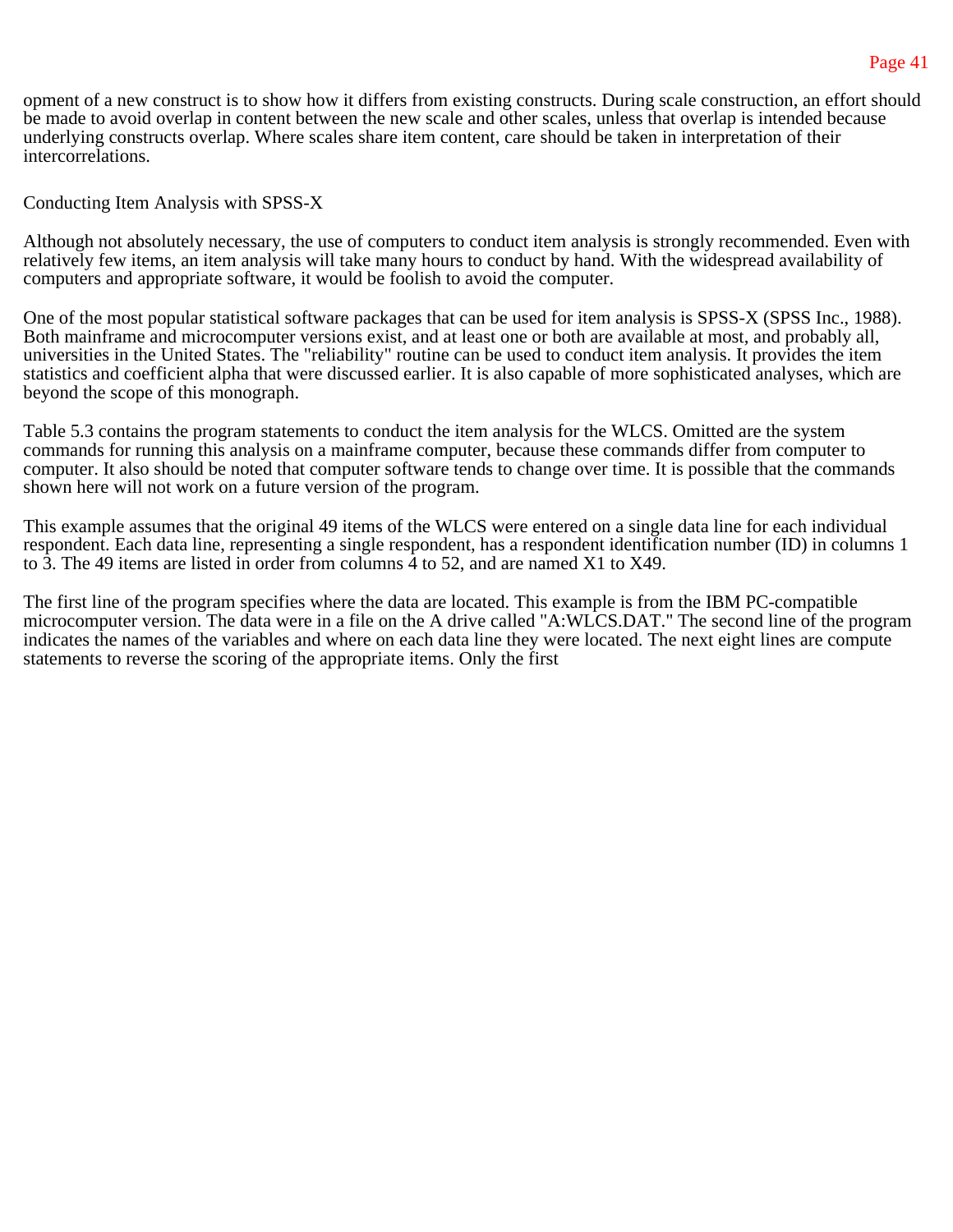TABLE 5.3 Control Statements to Run SPSS-X Item Analysis

#### DATA LIST FILE 'A:WLCS.DAT' FIXED

/ID 1-3 S1 TO S49 4-52.

COMPUTE  $S1 = 7 - S1$ . COMPUTE  $S2 = 7 - S2$ . COMPUTE  $S3 = 7 - S3$ . COMPUTE  $S4 = 7 - S4$ . COMPUTE  $S7 = 7 - S7$ . COMPUTE  $S12 = 7 - S12$ . COMPUTE  $S15 = 7 - S15$ .

COMPUTE  $S16 = 7 - S16$ .

. .

.

#### RELIABILITY

/VARIABLES S1 TO S49 /SCALE(WLCS) S1 TO S49 /MODEL ALPHA /SUMMARY TOTAL.

eight are shown here. The next line invokes the reliability routine. Below it is the variables statement that lists all items, whether or not they are all to be item analyzed. In this case, it lists items X1 to X49. The next line determines the type of analysis, names the scale (WLCS), and indicates the items to be chosen. In this example all items have been selected, although smaller subsets are allowable. With multidimensional scales this command specifies the items for the particular subscale. The next line specifies the model, which in this case is alpha. This tells the program to conduct the type of item analysis discussed here. These last two lines would be repeated to conduct item analyses on subscales. Each pair specifies a different subset of items, corresponding to a subscale. The final line indicates the statistics to be calculated. There are many possible options, all of which are well described in the SPSS-X manual (SPSS Inc., 1988).

As can be seen, the analysis itself is quite easy to conduct with the computer. When items are deleted from step to step, the variables and scale commands in the program are changed, listing only those items to be retained.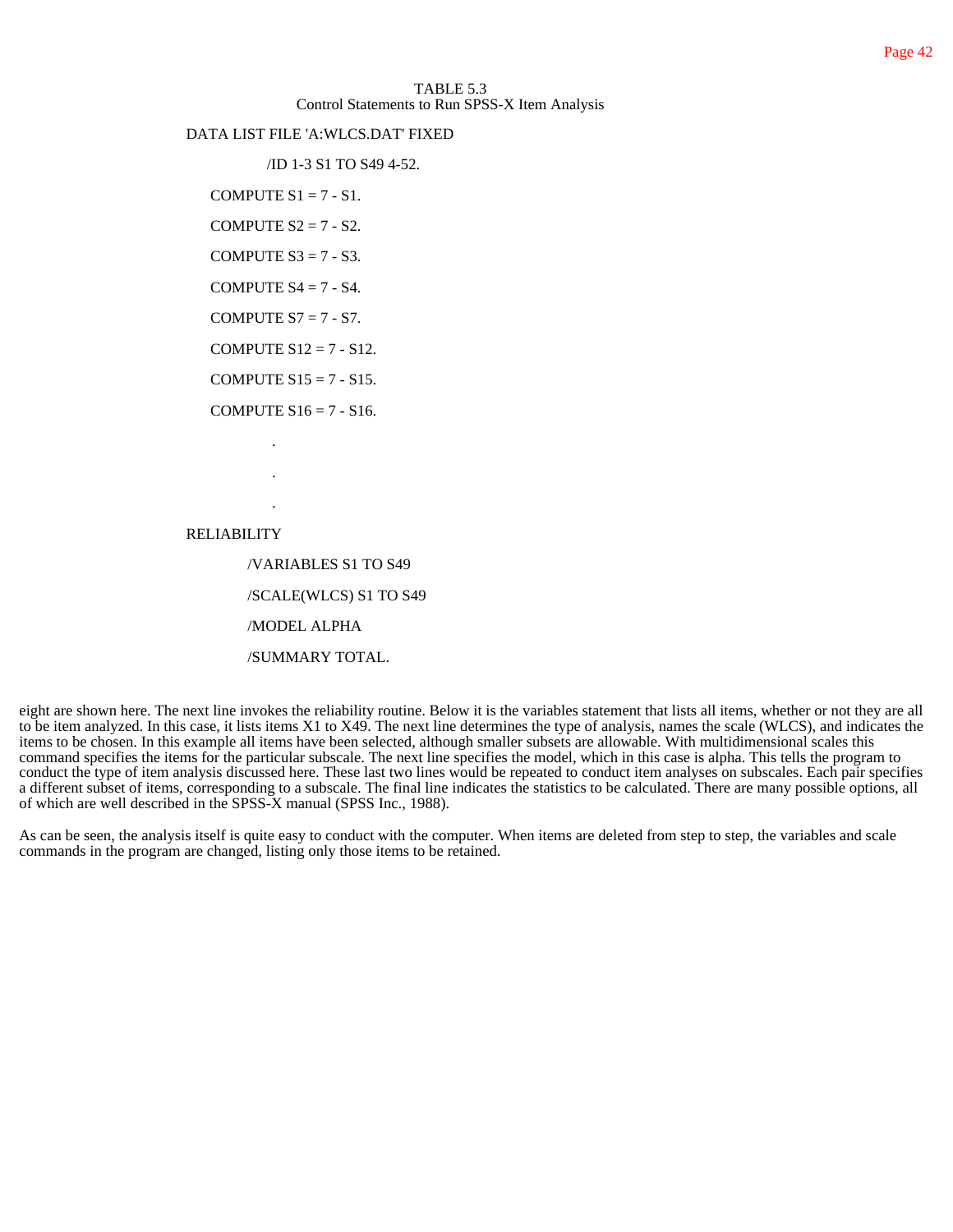Table 5.4 is a sample of the output from the reliability routine, run with the microcomputer version. To save space, only the first and last six items are shown. The output includes the features discussed above. The program is capable of producing many additional things. The program first lists the items that are included in the analysis. Below that is a table summarizing the item statistics. Included for each item is the mean for the total scale with the item deleted, the variance for the total scale with the item deleted, the item-remainder (item-total) coefficient, and coefficient alpha with the item deleted. Below this table is the coefficient alpha. (Note that this is the microcomputer version. The mainframe version provides additional information, none of which has been discussed here.)

#### Item Analysis on the WLCS

The initial item pool for the WLCS contained 49 items. It was administered to 149 undergraduate students, who served as the initial development sample. Because locus of control is a personality variable, there was concern about the possible biasing effect of social desirability. The Crowne-Marlowe SD scale (Crowne and Marlowe, 1964) was included in the questionnaire so it could be used as an external criterion for item selection. In addition, the questionnaire contained several scales and items that could be used for validation, assuming the items formed an internally consistent scale. These will be discussed in Chapter 6.

Items were written in both an internal and an external direction. The original plan was to balance the scale with an equal number of each item type. The rationale for this approach was that biases introduced by wording direction would balance out as much as possible.

The coefficient alpha for all 49 items was .86, which is acceptable. However, a 49-item scale was considerably longer than desired. Considering that 28 items had item-remainder coefficients greater than .295, the scale could be reduced in length considerably. Chosen for the final scale were the best eight external items and the best eight internal items. All of the external items had higher item-remainders than the internal items. This might suggest that the internal items could be eliminated. They were not because the initial plan was to balance the two item types. Coefficient alpha was acceptable with both types of items.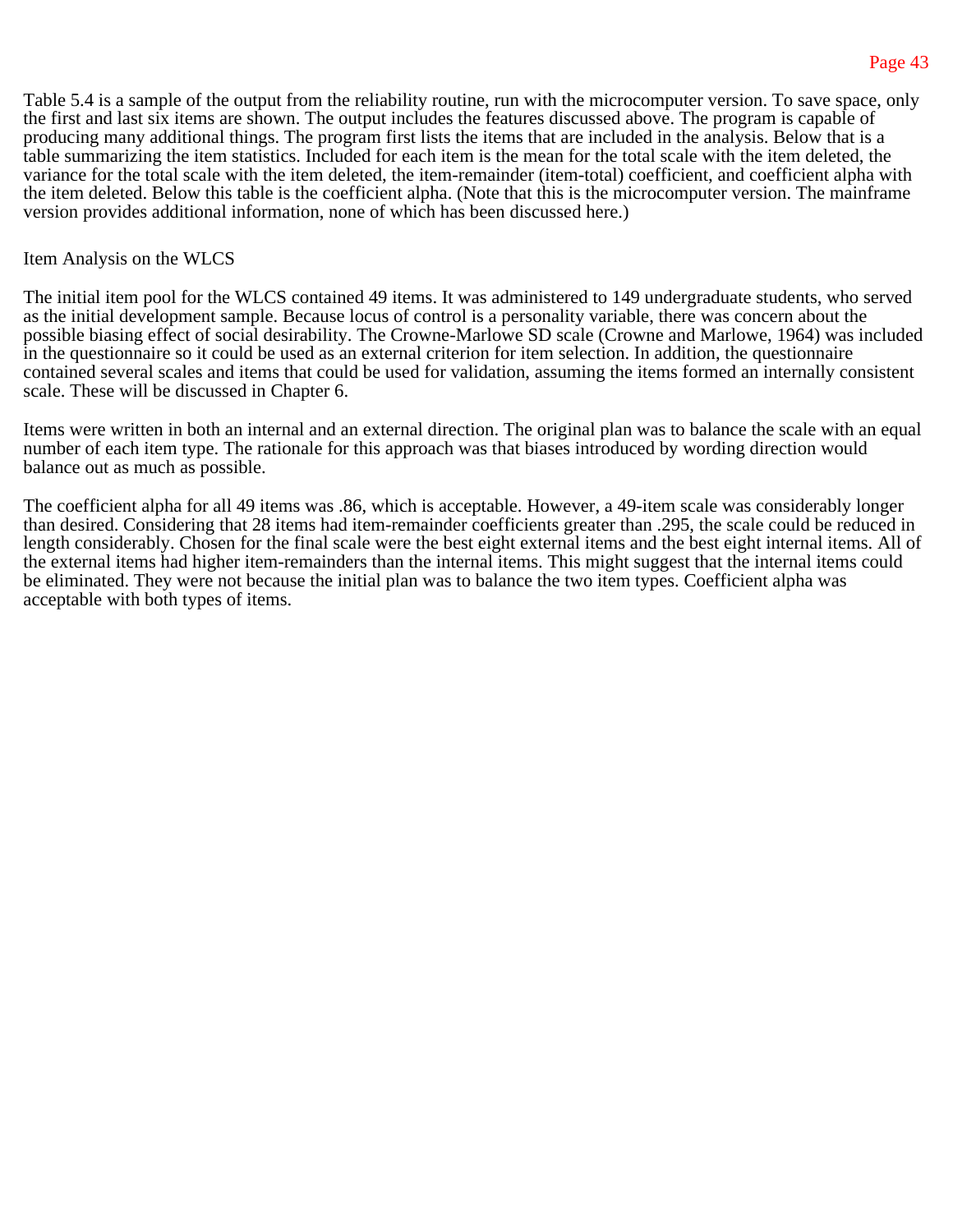#### TABLE 5.4 SPSS-X Item-Analysis Output for the Work Locus of Control Scale (WLCS)

Reliability AnalysisScale (WLCS49)

- 1. S1
- 2. S2
- 3. S3
- 4. S4
- 5. S5
- 6. S6
- . .
- . .
- . .
- 44. S44
- 45. S45
- 46. S46
- 47. S47
- 48. S48
- 
- 49. S49

## RELIABILITY ANALYSIS -- SCALE (WLCS49)

### Item-Total Statistics

|                | Scale<br>Mean<br>If Item<br>Deleted | Scale<br>Variance<br>If Item<br>Deleted | Corrected<br>Item--<br>Total<br>Correlation | Alpha<br>If Item<br>Deleted |
|----------------|-------------------------------------|-----------------------------------------|---------------------------------------------|-----------------------------|
| S <sub>1</sub> | 137.4631                            | 418.5071                                | .2975                                       | .8753                       |
| S <sub>2</sub> | 138.6913                            | 418.7959                                | .2703                                       | .8758                       |
| S <sub>3</sub> | 138.8926                            | 419.6506                                | .3013                                       | .8752                       |
| S4             | 138.9262                            | 415.0688                                | .3835                                       | .8739                       |
| S <sub>5</sub> | 138.9866                            | 419.2971                                | .2493                                       | .8762                       |
| S <sub>6</sub> | 139.5436                            | 415.3173                                | .3701                                       | .8741                       |
| $\bullet$      |                                     |                                         |                                             |                             |
| $\bullet$      |                                     |                                         |                                             |                             |
| $\bullet$      |                                     |                                         | $\bullet$                                   |                             |
| S44            | 138.4228                            | 420.8403                                | .2756                                       | .8755                       |
| S45            | 138.1275                            | 412.8553                                | .4524                                       | .8729                       |
| S46            | 139.3020                            | 417.1041                                | .5143                                       | .8730                       |
| S47            | 139.9732                            | 425.7155                                | .2357                                       | .8760                       |
| S48            | 138.3356                            | 420.0623                                | .2124                                       | .8771                       |
| S49            | 139.0671                            | 417.8333                                | .4390                                       | .8736                       |
|                |                                     |                                         |                                             |                             |

Reliability Coefficients

*N* of Cases = 149.0 *N* of Items = 49

Alpha = .8769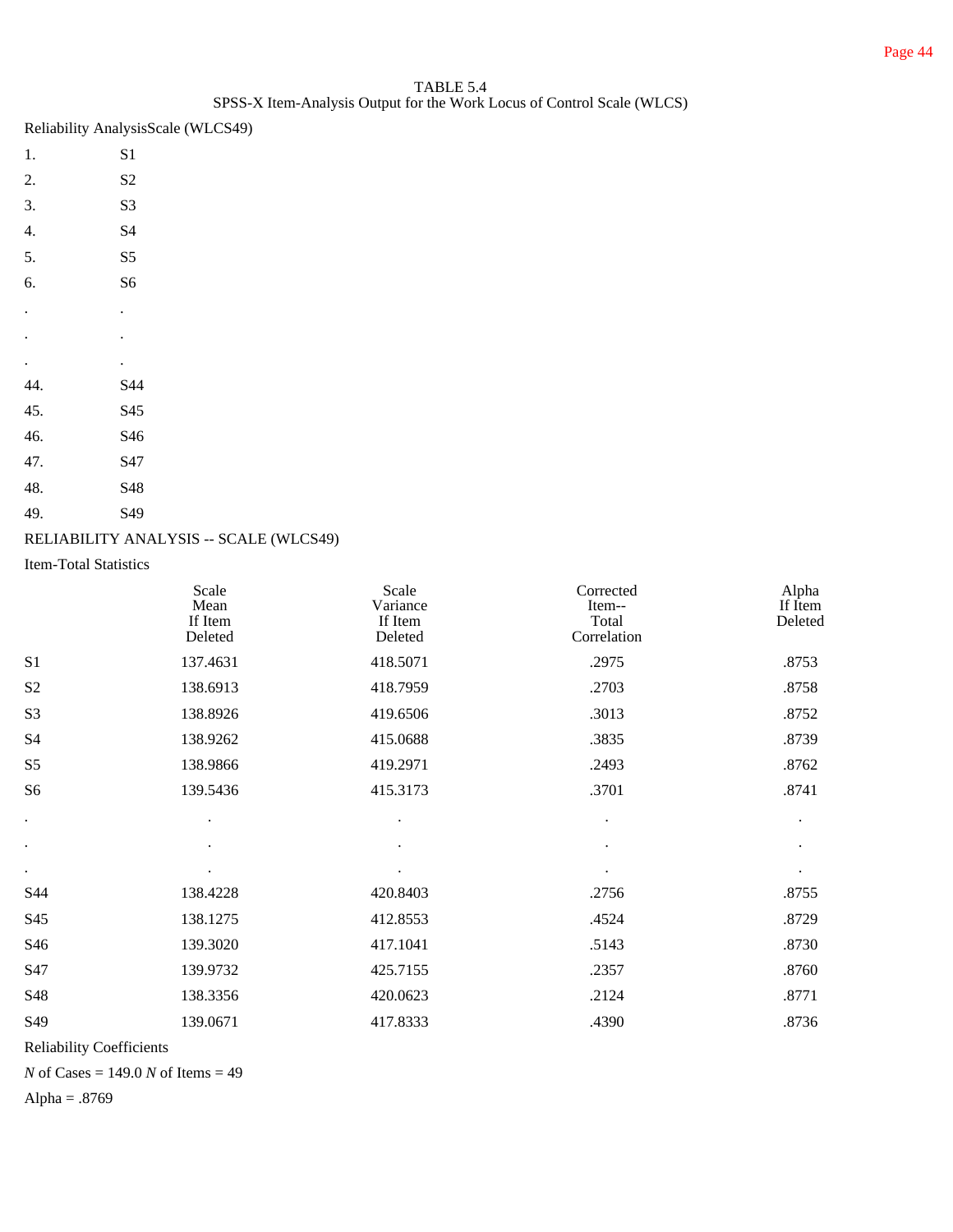| TABLE 5.5                                               |  |
|---------------------------------------------------------|--|
| Item Analysis of the Work Locus of Control Scale (WLCS) |  |

| <b>Item</b><br>Number | Direction<br>of Wording | <i>Initial</i><br>Item Remainder | Final<br>Item Remainder |
|-----------------------|-------------------------|----------------------------------|-------------------------|
| $\mathbf{1}$          | Internal                | .35                              | .29                     |
| $\sqrt{2}$            | Internal                | .34                              | .30                     |
| $\mathfrak{Z}$        | Internal                | .41                              | .35                     |
| $\overline{4}$        | Internal                | .30                              | .24                     |
| $\sqrt{5}$            | External                | .52                              | .52                     |
| 6                     | External                | .56                              | .59                     |
| $\boldsymbol{7}$      | Internal                | .31                              | .32                     |
| $\,8\,$               | External                | .55                              | .50                     |
| 9                     | External                | .62                              | .64                     |
| $10\,$                | External                | .62                              | .68                     |
| 11                    | External                | .52                              | .54                     |
| 12                    | Internal                | .34                              | .34                     |
| 13                    | External                | .59                              | .64                     |
| 14                    | External                | .50                              | .56                     |
| 15                    | Internal                | .48                              | .46                     |
| 16                    | Internal                | .44                              | .43                     |

A correlation was calculated between each of the 49 items and the SD scale. It was decided to eliminate any item that correlated significantly with SD; however, no items had to be eliminated for this reason.

Table 5.5 contains the item-remainder coefficients for the final 16 items of the scale. Shown here for each item is the wording direction, the item-remainder coefficients from the 49-item analysis, and the item-remainder coefficients from the final 16-item analysis. The item-remainder coefficients ranged from .30 to .62 in the initial analysis of all 49 items. The item-remainder coefficients changed somewhat when the analysis was recomputed on the 16 items. The item-remainder coefficients tended to decline for the internally worded items and tended to increase for the externally worded items. The final item-remainder coefficients ranged from .24 to .68.

Although the removal of two items actually would have slightly improved the scale's coefficient alpha, they were not removed in order to keep the internal and external items balanced. An alternative strategy would have been to eliminate these two items (which were both written in the internal direction) and also eliminate two external items. When this was done, the coefficient alpha for the scale was even lower.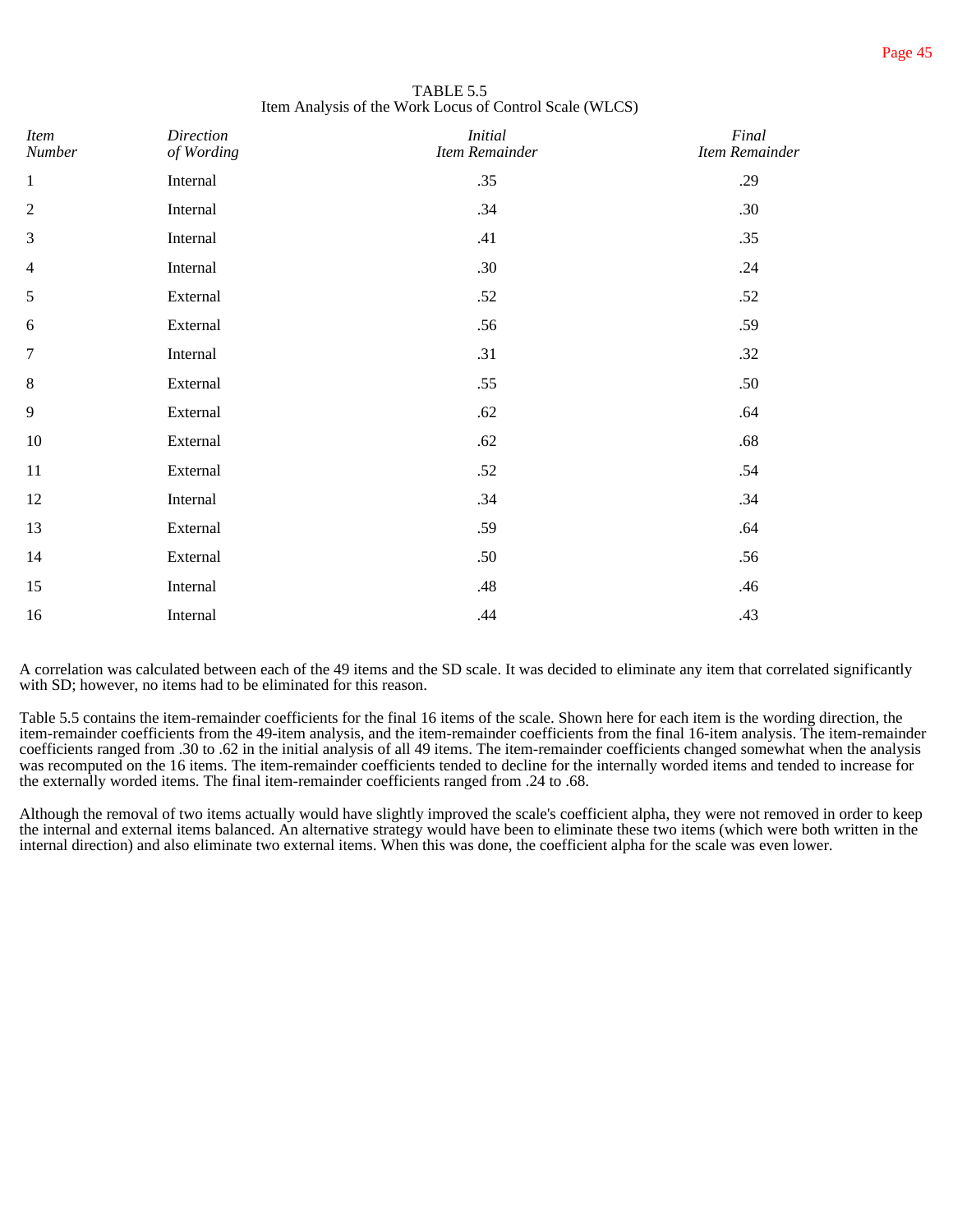Hence, the 16 items were retained. The coefficient alpha for the entire scale was .845. This was somewhat lower than the total 49-item scale, but still within the range of acceptable reliabilities.

At this point a tentative version of the WLCS that demonstrated acceptable internal consistency was achieved. Social desirability, a major potential source of bias, appeared to be minimized. The scale seemed ready for the next step of validation, but the comparatively lower item-remainder coefficients for the internally worded items were troubling. We will return to this issue in Chapter 6.

#### 6. Validation

The most difficult part of scale development is validationthat is, interpreting what the scale scores represent. If it is internally consistent, the scale certainly measures something, but determining the nature of that something is a complex problem. Part of the difficulty is that validation can only occur within a system of hypothesized relations between the construct of interest and other constructs. Tests for validity involve simultaneous tests of the hypotheses about constructs and hypotheses about scales.

As discussed earlier, many constructs in the social sciences are theoretical abstractions that do not exist in objective experience. How, then, can there be a valid measure of a construct when the construct itself cannot directly be validated? A complete answer to this question is beyond the scope of this discussion and involves issues that fall in the domain of the philosophy of science.

The typical scale-validation strategy involves testing the scale of interest in the context of a set of hypothesized interrelations of the intended construct with other constructs. That is, hypotheses are developed about the causes, effects, and correlates of the construct. The scale is used to test these hypotheses. Empirical support for the hypotheses implies validity of the scale.

Validation of a scale is like the testing of a theory, in that its appropriateness cannot be proven. Instead, evidence is collected to either support or refute validity. When a sufficient amount of data supporting validity is amassed, the scale is (tentatively) declared to be construct valid. Users of the scale will accept the theoretical interpretation of what it represents. Of course, the underlying construct is very much a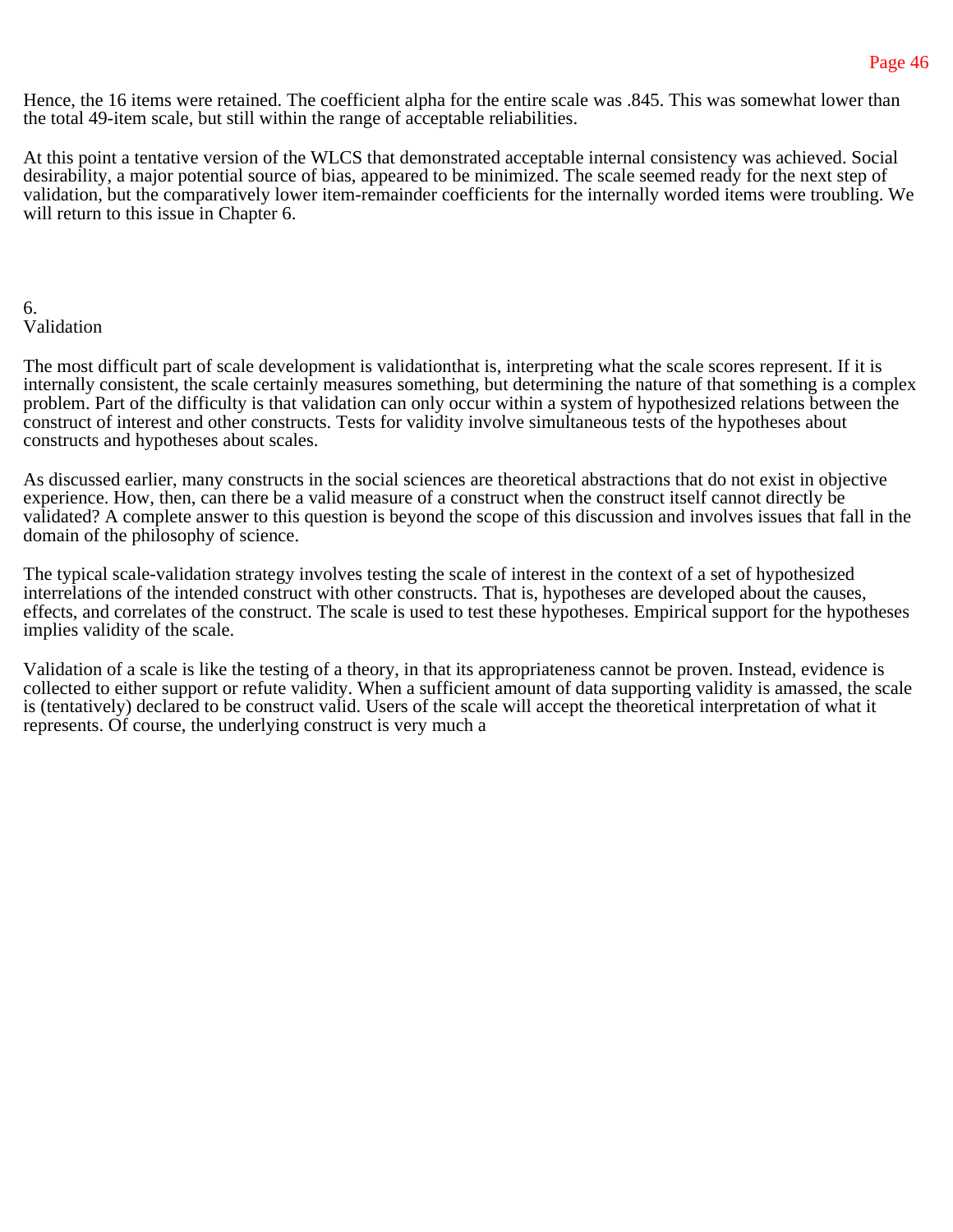theoretical entity. The conception of the nature of the construct and the reasons why it relates to other constructs are grounded in a theoretical framework that may in the future be replaced by a new framework redefining the construct.

As with a theory, a construct is tentatively accepted because it is useful. That is, a useful construct is part of a theoretical system of relations with other constructs that may explain, predict, and lead to control over phenomena of interest. Empirical validation evidence provides support for theoretical predictions about how the construct of interest will relate to other constructs. It demonstrates the potential utility of the construct.

The validation effort cannot occur until after the item analysis has been conducted and the items are chosen. Data relevant to validation can be collected at the time the initial item pool is administered. Assuming that early validity studies look promising, the scale would continue to be used in studies designed, at least in part, to provide validity data.

### Techniques for Studying Validity

In this chapter three different approaches to establishing validity will be discussed. *Criterion-related validity* involves the testing of hypotheses about how the scale will relate to other variables. *Discriminant* and *convergent* validities are frequently studied together and involve investigating the comparative strengths or patterns of relations among several variables. Both of these approaches to validity involve the studying of hypothesized relations between a scale of interest and other variables. Factor analysis will be covered as a means of exploring the dimensionality of a scale.

### *Criterion-Related Validity*

There are several types of criterion-related validity, all involving comparing scores on the scale of interest with scores on other variables, or *criteria*. Such comparisons involve correlating scores on the scale of interest with scores on other variables. They also involve comparing different identifiable groups of respondents on the scale of interest.

A criterion-related validity study begins with the generation of hypotheses about relations between the construct of interest and other constructs. Often a scale is developed for the purpose of testing an existing,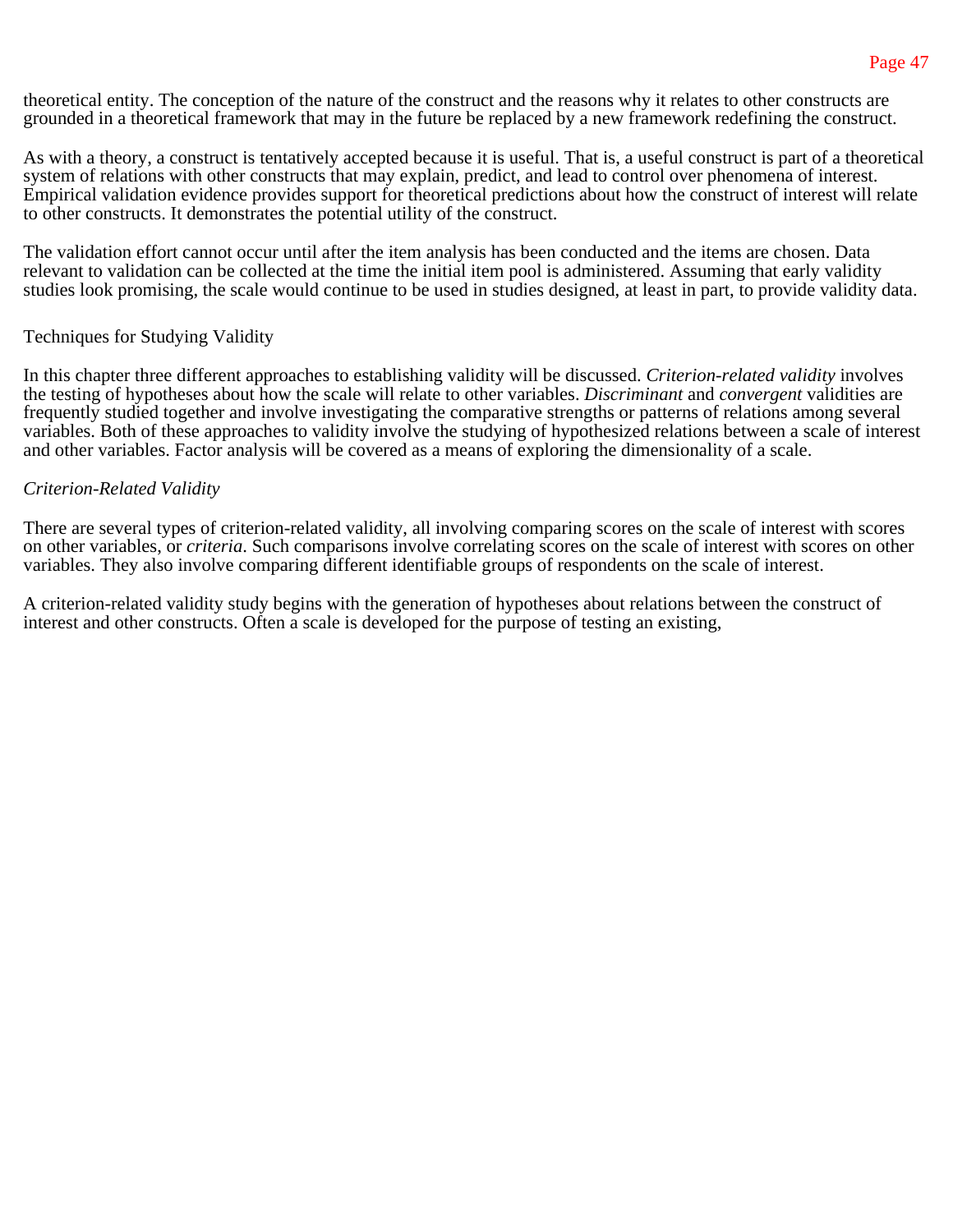well-developed theory. In this case the scale can be validated against the hypotheses generated by the theory. Other times a scale is developed to assess a construct that may not be part of a well-developed theory. In this case, theoretical work must be done to generate hypotheses about the construct. In either case, criterion-related validity must be based on hypotheses. The best situation is when data already exist to support the hypotheses. Conclusions about validity can be more confidently made when confirming data about the underlying constructs already exists.

*Concurrent validity* can be tested by simultaneously collecting data from a sample of respondents on the scale of interest and on criteria, hypothesized to relate to the scale of interest. Concurrent in this context refers to the simultaneous collection of all data. Hypotheses are typically that the scale of interest will correlate with one or more criteria. The finding that there are statistically significant relations of the scale with hypothesized variables is taken as support for validity.

*Predictive validity* is much the same as concurrent, except that data for the scale of interest are collected before the criterion variables. Thus it is a test of how well the scale can predict future variables. An advantage of a predictivevalidity study over a concurrent is that it better demonstrates how well a scale can predict a future variable under time intervals that mirror the situation in which the scale might actually be used in the future. An example is the prediction of respondents' quitting from an activity, such as a job or school, as predicted by their personality or attitudes.

To conduct a concurrent-validation study, it is common to embed the scale of interest in a questionnaire that contains measures of several variables. Multiple hypotheses are tested with this strategy. Of course, with several hypotheses it is likely that one or more will *not* be supported. This is particularly likely when the hypotheses are not grounded in a wellsupported theory. It is in this situation that the interdependence of theory and scale validation is most apparent. Scale developers often will claim validity if at least some hypotheses have support, particularly those that may be crucial. They conclude (or perhaps merely hope) that some of their hypotheses were wrong, rather than that their scale lacked validity.

This case requires a judgment call, weighing the criticality of each hypothesis to the establishment of validity. Some hypotheses may be so central to the construct that failure to support them damages the case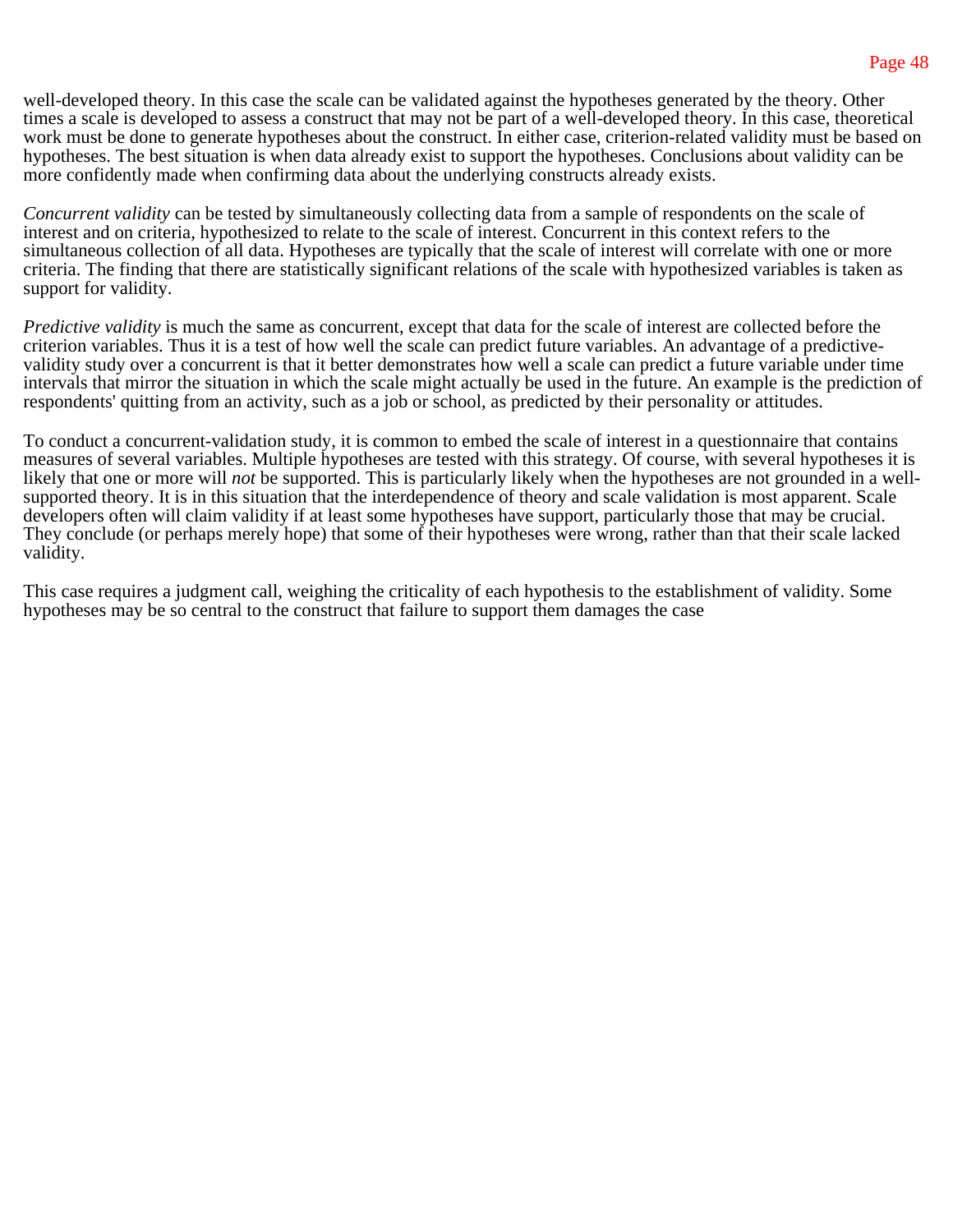for validity of either the scale or the construct. Of course, one cannot rule out the possibility that the empirical test itself was flawed. Perhaps the data used to test the scale, often derived from other scales, were invalid. Perhaps biases or confounds in the design of the study affected the results. Perhaps the test lacked sufficient statistical power due to small sample size.

*Known-groups validity* is based on hypotheses that certain groups of respondents will score higher on a scale than others. The main difference between this type of validity and the other two is that the criterion in this case is categorical rather than continuous. Means on the scale of interest can be compared among respondents who are at each level of the categorical variable. Although the statistics used are not correlation coefficients, mean differences still reflect relations between the scale and the categorical criterion variable.

To conduct a known-groups validity study, hypotheses must specify which groups will score higher on the scale than other groups. For example, a hypothesis might state that Republicans will score higher, on average, than Democrats on a scale of political conservatism. Likewise, it might be hypothesized that corporate executives will score higher on a scale of job complexity than data-entry clerks.

The next step is to identify groups of respondents and administer the scale to them. The groups would be statistically compared to determine if the means differ as expected. *T* tests or analyses of variance would be used (depending upon the number of groups compared) to determine if the differences were statistically significant.

The availability of groups determines the nature of the known-groups comparisons that can be made. Often groups that should score high or low may not be readily accessible. For example, people with a rare health disorder, people who have been in jail, or people who are former U.S. senators may be very difficult to find. Known-groups studies are designed with these limitations in mind.

There are two critical features of all criterion-related validity studies. First, the underlying theory from which hypotheses are drawn must be solid. It is quite a difficult task to conduct both theory- and scale-validation tests concurrently. When things go wrong, as they frequently do, it cannot be determined if the problem was in the theory or in the scale. Second, in order to conduct a good validity test of a scale, there must be good measurement of the criterion. Failure to find expected relations with criteria may well reflect criterion invalidity rather than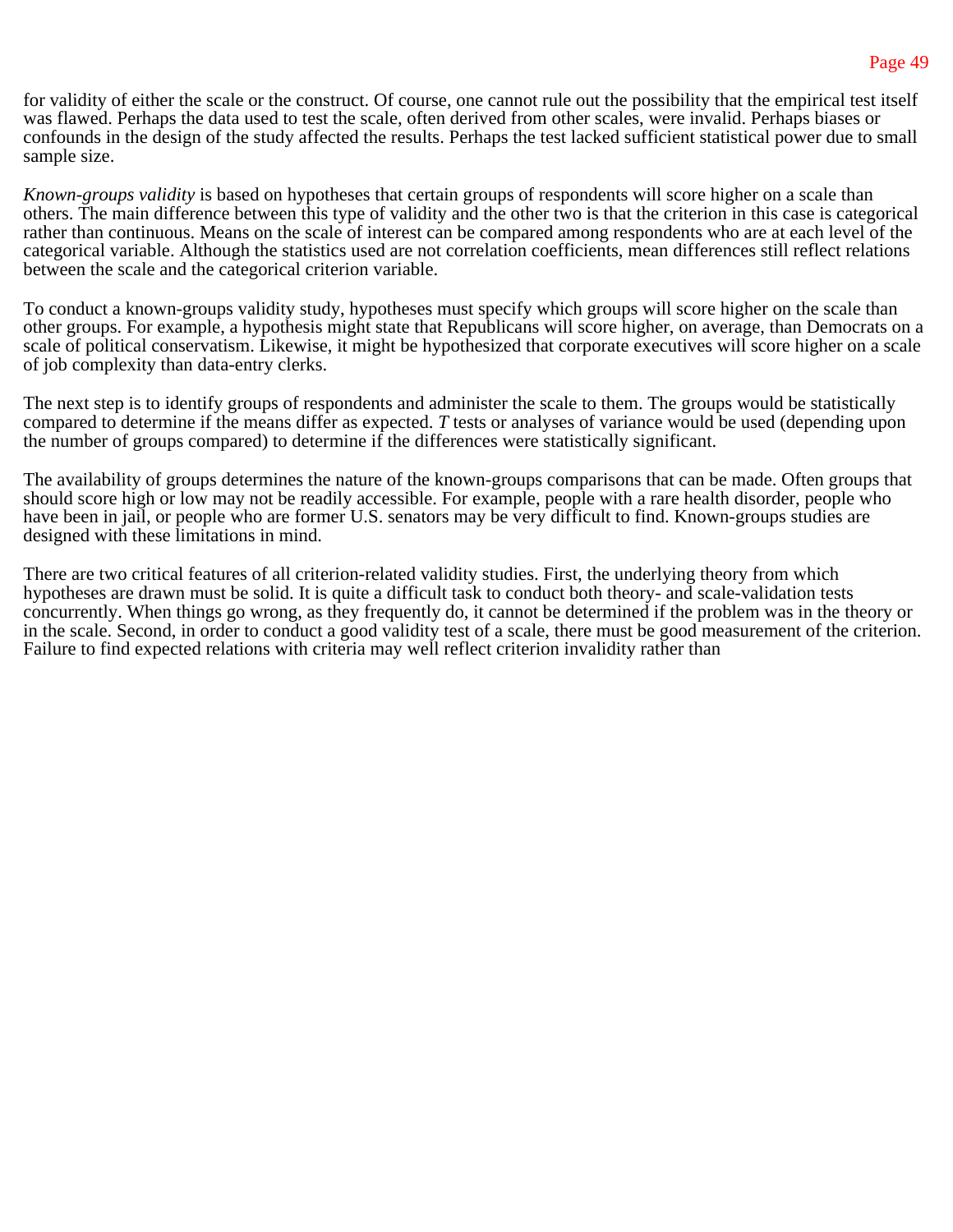scale invalidity. Confidence must be high in the validity of the criterion before conclusions can be drawn about scale validity.

# *Convergent and Discriminant Validity*

Convergent validity means that different measures of the same construct will relate strongly with one another. Discriminant validity means that measures of different constructs should relate only modestly with one another. These two types of validity are studied in relation to one another, where the relative magnitude of relations within constructs versus across constructs is hypothesized. That is, a scale will correlate more strongly with another measure of the same construct than it will correlate with measures of different constructs. The underlying idea is that a construct should relate more strongly to itself than to another construct.

Convergent validity can be indicated by comparing scores on a scale with an alternative measure of the same construct. It is expected that the two measures will correlate strongly. Ideally they should correlate at about the level of their reliabilities. In other words, two valid measures of a construct should relate almost perfectly, if they are both perfectly reliable. Because there is always some degree of error depressing reliability, observed correlations among alternate measures of the same construct will be depressed to some extent.

The ability to assess convergent validity is dependent upon the existence of alternative measures. With some constructs such alternatives may exist, but with others they may not. In some domains there may be well-established scales that can serve as standards against which new scales can be evaluated. Despite the prior existence of an adequate scale, a new scale may be developed for a particular respondent group or for a specific purpose. Its validity would be tested against the more general standard.

Campbell and Fiske (1959) provided the Multitrait-Multimethod Matrix (MTMM) for simultaneously exploring convergent and discriminant validities. The use of this tool requires that at least two constructs are measured, and each has been measured with at least two separate methods. This last requirement can greatly limit where the tool can be used, because it is not always possible to measure constructs with multiple methods.

The MTMM is best explained with an example. (Additional details and examples can be found in Campbell and Fiske, 1959.) The validity study from which this example comes involves comparing a new meas-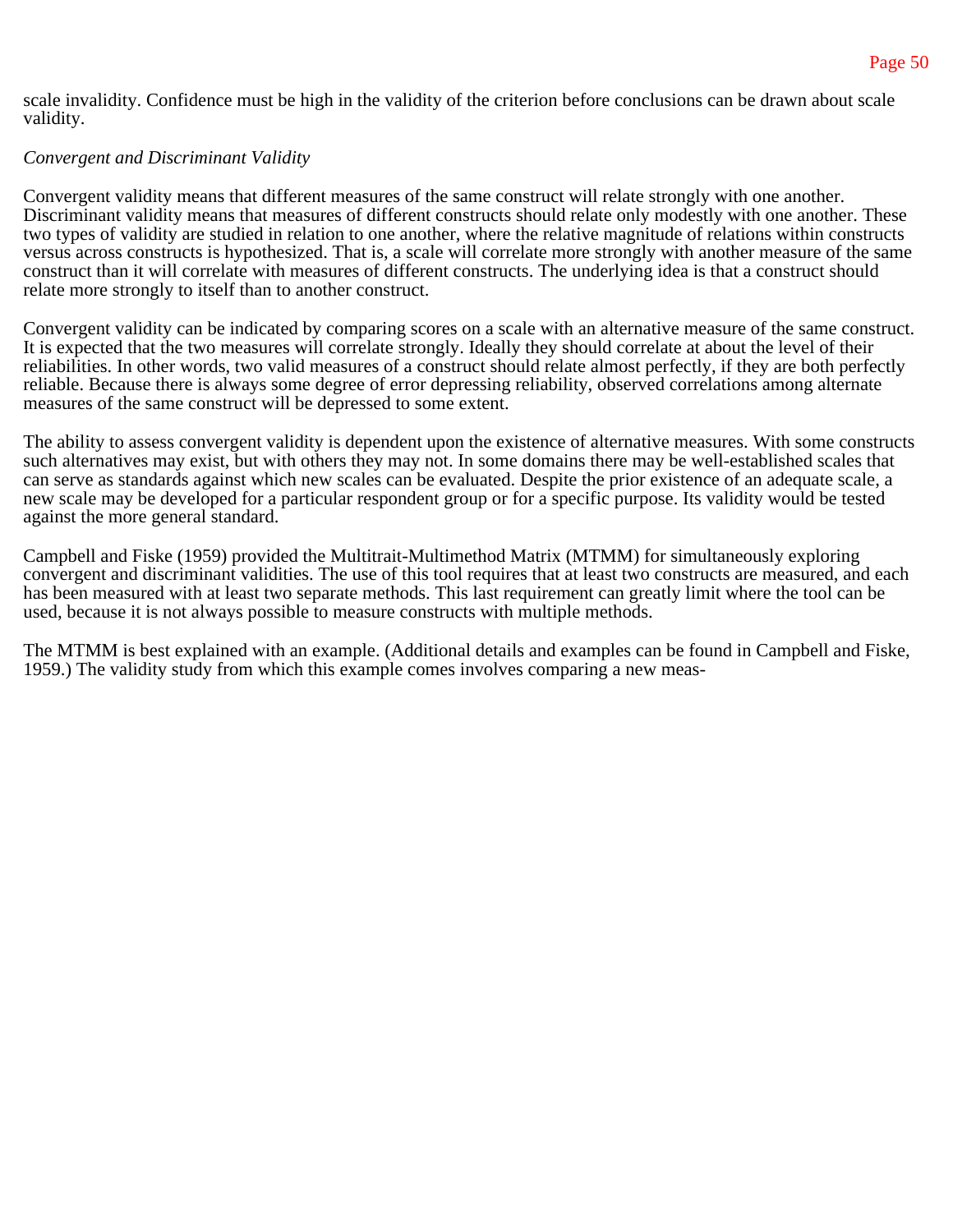

ure of employee job satisfaction with an existing standard. The Job Satisfaction Survey (JSS; Spector, 1985) is a ninesubscale instrument designed to assess people's satisfaction with and attitudes about various facets of their jobs. It was developed specifically for use with employees of human service organizations, such as hospitals, mental health centers, or social service agencies. In the job satisfaction domain, there exists a well-validated and widely used scale called the Job Descriptive Index (JDI; Smith et al., 1969). Five of the subscales of the JSS are also included in the JDI. Both scales were administered to a sample of 102 employees (see Spector, 1985, for more details). The availability of data from the same respondents for both scales allowed an MTMM analysis, considering each scale as a separate method.

Table 6.1 is an MTMM matrix of three subscales: satisfaction with the nature of work tasks, pay, and supervision. The matrix contains the intercorrelations of all six variables (the three JDI scales and the three JSS scales). Analysis of the matrix involves separating the correlations into three categories. First, there are the correlations across subscales within each instrument. These are the heterotrait-monomethod correlations. Next, there are the correlations across subscales across instruments.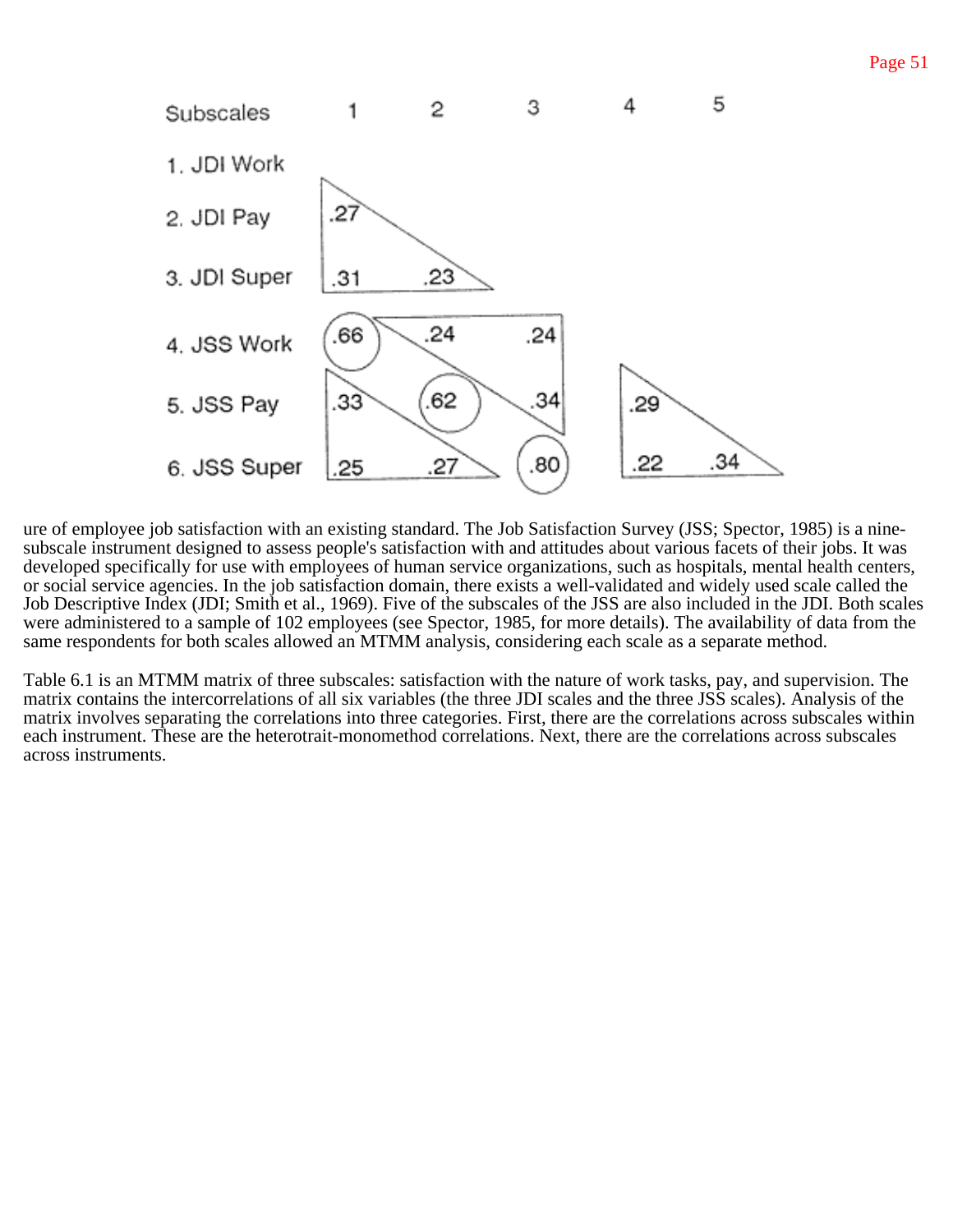These are the heterotrait-heteromethod correlations. Finally, there are the correlations between subscales measuring the same trait but across methods. These are the convergent validities.

These different categories of correlations can be seen in the table. The values shown in the uppermost and rightmost triangles are the heterotrait-monomethod values. The uppermost contains intercorrelations among subscales of the JDI. The rightmost contains intercorrelations among subscales of the JSS. In the lower left quadrant are two triangles, separated by the circled diagonal values. These triangles contain the heterotrait-heteromethod correlations. They are the correlations among different subscales, one from each instrument. Finally, the circled values are the convergent validities, which form the validity diagonal.

Convergent validity is indicated by the validity diagonal values in relation to the other values in the matrix. These values should certainly be statistically significant and relatively large in magnitude. For each subscale, the validity value should be larger than any other value in its row or column. In other words, two measures of the same construct should correlate more strongly with one another than they do with any other construct.

Discriminant validity is indicated by lower correlations in the triangle areas than the circled convergent-validity values. Each triangle contains corresponding comparisons for each pair of subscales compared. For example, every triangle indicates the correlation between pay and supervision scales. The rank orders of these correlations (within each triangle) should be the same across triangles.

The values in the table indicate good convergent and discriminant validities for the JSS. The validity diagonal values are all rather large (from .62 to .80) and are the largest values in the entire matrix. Corresponding correlations within each triangle are quite similar and are rather modest, ranging from .22 to .34. These rather small values suggest that the subscales are assessing different constructs.

The Campbell and Fiske (1959) subjective method of evaluating the matrix works quite well in circumstances like this one, where validity for all scales is quite clear-cut. In other cases, deviations from the ideal case may make their method difficult to use. Quite a few statistical methods are available to evaluate MTMM matrices (see Schmitt and Stults, 1986). Perhaps the most popular recently is the use of structural equation modeling (Long, 1983; Widaman, 1985). This tech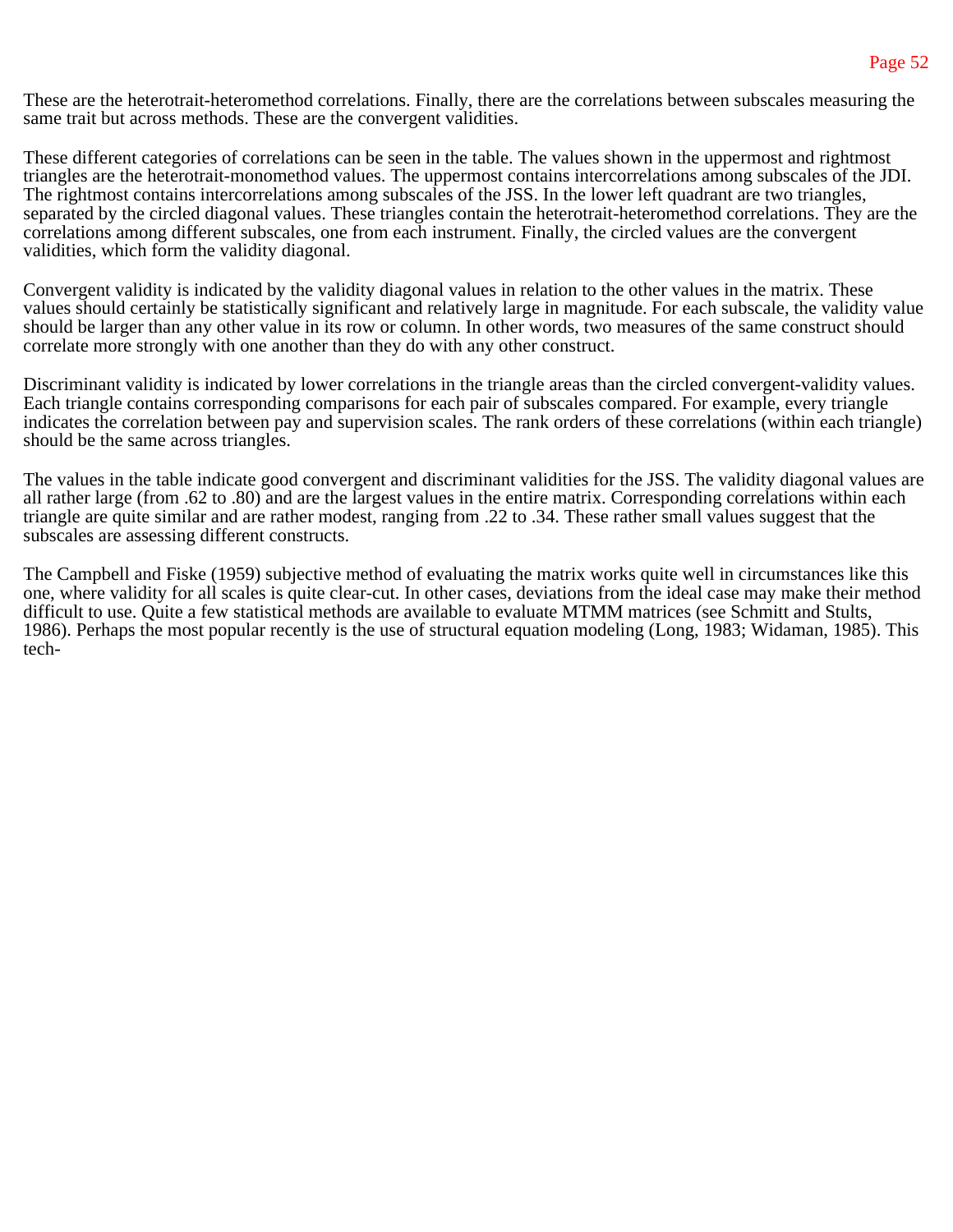nique can be quite useful, but it has some serious limitations (Brannick and Spector, 1990; Marsh, 1989). The recent development of direct product models shows promise, although few applications can be found (e.g., Bagozzi and Yi, 1990; Wothke and Browne, 1990). For scale-development purposes, inspection of the matrix itself can give strong hints about potential validity problems that may exist in some subscales and not in others.

Use of Factor Analysis for Scale Validation

Factor analysis can be quite useful for validating both unidimensional and multidimensional scales. For unidimensional scales, factor analysis can be used to explore possible subdimensions within the group of items selected. With multidimensional scales, factor analysis can be used to verify that the items empirically form the intended subscales.

Two basic types of factor analysis can be used for scale development. *Exploratory factor analysis* is useful for determining the number of separate components that might exist for a group of items. *Confirmatory factor analysis* allows the testing of a hypothesized structure. Such is the case when the items of subscales are tested to see if they can support the intended subscale structure.

A detailed discussion of factor analysis itself is well beyond the scope of this monograph. Many sources exist on both types, including Kim and Mueller (1978a, 1978b) for exploratory factor analysis and Long (1983) for confirmatory factor analysis. However, there are some basic aspects of these techniques to keep in mind in the discussion of their use for scale development.

The basic idea of factor analysis is to reduce a number of items to a smaller number of underlying groups of items called *factors*. For example, a scale containing 50 items might reduce to 5 factors, each containing 10 items. These factors can be indicators of separate constructs or of different aspects of a single rather heterogeneous construct. It can be difficult to decide which situation has occurred when looking at the results of a factor analysis alone.

Factor analysis derives its factors by analyzing the pattern of covariation (or correlation) among items. Groups of items that tend to interrelate with one another more strongly than they relate to other groups of items will tend to form factors. The idea here is somewhat like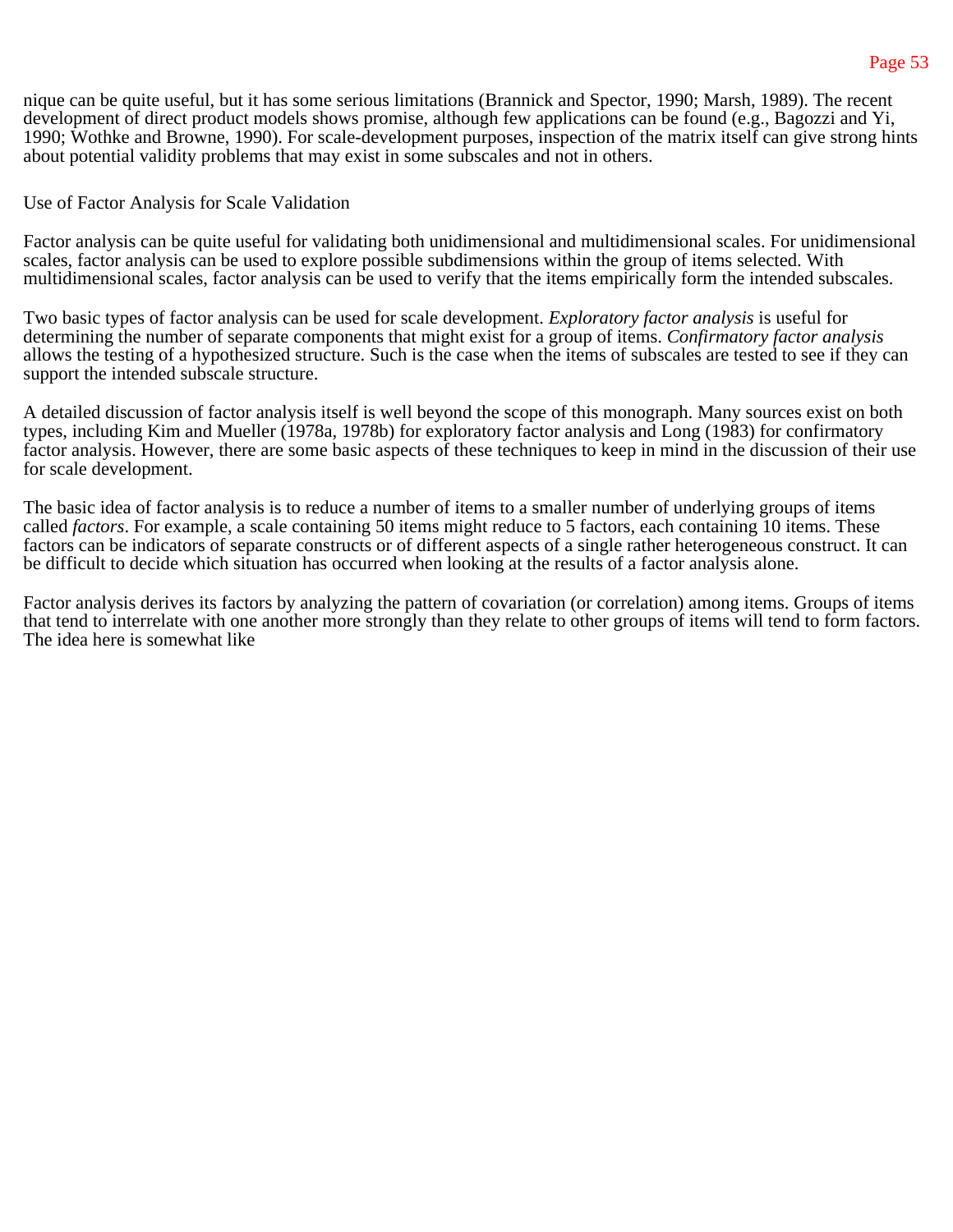convergent and discriminant validity. Items that intercorrelate relatively high are assumed to reflect the same construct (convergent validity), and items that intercorrelate relatively low are assumed to reflect different constructs (discriminant validity). If all items correlate strongly with one another at about the same magnitude, a single factor will be produced. This suggests that a single construct is being measured by the scale.

One feature of factor analysis to bear in mind is that the results are a function of the items entered. The relative strength or proportion of variance accounted for by factors is a function of the nature and number of items that were selected. With a multidimensional scale, those subscales with more items will tend to produce stronger factors that account for more variance. Subscales with very few items will tend to produce very weak factors. Poor items and response biases can wreak havoc with a factor solution.

# *Exploratory Factor Analysis*

Exploratory factor analysis is a good technique for studying the dimensionality of a scale, either a (supposedly) unidimensional or a multidimensional one. Because the goal of this analysis is usually to explore the dimensionality of the scale itself, principal components would seem a reasonable factor analytic model to use, although other models are also available.

Two major questions must be addressed with a factor analysis: (a) the number of factors that best represent the items and (b) the interpretation of the factors. Although factor analysis is a mathematical procedure, the answer to these two questions falls in the realm of subjective judgment as much as in the realm of statistical decision rules.

The analysis itself involves several iterative steps. First, the principal components are derived, with one component or factor derived for each item analyzed. Each of these initial factors will be associated with an *eigenvalue*, which represents the relative proportion of variance accounted for by each factor. There will be one eigenvalue for each item, and the sum of the eigenvalues will equal the number of items. If the items do not correlate with one another, the eigenvalues will reflect only the variance in the original items and each will be equal to 1.0. This indicates that the items do not cluster into factors. As the items intercorrelate more and more strongly, they will produce factors that contain more and more of the variance in the items, and the initial eigenvalues will become larger than 1.0. If all items are perfectly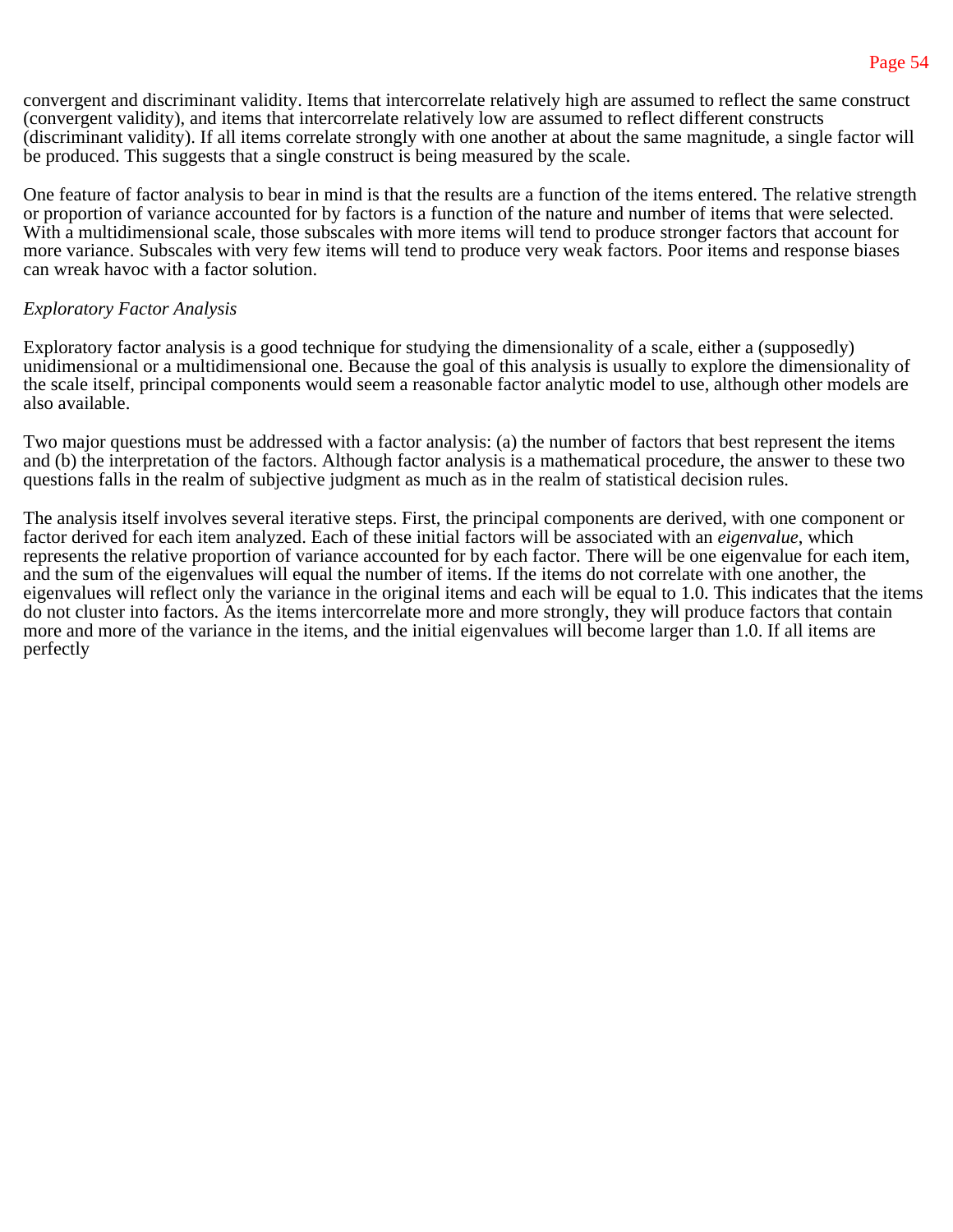correlated, they will produce a single factor that will have an eigenvalue equal to the number of items. The other eigenvalues will equal zero. If the items form several factors, each will have an eigenvalue greater than one, indicating that it is accounting for more variance than a single item.

Once it is determined how many factors exist, an orthogonal rotation procedure is applied to the factors. Rotation procedures are designed to produce clusters of items based on various mathematical criteria (see Kim and Mueller, 1978a). Several choices exist, but they all result in a loading matrix (or matrices) that indicates how strongly each item relates to each factor. A loading matrix contains statistics (factor loadings) that are correlations of each original variable with each factor. Every variable (represented as rows in the matrix) has a loading for every factor (represented as columns of the matrix). It is hoped that each variable will have a large loading on one and only one factor. A variable is said to ''load'' on that factor for which it has a high loading. A minimum value of about .30 to .35 is required to consider that an item loads on any factor.

One difficulty with the factor-analysis procedure is that subjective judgment is necessary to determine the number of factors and their interpretation. Several procedures exist to determine the number of factors (see Kim and Mueller, 1978a). These procedures involve the eigenvalues that reflect the amount of variance accounted for by each factor.

A strategy many researchers use is to rotate several different numbers of factors and rely on meaningfulness of interpretation to decide on the number of factors. One might factor analyze 30 items, and based on the eigenvalues decide to rotate three, four, and five factors. In each case, the items in each factor would be subjectively scrutinized to determine if they form a conceptually meaningful factor. It might be found that only the three-factor solution results in factors that make conceptual sense.

At this point the interpretation of results has become very much a subjective, conceptual process. A scale intended to be unidimensional may well appear to have multiple subscales. In a statistical sense, the results indicate that items form multiple clusters, based on the relative strengths of relations among them. This can occur because the scale is measuring multiple constructs, or because the construct is heterogeneous, containing several components. Whether it is better to use the scale unidimensionally or multidimensionally is not always a simple question.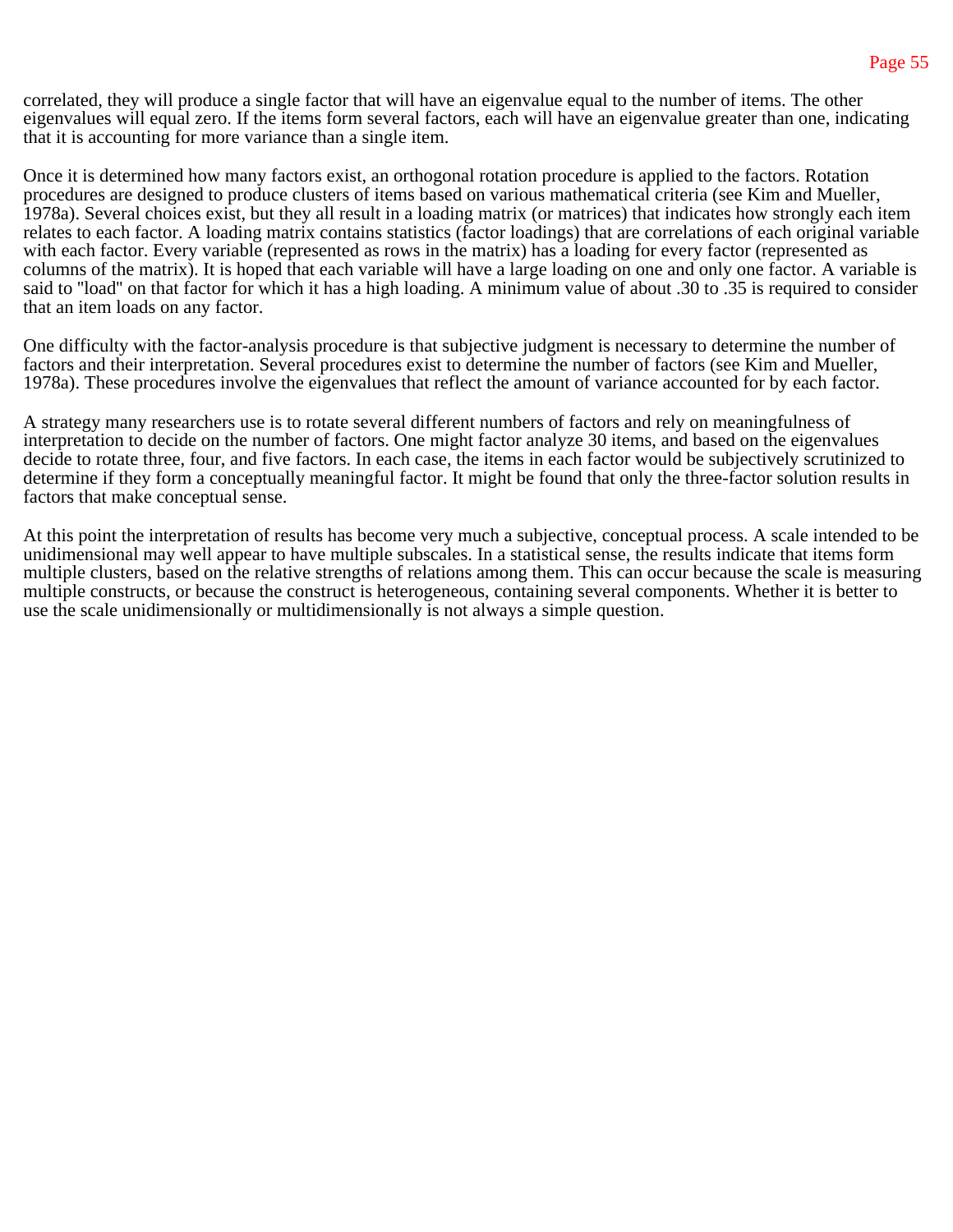For example, take the construct of anxiety. Anxiety contains both cognitive (e.g., feeling afraid) and physical (e.g., palms sweating) components. Some anxiety scales contain items relating to both. Should the two components be separated, or are they both indicators of the same underlying construct? The answer lies in the researcher's purpose. If the purpose is to investigate the impact of anxiety on a person's task performance, separating the components is probably of little utility. If, on the other hand, the researcher is studying the anxiety response itself, there may be an interest in separating the components.

From a scale-development point of view, the conclusion that factors represent different constructs must be based on validation. The factor analysis can suggest that factors may exist, but additional validation evidence must be collected. In the final analysis, if the individual factors all have the same correlates, they cannot be discriminated on the basis of criterion-related validity. It is hard to argue that they represent separate constructs when they cannot be differentiated on the basis of their relations with other constructs. Under these circumstances, the law of parsimony suggests that the simpler, unidimensional conclusion should be drawn.

For multidimensional scales, one should empirically test if factors form the original subscales. To accomplish this, one should select the number of subscales as the number of factors to rotate. The solution will indicate how well the data fit the intended structure of the scale. This needs to be done with some caution, however. Factor analysis results can be quite sensitive to the total set of items that are included. Adding and deleting a single item can have profound effects on the results. Failure to find that the factor structure exactly fits subscales is quite common. One must consider the extent to which the factor structure deviates, and if it suggests that the subscales are seriously in error.

Another caution concerns the finding of trivial factor-analysis solutions. Finding a factor structure with very few items for each factor (e.g., one or two) generally is not very useful. Factor analysis is not likely to be useful on scales with few items.

The Job Satisfaction Survey (JSS; Spector, 1985) provides an example of how factor analysis can be used with multiple subscale instruments. This scale was designed to measure nine aspects of job satisfaction. Four items for each subscale were chosen on the basis of an item analysis. An exploratory factor analysis was conducted to ascertain if the nine subscales would be supported. It was found that only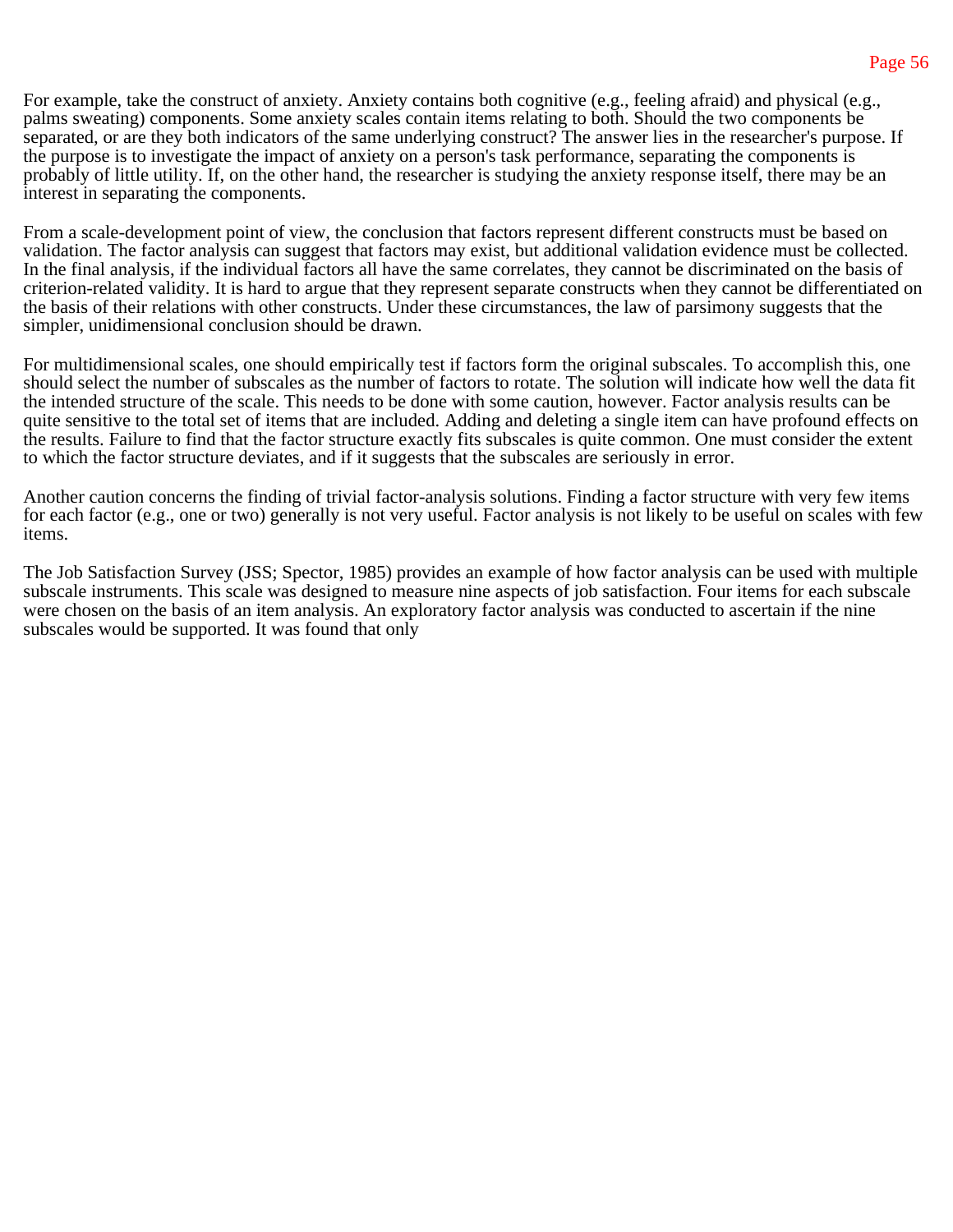#### TABLE 6.2 Pay and Supervision Factor Loadings for the Job Satisfaction Survey (JSS)

| <b>Item</b>                                                                   | Subscale   | Factor 1 | Factor 2 |
|-------------------------------------------------------------------------------|------------|----------|----------|
| I feel I am being paid a fair amount for the work I do.                       | <b>PAY</b> | .07      | .77      |
| My supervisor is quite competent in doing his or her job.                     | <b>SUP</b> | .80      | .05      |
| When I do a good job, I receive the recognition I should receive.             | <b>REW</b> | .46      | .25      |
| Raises are too few and far between.                                           | <b>PAY</b> | .03      | $-.54$   |
| My supervisor is unfair to me.                                                | <b>SUP</b> | $-.73$   | $-.06$   |
| I do not feel that the work I do is appreciated.                              | <b>REW</b> | $-.33$   | $-.27$   |
| I feel unappreciated by the organization when I think about what they pay me. | <b>PAY</b> | $-.08$   | $-.73$   |
| My supervisor shows too little interest in the feelings of subordinates.      | <b>SUP</b> | $-76$    | $-.08$   |
| There are few rewards for those who work here.                                | <b>REW</b> | $-.11$   | $-.39$   |
| I feel satisfied with my chances for salary increases.                        | <b>PAY</b> | .08      | .56      |
| I like my supervisor.                                                         | <b>SUP</b> | .77      | $-.01$   |
| I don't feel my efforts are rewarded the way they should be.                  | <b>REW</b> | $-.17$   | $-.48$   |
|                                                                               |            |          |          |

NOTE: SUP = Supervision; REW = Rewards.

eight eigenvalues were greater than 1.0. Furthermore, when nine factors were rotated, it was apparent that some of the subscales broke down. That is, each factor did not contain the four items from one subscale.

Inspection of the eigenvalues suggested that at most only eight factors were represented in the data, and eight were rotated. Six of the eight subscales were supported by the factor structure. Factors 3 to 8 contained only four items, and for each of these six factors, the four items came from only one subscale. Results for Factors 1 and 2 were more complex. The loading matrix for these two factors and the items that loaded on them are shown in Table 6.2. The items themselves are listed in the first column of the table. The name of the subscale from which each item came is listed in the second column. Items loading on the first two factors came from only three of the nine subscales. These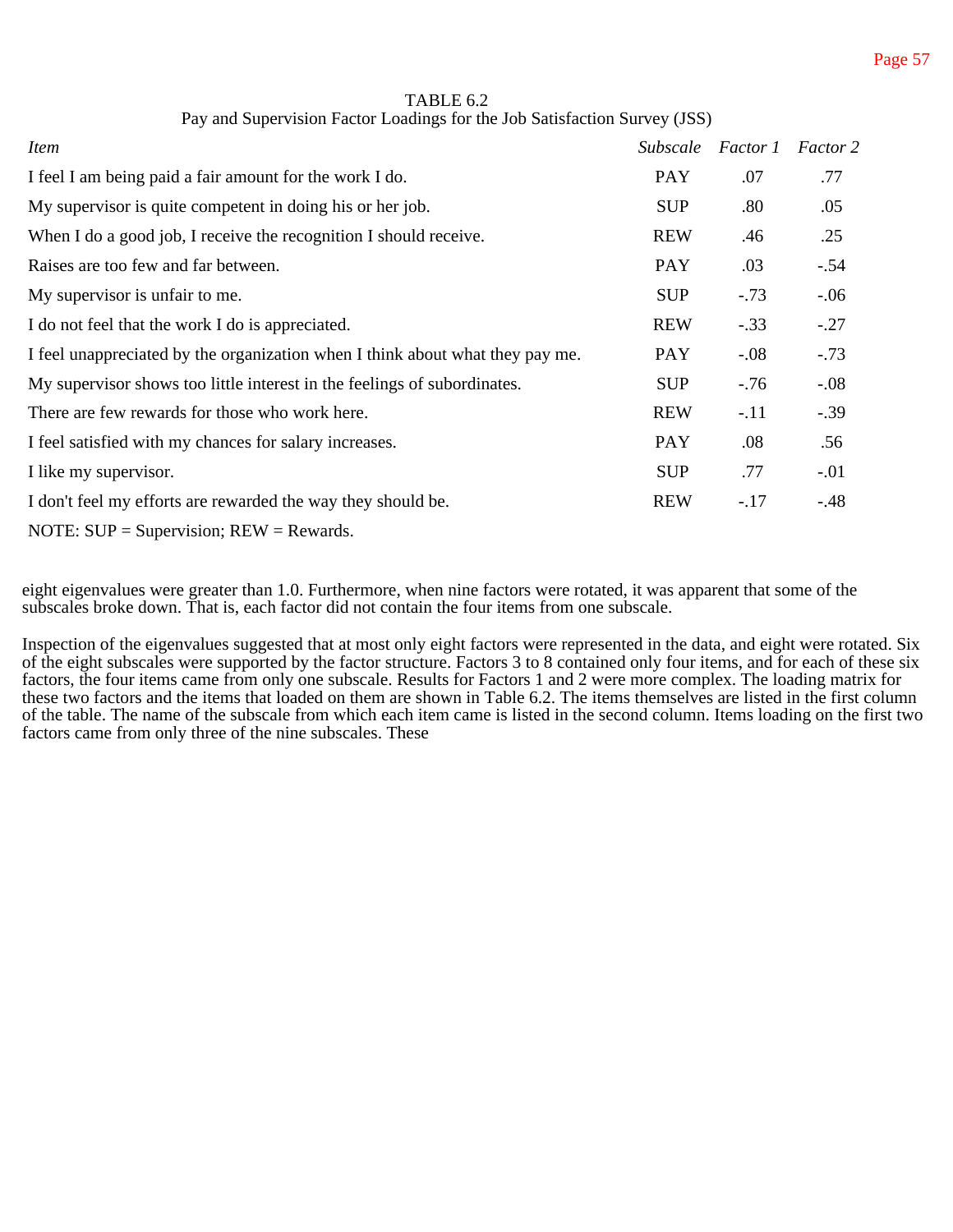were satisfaction with pay (PAY), satisfaction with supervision (SUP), and general availability of rewards (REW). Loadings on the first and second factors are listed in the third and fourth columns, respectively. Negative loadings occurred for the negatively worded items because their scoring was not reversed.

As can be seen, the four supervision items loaded only on Factor 1, and the four pay items loaded only on Factor 2. The rewards items split. The last two loaded only on Factor 2. The first one loaded only on Factor 1. The second reward item loaded more strongly on Factor 1 than Factor 2, but the difference was not very great (-.33 versus -.27). Note that this item violated one of the five rules for good items by using a "not" to change wording direction.

These results suggest that the JSS contains eight rather than nine dimensions. The items from one subscale collapsed into two of the others. In view of these results, one might be tempted to delete the Contingent Rewards subscale and place its items into the Pay and Supervision scales. Interestingly, adding these items to the two other subscales did not appreciably raise their coefficient alphas, even though there were six rather than four items. Another possibility would be to delete the subscale, under the assumption that it merely measured a combination of two other subscales (in other words, it is redundant and unnecessary). At the current time the subscale remains in the instrument. If future research fails to demonstrate its usefulness, it will be deleted.

### *Confirmatory Factor Analysis*

Confirmatory Factor Analysis (CFA) allows for the statistical testing of a hypothesized factor structure. With a scale such as the JSS, one would posit a structure where each item loads on its subscale. CFA would be used to indicate how well a set of data fits the hypothesized structure.

With exploratory factor analysis, the best fitting factor structure is fit to the data. With CFA, the structure is hypothesized in advance, and the data are fit to it. Factor loadings are estimated, just as they are in the exploratory method. In addition, CFA yields indicators of how well the data fit.

At present the best way to conduct a CFA is with one of the available covariance structure modeling programs. The two most popular and widely available are LISREL (Jöreskog and Sörbom, 1984) and EQS (Bentler, 1985). Comments below about CFA will be limited to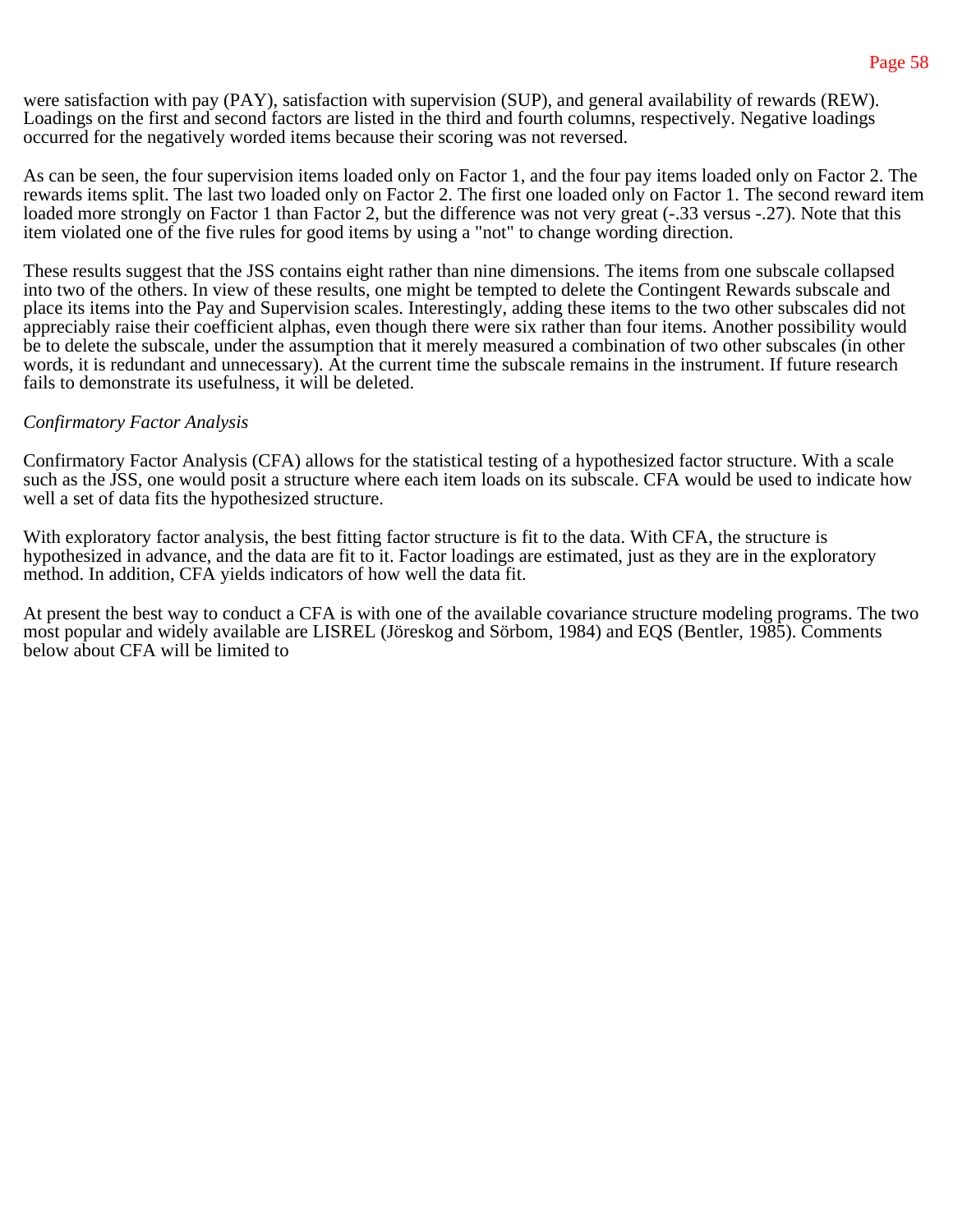the covariance structure modeling approach. Details can be found in a number of sources, including Long (1983).

To conduct a CFA, the number of factors, the factor or factors on which each item will load, and whether or not the factors are intercorrelated must all be specified in advance. Loadings on each factor for each item are represented in a loading matrix similar to that in exploratory factor analysis, where items are represented by the rows of the matrix and factors are represented by the columns. Each element of the matrix is either set to a value of zero, meaning it does not load on the factor, or freed so that its loading can be estimated by the analysis. To conduct this analysis, you "free" the elements for each factor corresponding to its hypothesized items. All others are "fixed" equal to zero.

There is also a matrix representing the correlations among factors. These can be fixed to zero, making this an orthogonal or uncorrelated factor analysis. Alternately, they can be freed to allow the program to calculate the correlation among factors.

The logic behind freeing and fixing is that one fixes those correlations (or loadings) that are hypothesized to be equal to zero in the population. One frees the correlations (or loadings) that are expected to be greater than zero (in absolute magnitude). There are two ways in which this "model specification" can be wrong: a fixed loading might actually be nonzero, or a freed loading might be equal to zero. If the factor structure is properly specified, both in terms of the number of factors and the pattern of fixed and free parameters, the data should fit well. Ofcourse, good fit of the data to the specified model may not be achieved because of sampling error, particularly with small samples.

The CFA analysis will yield estimates of the factor loadings and interfactor correlations. It also will give significance indicators (*T* values in LISREL) for each free parameter. All freed parameters are expected to be relatively large and significant. The analysis also gives several indicators of overall fit of the data to the model.

Both overall fit and individual parameters should be inspected to reach a conclusion about how well the subscale structure holds up. It is possible for some subscales to hold up well, while others do not. This occurred with the exploratory factor analysis of the JSS. It is also possible for the overall structure to yield good fit indices, although many of the loadings are quite small and nonsignificant. In fact, incorrectly freeing a parameter causes less effect on the overall fit than incorrectly fixing one that should not be. This is because an incorrectly freed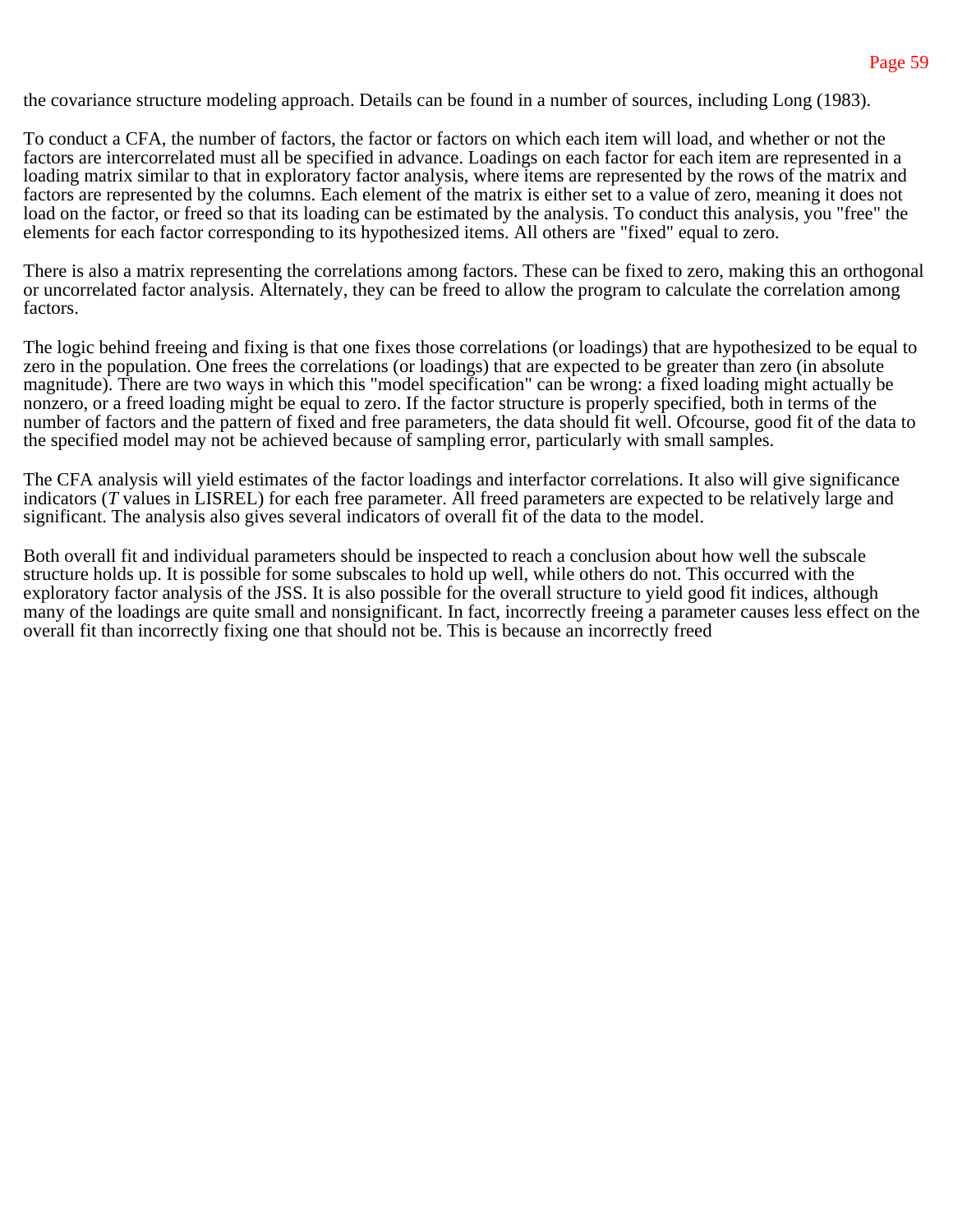| Criterion                       | <b>Number of Samples</b> | Number of Respondents | <b>Mean Correlation</b> |
|---------------------------------|--------------------------|-----------------------|-------------------------|
| General locus of control        | 3                        | 800                   | .54                     |
| Job satisfaction                | 5                        | 968                   | $-.54$                  |
| Organizational commitment       | 3                        | 222                   | $-.24$                  |
| Intent to quit the job          | 5                        | 667                   | .23                     |
| Work autonomy                   | 2                        | 579                   | $-.13$                  |
| Influence on decision making    | 3                        | 220                   | $-.37$                  |
| Role stress                     |                          | 287                   | .32                     |
| Supervisor consideration        | 3                        | 182                   | $-.31$                  |
| Supervisor initiating structure | 2                        | 133                   | $-.33$                  |

TABLE 6.3 Summary of Correlations of Work Locus of Control Scale (WLCS) with Criteria

parameter can be estimated to be its correct value of zero, but an incorrectly fixed parameter is set equal to a value of zero, which might be far from its real value.

A CFA that fits well indicates that the subscale structure may explain the data, but it does not mean that it actually does. That is, support for the subscales in an instrument is not very strong evidence that they reflect their intended constructs. Such conclusions must be based on additional evidence of the types discussed in this chapter.

#### Validation of the WLCS

Validation of the WLCS is illustrative of the approach typically taken by scale developers. The major validation evidence was provided by correlating scores on the WLCS with several criteria expected to relate to it. Factor analysis was used to explore the dimensionality of the scale.

Criterion-related validity data were provided by six studies in which they were used (summarized in Spector, 1988). These studies provided correlation coefficients between the WLCS and 10 criteria. In all but one case, each criterion was used in more than one study. Table 6.3 provides a summary of the criterion-related validity results. For each variable the number of samples, total sample size across all samples, and mean correlation is shown.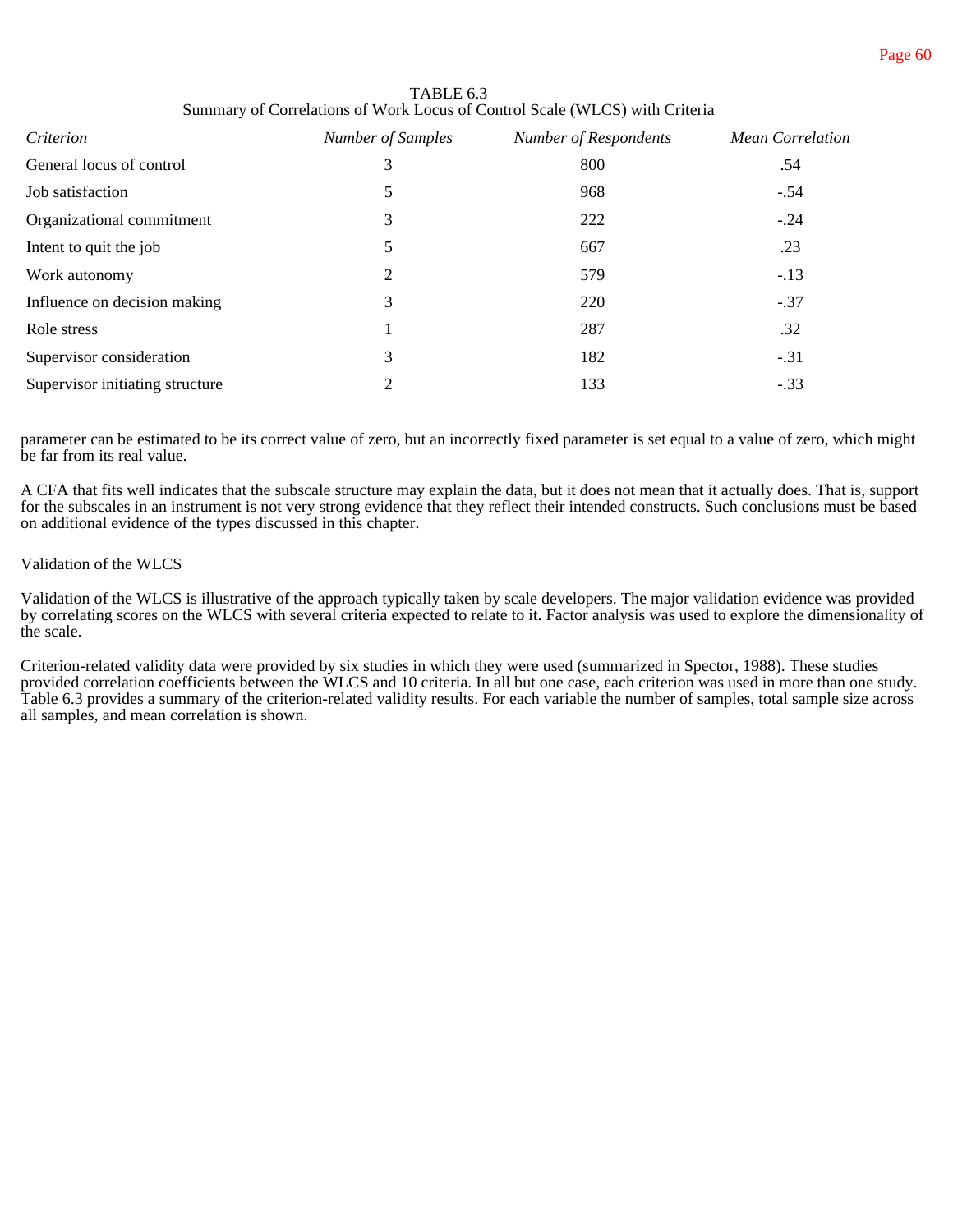The first criterion with which the WLCS was expected to correlate was general locus of control. This was because work locus of control is a domain-specific aspect of general locus of control. In theory, individuals who are internal (or external) in general locus of control should have a tendency to score in the same direction in an individual domain. Because these two types of locus of control are assumed to be somewhat distinct, the correlation between their measures should be only moderate. That is, it should not approach the reliabilities of the scales. As can be seen in Table 6.3, the mean correlation across three samples was .54. Thus the WLCS relates well to general locus of control, but not so well as to raise questions about its discriminant validity.

The remaining criteria were chosen because they were expected to correlate with work locus of control. Based on reviews concerning general locus of control in the work setting (O'Brien, 1983; Spector, 1982), variables were chosen that were expected to correlate with work locus of control. Specifically, internals were expected to perceive more autonomy and influence at work, to have better job attitudes, to experience less role stress, and to report their supervisors to be higher on consideration and initiating structure. As can be seen, correlations were found for these variables in the direction expected. Overall, they support the validity of the WLCS.

One troublesome finding, however, is the low correlation between work locus of control and autonomy. Because autonomy is a control-related variable, one would expect internals to perceive more of it than externals. One might speculate about the reasons for this weak correlation (e.g., perhaps job autonomy is so clear-cut and unambiguous on the job that everyone sees it about the same). More research would have to be conducted to determine if the lack of strong support for this hypothesis is a problem for the validity of the scale or the hypothesis.

An exploratory factor analysis was conducted on the WLCS with data from the original developmental sample. Summarized here are the results from the final 16 items. Table 6.4 contains the eigenvalues, which reflect the relative proportion of variance accounted for by each factor. The final column of the table contains the actual proportions. As can be seen, a single factor does not account for even a third of the variance in these items. This suggests the need for additional factors.

When two factors were rotated, the results were rather interesting. Table 6.5 contains the loadings for each item on the two factors. Included also is direction of the item wording. The italicized values represent the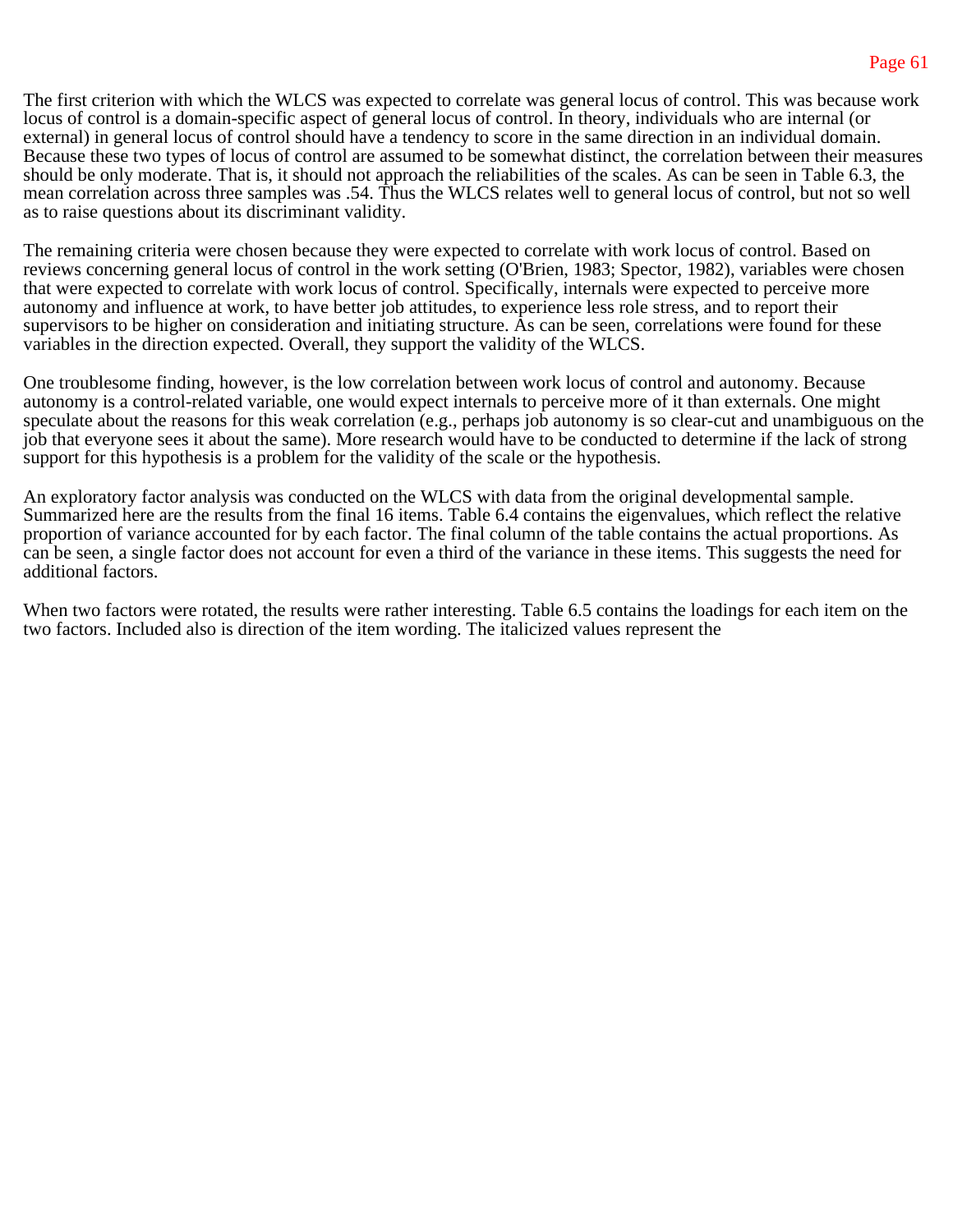| <b>Factor Number</b> | Eigenvalue | Proportion of Variance |
|----------------------|------------|------------------------|
| $\,1\,$              | 5.08       | 31.8                   |
| $\sqrt{2}$           | 2.27       | 14.2                   |
| $\overline{3}$       | 1.21       | $7.6\,$                |
| $\overline{4}$       | .97        | $6.0\,$                |
| 5                    | .86        | 5.4                    |
| $\sqrt{6}$           | .79        | 5.0                    |
| $\boldsymbol{7}$     | .73        | 4.6                    |
| $\,8\,$              | .69        | 4.3                    |
| 9                    | .63        | $4.0\,$                |
| $10\,$               | .54        | $3.4\,$                |
| $11\,$               | .46        | 2.9                    |
| $12\,$               | .44        | $2.7\,$                |
| 13                   | .42        | $2.6\,$                |
| 14                   | .35        | $2.2\,$                |
| 15                   | .30        | 1.9                    |
| 16                   | .25        | $1.6\,$                |

TABLE 6.4 Eigenvalues for the 16-Item Factor Analysis of the Work Locus of Control Scale (WLCS)

factor on which each item loads best. This factor structure is very clearcut, in that the external items formed the first factor and the internal items formed the second factor.

Separate internal and external subscale scores were calculated by summing only internally or externally worded items, respectively. Their correlation in the original developmental sample was -.32. This correlation, along with the factor analytic results, suggest quite strongly that work locus of control is comprised of two somewhat independent componentsinternality and externality. Several locus of control researchers have reached this conclusion for general locus of control, based also on factor analytic results.

As discussed above, however, factor analytic results are insufficient to conclude that factors represent independent constructs. Additional data are required to validate the separate components. Such additional data were collected for the WLCS. Separate internal and external subscales were correlated with criteria in two separate samples. In all, 32 pairs of correlations were calculated. Corresponding magnitude of correlations for the two subscales were statistically compared with *t* tests.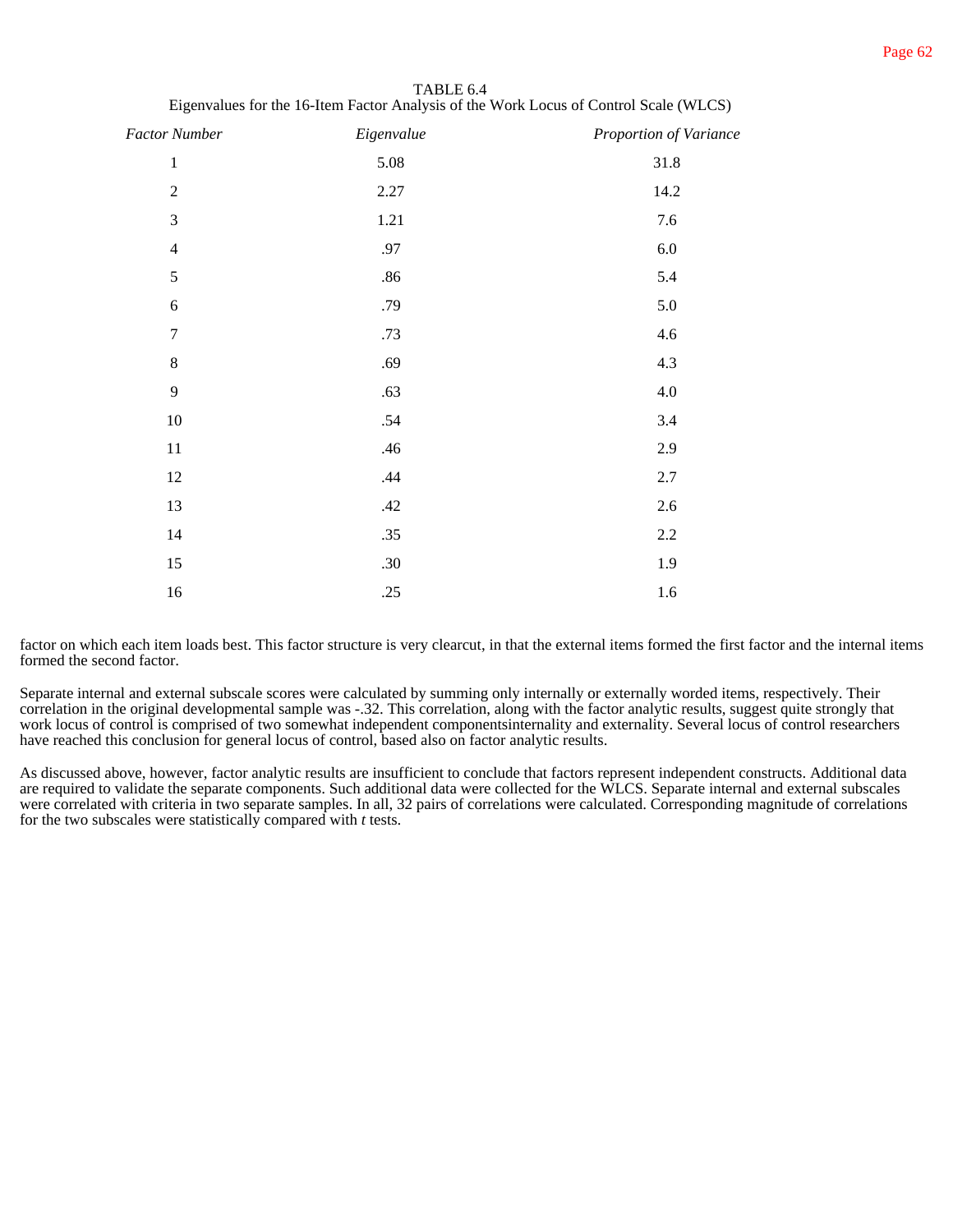| Factor Loadings for Two-Factor Solution for the Work Locus of Control Scale (WLCS) |                      |          |          |
|------------------------------------------------------------------------------------|----------------------|----------|----------|
| <b>Item Number</b>                                                                 | Wording<br>Direction | Factor 1 | Factor 2 |
| $\mathbf{1}$                                                                       | Internal             | .02      | .67      |
| $\overline{2}$                                                                     | Internal             | $-.04$   | .59      |
| 3                                                                                  | Internal             | $-.16$   | .52      |
| $\overline{\mathcal{L}}$                                                           | Internal             | $-.02$   | .52      |
| 5                                                                                  | External             | .70      | $. -05$  |
| 6                                                                                  | External             | .73      | $-.13$   |
| $\tau$                                                                             | Internal             | $-.02$   | .67      |
|                                                                                    |                      |          |          |

8 **External** .03 .03 9 External .78 -.15 10 External .72 -.30 11 External .70 -.08 12 **Internal** 14 .53 13 External .77 -.14 14 External .67 -.16 15 **Internal** 15 .65 16 **Internal** 16 .52

#### TABLE 6.5 Factor Loadings for Two-Factor Solution for the Work Locus of Control Scale (WLCS)

In only 1 of 32 cases were criterion-related validity coefficients different for the two scales. Had an adjustment been made for experimentwise error for multiple testings, the sensitivity to have found one significant difference would have been even less. The significant case was most likely caused by sampling error.

The convergence of results when both subscales were correlated with the same criteria suggests that only a single construct is represented in these data. However, this conclusion is not supported by the factor analytic results. There is one more piece of evidence that may help resolve this discrepancy.

Scores for both the internal and external subscales were graphed in a scatterplot. The graph showed restriction of range on both subscales. With an eight-item, six-choice scale, scores can range from 8 to 48. Internal scores ranged from only 26 to 48, and very few scores were below 30. External scores ranged from 8 to 37, with very few scores over 35. With this sample, few subjects scored high on externality. This restriction of range is probably responsible for attenuating the correlation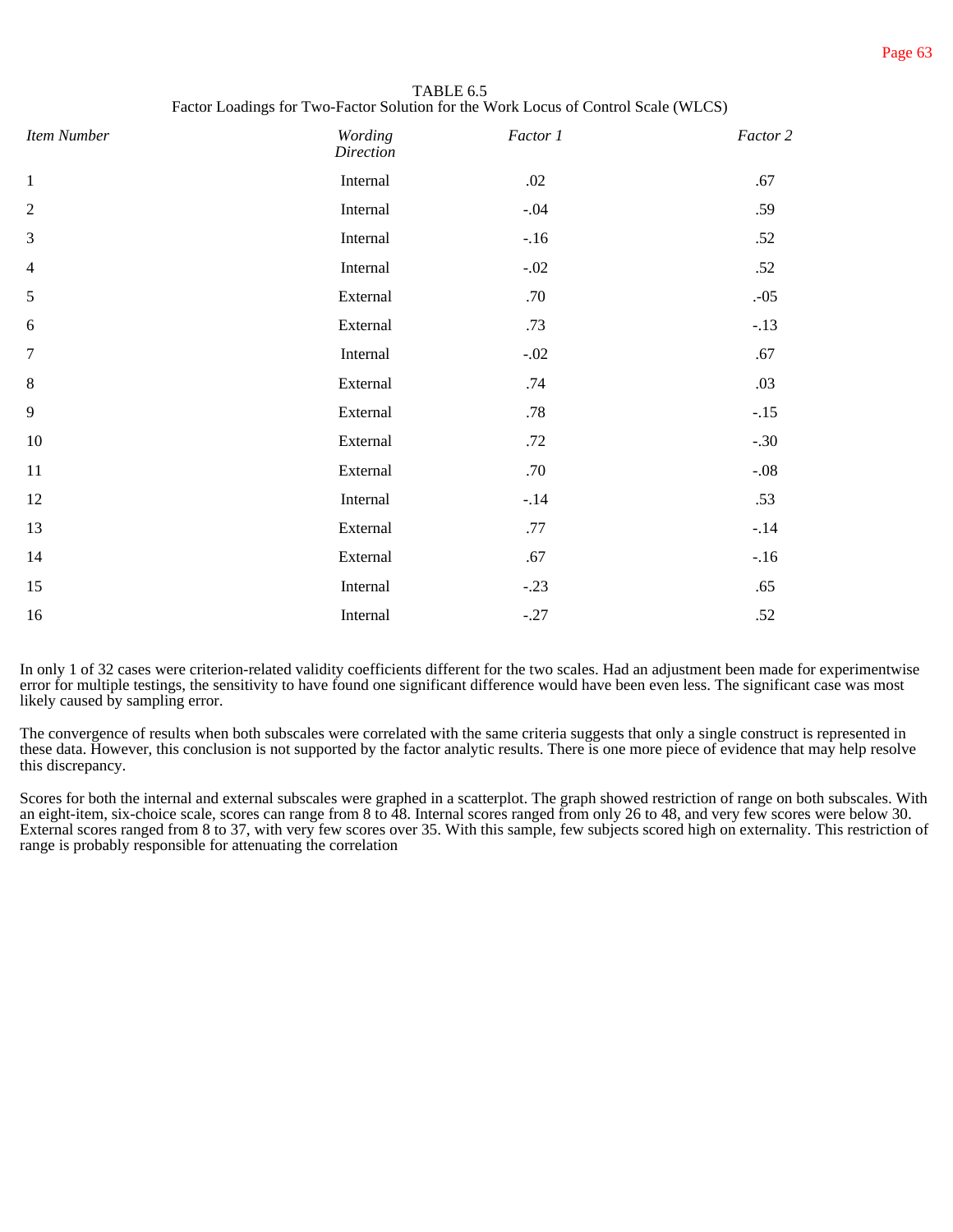between the subscales. It is expected that results would be different in a sample with more external subjects.

Validation data for the WLCS are promising at this time, but they are merely preliminary. Stronger validation evidence might be provided by using the scale with populations containing more strongly external individuals. Additional criterion-related validity studies also should be conducted. Finally, the possibility that the internal and external items reflect different constructs should be further explored, perhaps by continuing to investigate differential validity with other criteria.

#### Validation Strategy

Test validation requires a strategy that involves collecting as many different types of evidence as possible. An efficient strategy would be to begin validation at the beginning of scale development. The first administration of the initial item pool might include measures of additional criterion variables that can be used for validation. If the initial item pool results in a tentative version of the scale, data relevant for validation will be available. One then would test to see if the new scale relates to the additional criterion variables as hypothesized. If the sample is of sufficient size, factor analysis also could be done.

Assuming that the scale looks promising, additional validation studies would proceed. These might involve replication of earlier validity tests as well as new tests. As many different types of tests as possible should be conducted. One should not rely entirely on self-report questionnaires to validate a scale. Merely finding that the scale in question correlates with other scales given to the same person is not very strong evidence by itself. The evidence becomes much stronger if tied to convergent validities based on very different operationalizations.

As validation evidence begins to accumulate, it will become apparent that the scale seems to work as expected. At this point one can conclude that the test demonstrates construct validity. Bear in mind, however, that construct validity can be supported but it can never be proven. It is always possible, as with any scientific theory, that later work will reinterpret findings, rendering the original explanation incorrect. The nature of the construct assessed by the scale will be given a new interpretation. However, until that day comes, construct validity for the scale is assumed.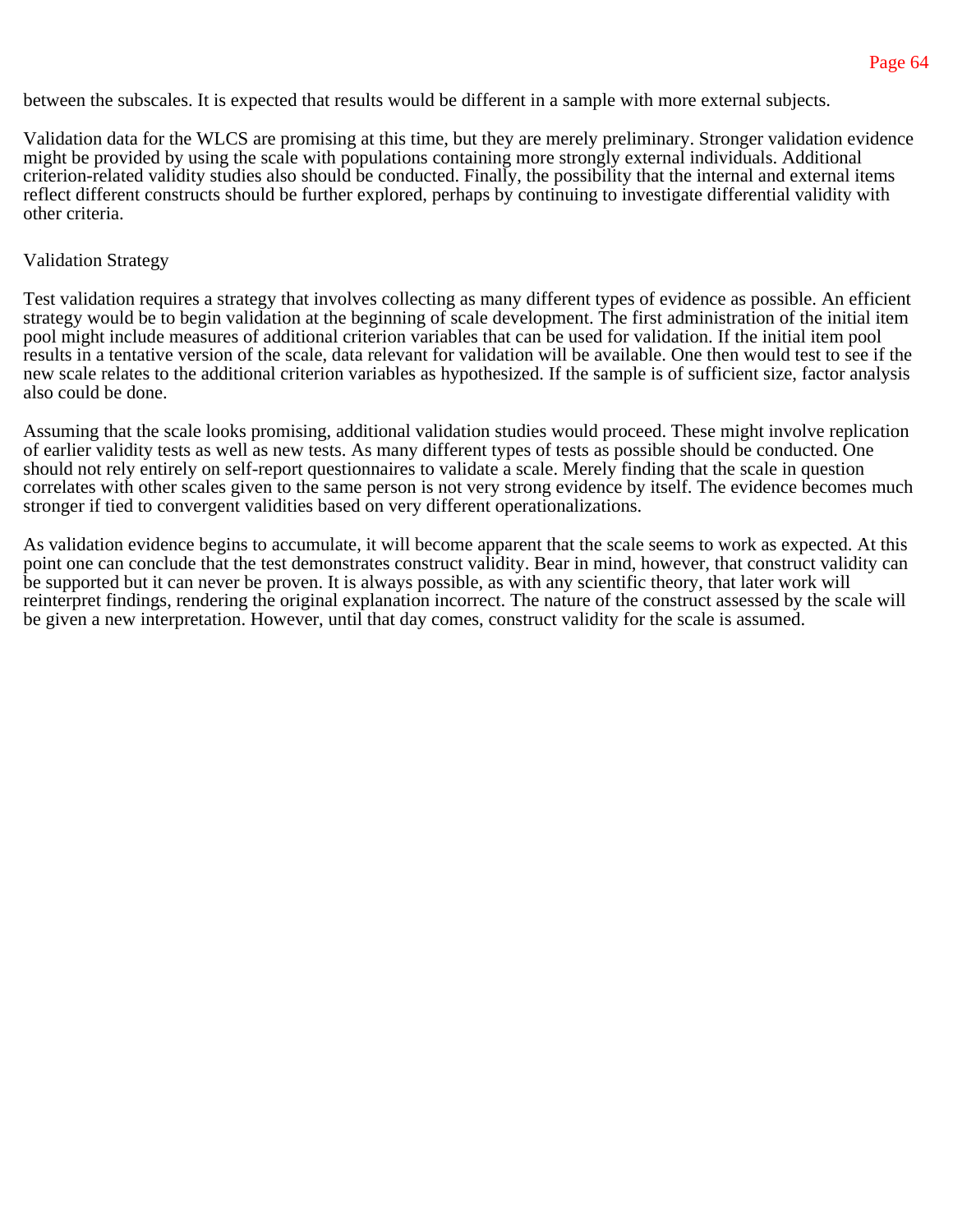#### 7. Reliability and Norms

The last two things that must be addressed are establishment of reliability and compilation of norms on the instrument. Although they are being considered last, data relevant to both are collected during every administration of the scale.

Reliability has already been partially covered in the treatment of the item analysis. Part of the item analysis involved calculation of coefficient alpha and the establishment of internal-consistency reliability. Further effort should be exerted to replicate the internal consistency on other samples and to establish test-retest reliability.

It is also of interest to determine estimates of population values for means and standard deviations on scales. This information is useful in establishing the meaning of a score. The entire approach to normative testing is based on determining where individuals lie in relation to other members of their populations. A score is said to be high or low in relation to where the majority of the population scores.

# Reliability

Internal-consistency reliability is an indicator of how well the individual items of a scale reflect a common, underlying construct. Coefficient alpha is the statistic most often used to assess internal consistency, although it is not the only statistic available. Even if a high level of internal consistency is achieved in the initial item analysis, it is a good idea to replicate it in subsequent samples. Availability of reliability estimates across different types of samples will expand the generalizability of the scale's reliability to a wider range of subject groups. It is a sound practice to calculate coefficient alpha every time a scale is used. There should be little variation in the magnitude of the statistic from sample to sample. There may be times, however, when a scale's internal consistency breaks down. For this reason it should always be checked. Calculating coefficient alpha is quite simple with a computer and appropriate statistical software.

Test-retest reliability should also be determined. This type of reliability reflects measurement consistency over time. It is literally how well a scale correlates with itself, across repeated administrations to the same respondents. An internally consistent scale often will have good test-retest reliability as well, but the degree of across-time consistency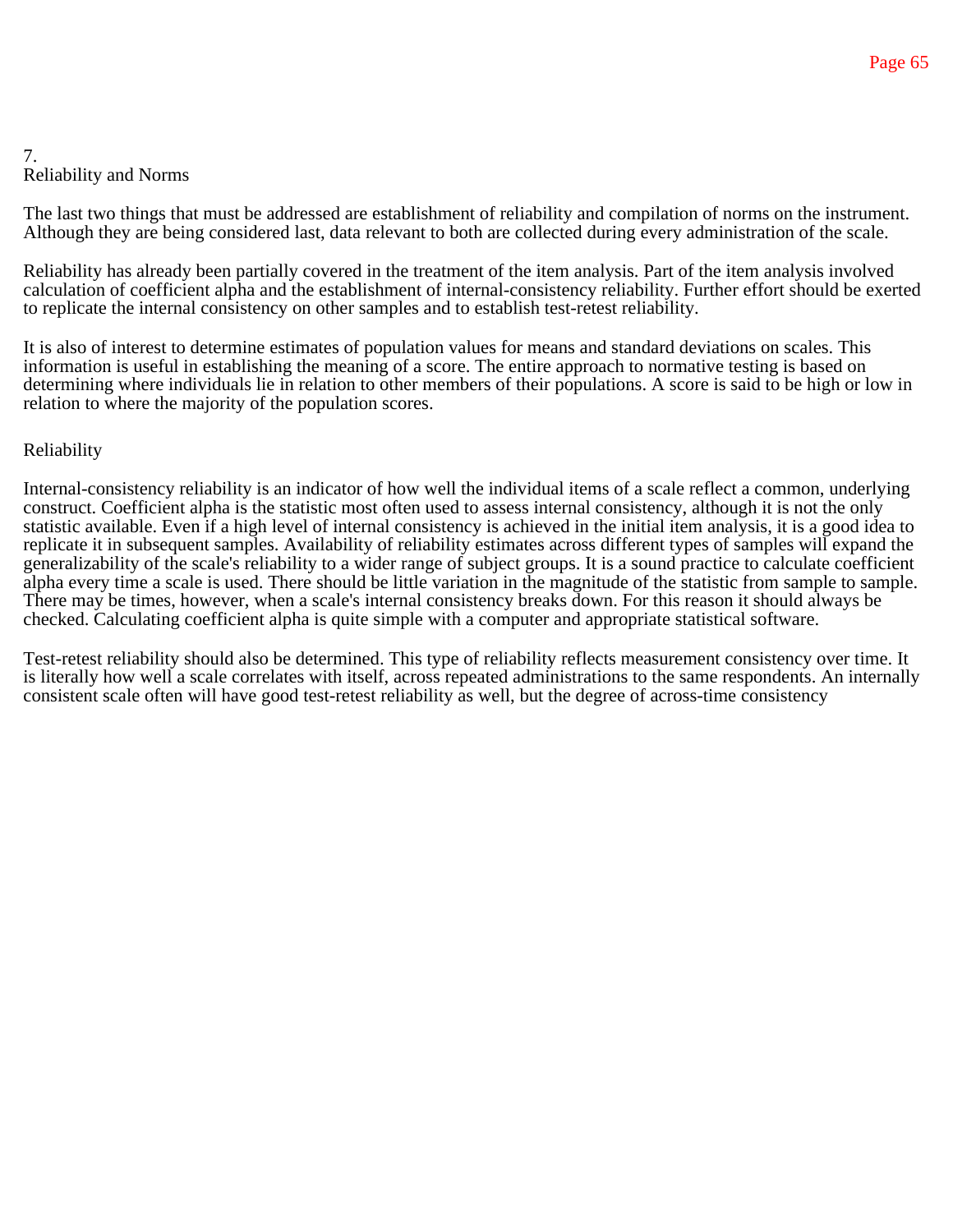must be empirically demonstrated. Measures of stable constructs are expected to demonstrate high reliability over time, but exceptions can occur when the scale is designed to measure a construct that varies over time. Measures of a person's mood, such as happy or sad, are designed to assess how people feel at a specific moment in time. Because moods can change rather rapidly, test-retest reliability would probably be low unless the time interval was very short. Reliability data should be interpreted in light of the expected consistency of the underlying construct. For example, a scale designed to measure an enduring personality trait would be expected to demonstrate higher test-retest reliability than a scale designed to measure a more transitory mood.

For many scales, test-retest reliabilities have been calculated for varying time intervals. The longer the time period, the lower the reliability would be expected to be. An attitude should be quite reliable over a period of 1 or 2 weeks. It should be less reliable over a period of 20 years. Research on many constructs has shown impressive levels of reliability, even over spans of decades.

Test-retest reliability is quite easy to calculate. A scale is administered to a group of respondents twice. Names or some sort of unique, identifying code must accompany each respondent's scale. In this way the scores can be matched across the two administrations. A correlation coefficient would be calculated between the two administrations.

## Reliability for the WLCS

The WLCS demonstrated an acceptable internal-consistency reliability coefficient of .85 in the initial development sample. Replication of internal consistency was necessary to be sure the items would continue to converge in other samples receiving only the final 16 items (rather than all 49). Furthermore, because the initial sample was comprised of students, it was essential to demonstrate internal consistency in samples of the employed persons for whom the scale was developed.

Coefficient alpha was computed in five additional samples, all of which were comprised of working people (see Spector, 1988). These samples represented a rather wide range of employees, including managerial and nonmanagerial levels, and public and private sectors. The heterogeneous nature of the samples allowed for greater generalizability of internal consistency across different groups of employees. Coefficient alpha ranged from .75 to .85 in these five samples, with a mean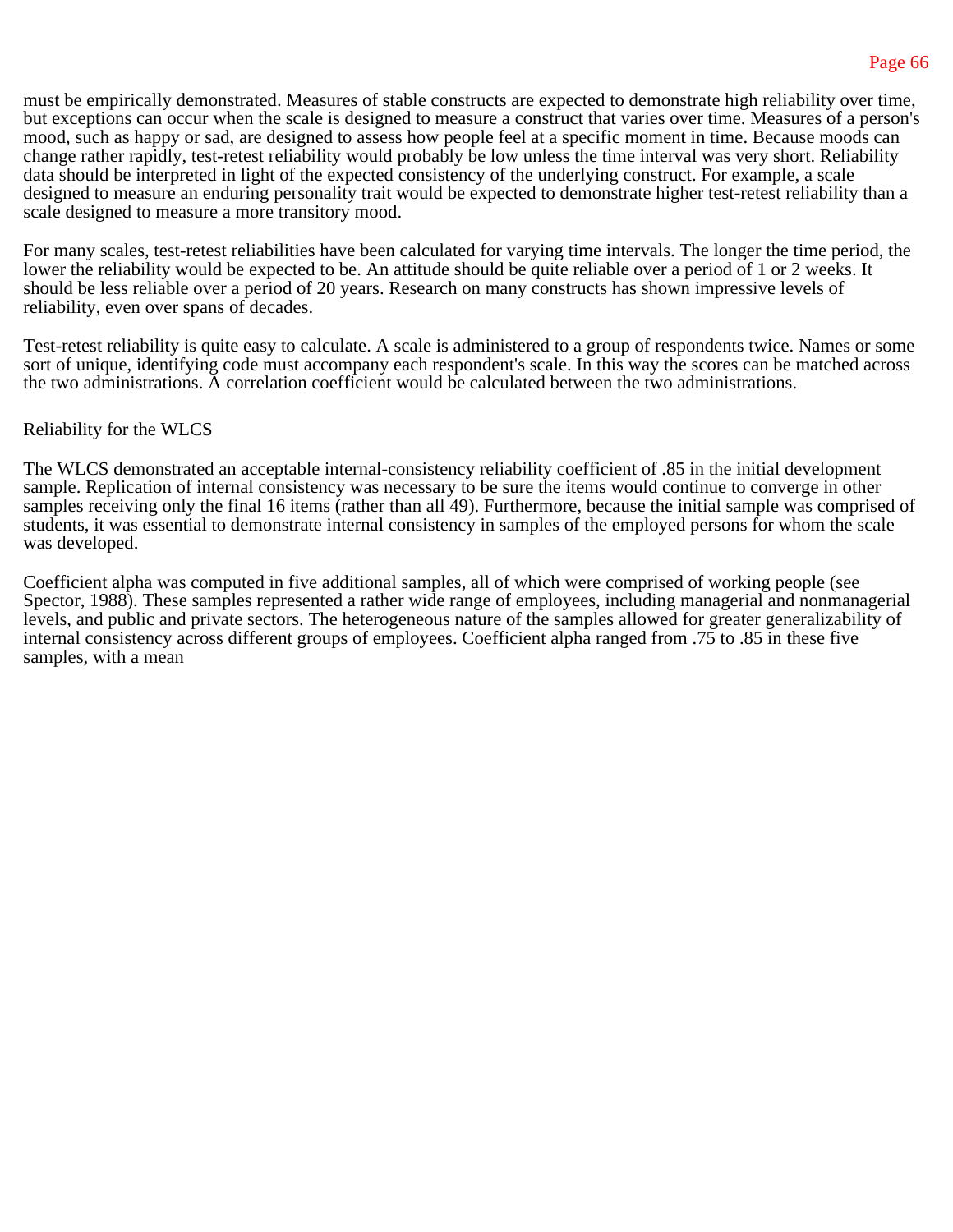#### Page 67

of .82. Internal consistency seems adequate and consistent across samples. It will continue to be monitored as the scale is used with other samples and in other circumstances.

There is only limited test-retest reliability data for the WLCS. One quite small sample of 31 college students took the WLCS on two occasions about 6 months apart. They were assessed during the final semester of their senior year in college, and again several months after graduating and beginning employment. The test-retest reliability coefficient was .70. This sample size is quite small and only gives a rough estimate of the test-retest reliability. Underway at the present time is a second study with a considerably larger sample of over 100.

### Norms

In order to interpret the meaning of scores, it is helpful to know something about the distribution of scores in various populations. The scale of measurement for most constructs in the social sciences is arbitrary. The meaning of a score can only be determined in relation to some frame of reference. The normative approach, which forms the basis of much social science measurement, uses the *distribution* of scores as that frame of reference. Hence, the score for an individual is compared to the distribution of scores. The score is considered high if it is greater than most of the distribution, and it is considered low if it is smaller than most of the distribution.

In order to determine the nature of the population distribution, it is necessary to administer a scale to a large, representative sample. To generalize to the U.S. population, the entire population should be representatively sampled. Unfortunately, few social scientists have easy access to the general population. Most scales are developed and normed on more limited populations. The vast majority of scales are normed on college students. For some constructs, the college population may represent the general population quite well. For others the representation may be very poor. Unfortunately, it is difficult to know in advance how representative college students may be. This presents a problem for generalization beyond the actual population sampled.

To compile norms, one would collect data with the instrument on as many respondents as possible. Of course, reliability and validity studies will provide data that can be added to the norms of the instrument.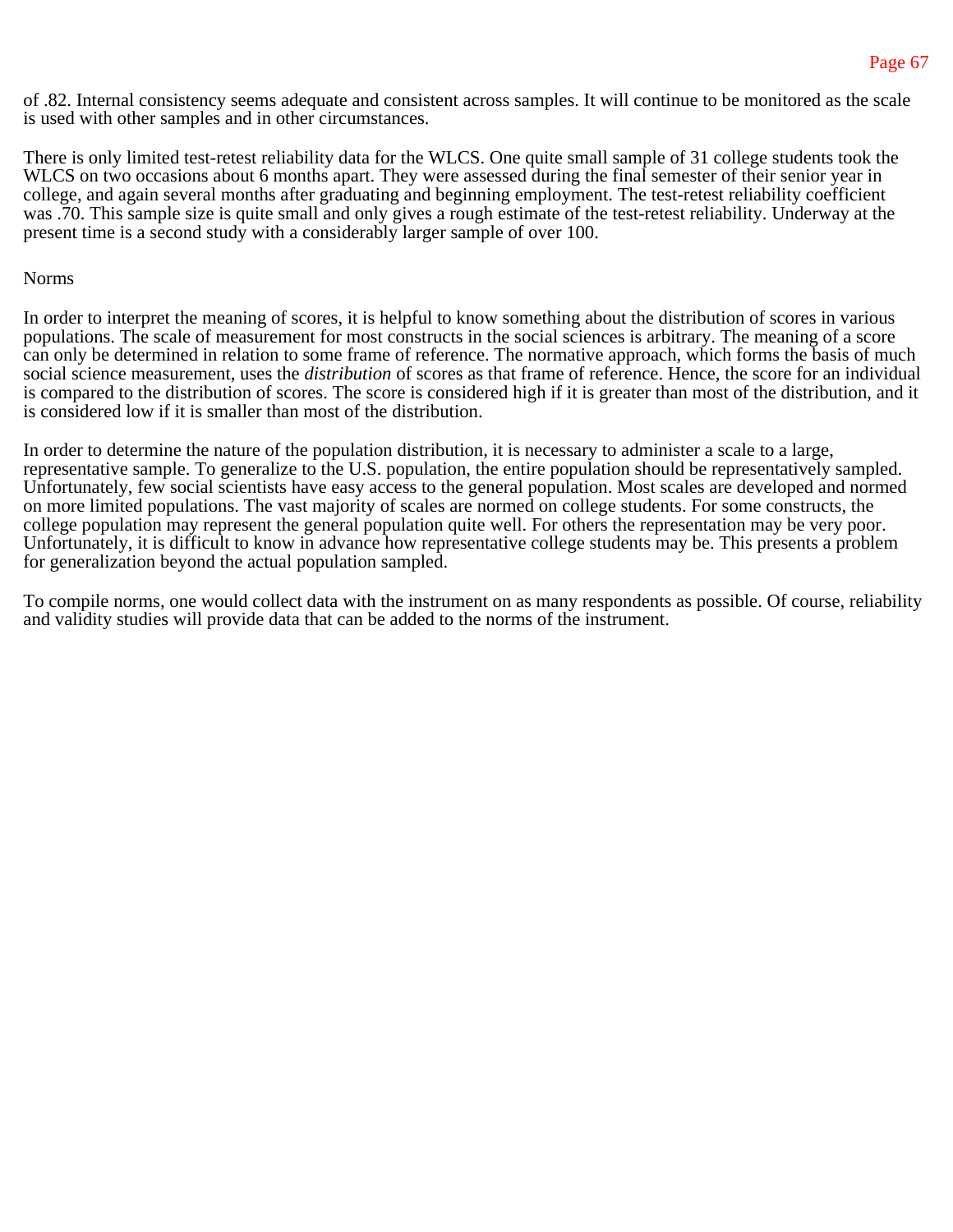A thorough series of such studies should provide a good starting point for norm development.

To compile norms, one would calculate descriptive statistics across all respondents. The mean and standard deviation are the main statistics of interest. The shape of the distribution, including skewness and possible restriction of range, also should be examined.

If norms are combined across samples, one should be careful that the distributions are similar. This is of particular concern if the samples are different in nature. Data from several samples of college students with the same major from the same university over a rather limited time period could reasonably be combined. Data from college and noncollege samples, with different proportions of men and women, or from various ethnic groups should be combined with greater care.

This raises the issue of subpopulation norms. Some subpopulations (e.g., men versus women, whites versus nonwhites) may differ on some scales. These differences are usually of interest, and authors of many scales compile norms for various subpopulations. Gender and race are two obvious variables upon which populations can be divided. Others may be suggested by the nature of the construct of interest. One should be careful to investigate subpopulations that seem likely to differ. Of course, it would be impossible to study all possible subpopulations.

A serious scale developer will compile norms from as many diverse groups as possible. Crowne and Marlowe (1964) provided norms on their SD scale for several different samples, including college students, job applicants, and prison inmates. They broke down several of these groups further into males and females. The availability of normative data on different groups increases the likelihood that meaningful comparisons can be made.

Even if subpopulations exist, one might still wish to determine the overall norms for the population. To accomplish this, one must be careful that the sample is representative of the population of interest. For the major subpopulations, the sample should contain the same proportions as the total population. For the general population, for example, the proportion of males and females should be approximately equal, with perhaps slightly more females than males. If the population is high-level corporate executives, a representative sample would be comprised almost entirely of men. Of course, if there are gender differences in executives, male and female data should be used to generate separate norms.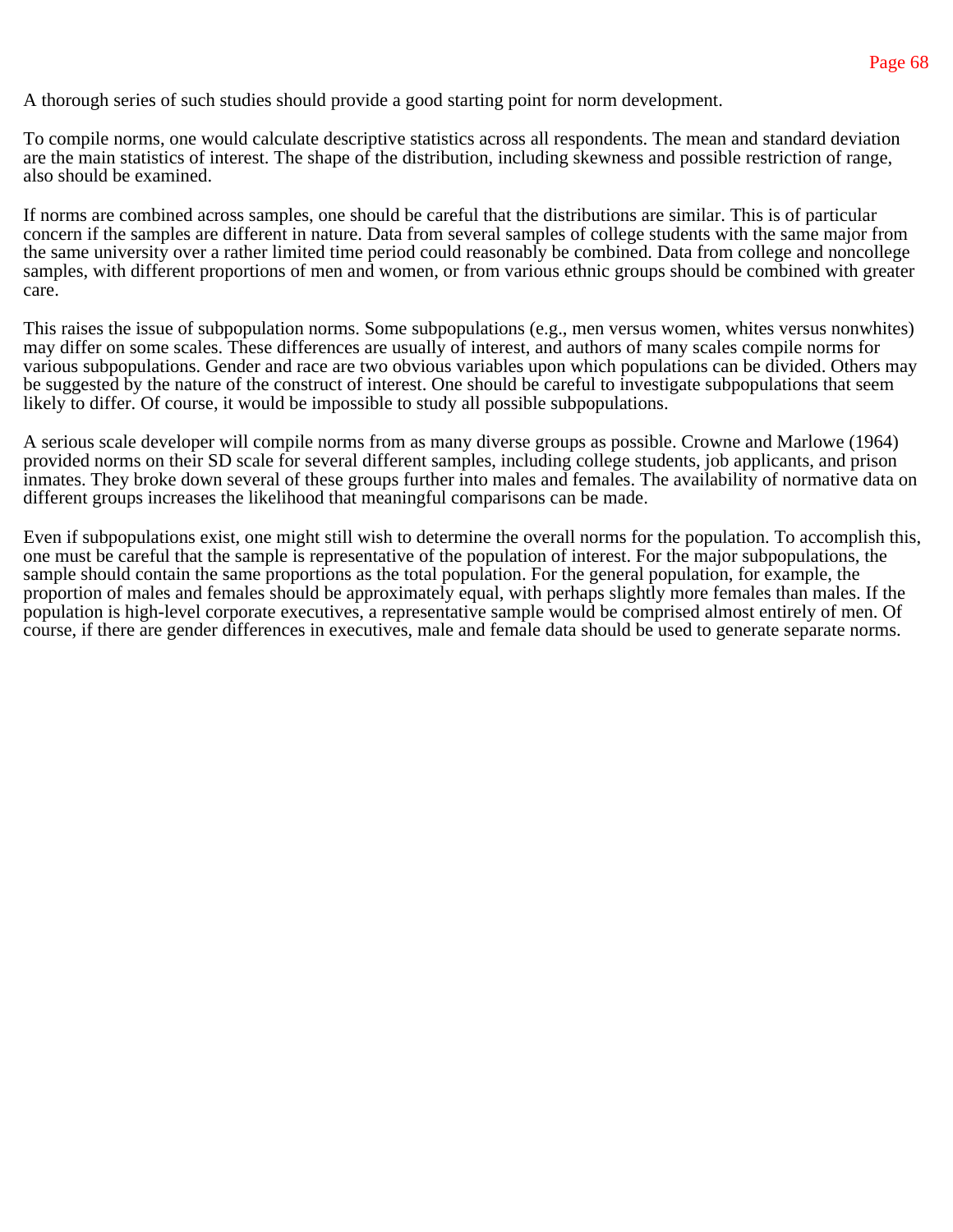## Norms for the WLCS

Norms available for the WLCS were provided by data from seven samples, totaling 1,360 respondents. Six of these samples were those that provided the above-mentioned reliability and validity data. The seventh was a sample of 195 college students. The mean on the instrument was 38.1, with a standard deviation of 9.4. Note that the possible range on the instrument is 16 to 96, with a middle score of 56. This puts the mean for the instrument at 1.9 standard deviations below the middle of the scale. In other words, very few respondents from the populations sampled actually score at the external end of the scale.

The range-restriction problem encountered with the WLCS may well have been produced by the rather narrow populations sampled. Most of the respondents to the scale have been either college students or white-collar employees. It is possible that a broader sample of respondents would find more high externals.

Separate norms are not available for subgroups. There were no differences in the available samples between college students and fulltime employed people. Future efforts should be directed at determining if other subgroups differ in their scores. It is of particular interest to locate populations in which respondents score in a more external direction. The restriction of range in scores from the available samples adversely affects the testing of hypotheses with the scale. One cannot compare internal with external respondents if there are no externals in a sample.

### 8. Concluding Remarks

The development of a scale is an ongoing process that really never ends. To a great extent, this is because most constructs are theoretical abstractions embedded in theoretical frameworks. The viability of a construct is tied to the viability of the theory in which it exists. Just as with theory, one can never prove that a scale actually measures the construct of interest. It can be demonstrated, however, that a scale behaves in a manner that is consistent with its theoretical framework. This makes the scale and its construct useful for both the social science researcher and practitioner. It must be recognized that future research may disprove the theory and the construct validity of the scale.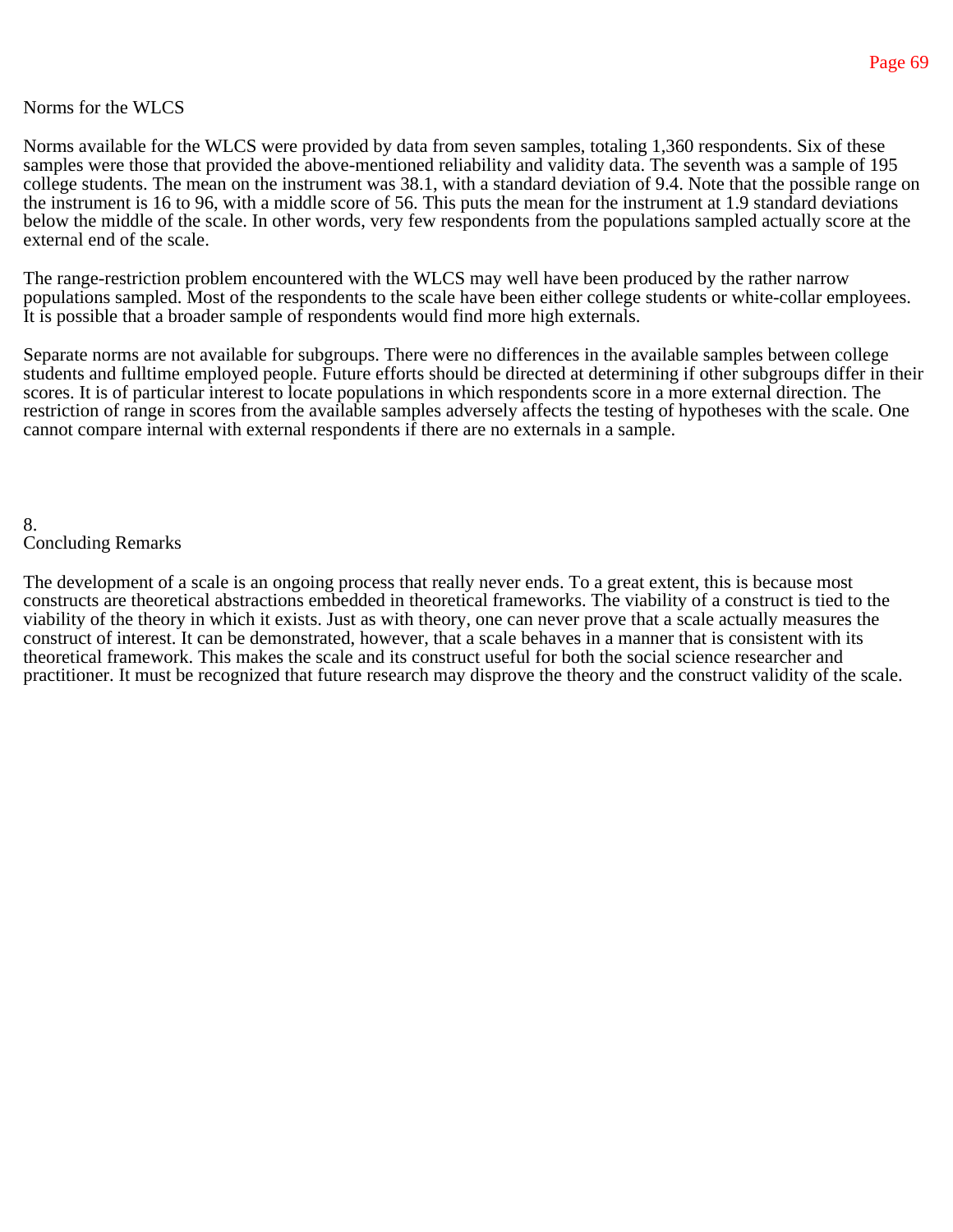An important issue is determining when a newly developed scale is ready for use. There are no hard and fast rules to determine this, and often necessity presses a person to use a scale quite early in its development. At the least, an item analysis should be conducted and an acceptable coefficient alpha should be achieved before the scale is used for any purpose. Furthermore, it is strongly recommended that at least some validation data be collected before the scale is used. Reliability alone does not guarantee validity. Ideally, several types of validity data would be collected. Early uses should be considered to have two purposes, one being a validity study.

This monograph has covered all the steps necessary for developing a summated rating scale. As mentioned earlier, it is not recommended that an inexperienced person try to ''cookbook'' scale development by merely following the steps outlined here. Although this monograph has covered the steps, the treatment of many topics has been quite brief. Other sources should be consulted on the topics discussed here, including test theory, reliability, validity, and factor analysis. (Several references were suggested earlier.) For a first attempt, assistance should be sought from a person already skilled in scale development. With a more detailed understanding of these topics and some assistance, scales can be successfully developed.

## **Notes**

1. *Psychophysics* is the study of relations between physical stimuli and perceptions of those stimuli. The psychophysics concept of the threshold is defined as the intensity of a stimulus that is on the border between being strong enough to be perceived and too weak to be perceived by a person. It is operationalized as that intensity of stimulus that a person will report perceiving correctly half the time.

2. I wish to thank Michael T. Brannick for relating this story about the perils of factor analysis overinterpretation.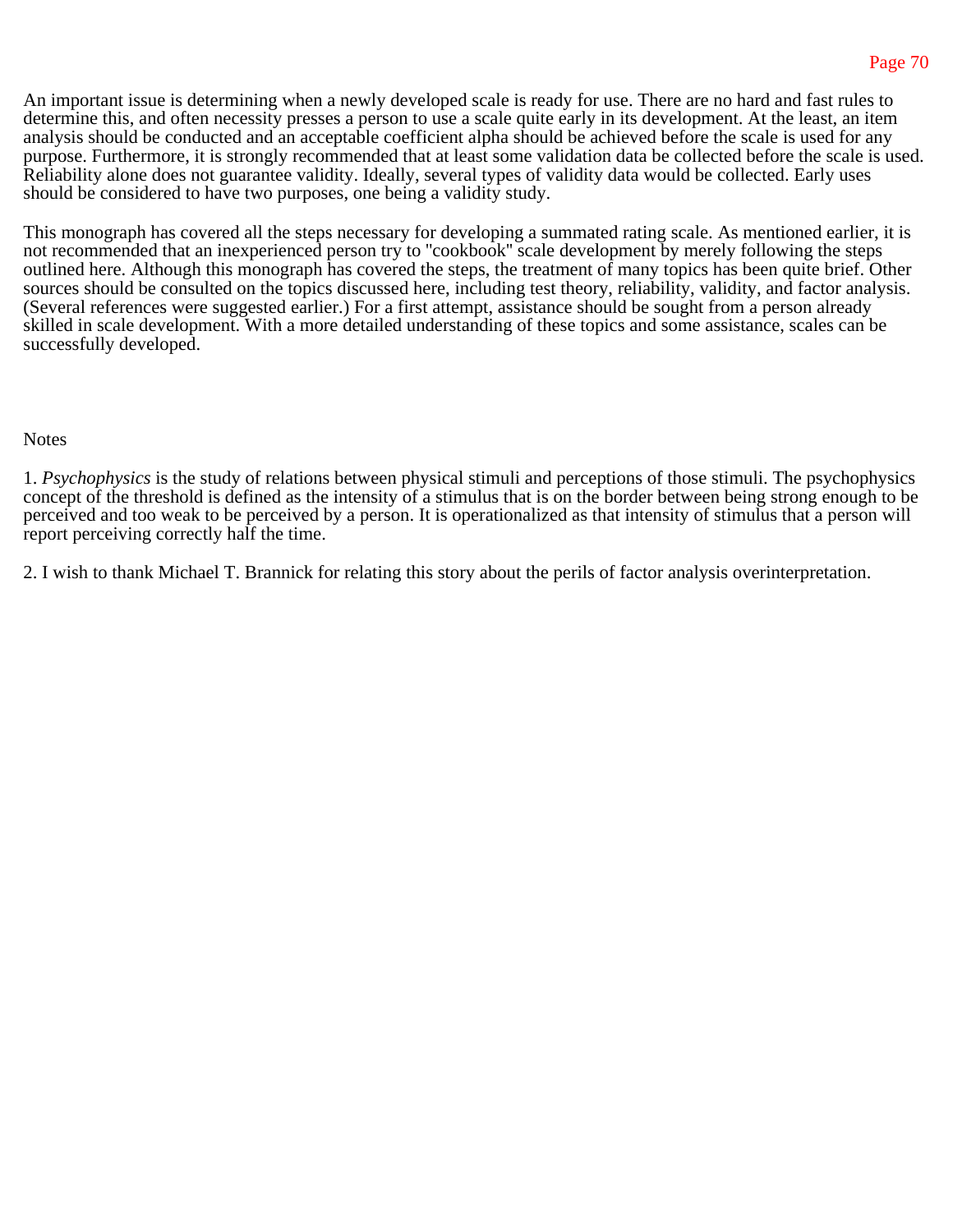## References

ALLEN, M. J., and YEN, W. M. (1979) Introduction to Measurement Theory. Monterey, CA: Brooks/Cole.

BAGOZZI, R. P., and YI, Y. (1990) "Assessing method variance in multitrait-multimethod matrices: The case of selfreported affect and perceptions at work." Journal of Applied Psychology, 75: 547-560.

BENTLER, P. M. (1985) Theory and Implementation of EQS, a Structural Equations Program. Los Angeles: BMDP Statistical Software, Inc.

BRANNICK, M. T., and SPECTOR, P. E. (1990) "Estimation problems in the block-diagonal model of the multitraitmultimethod matrix." Applied Psychological Measurement, 14: 325-339.

CAMPBELL, D. T., and FISKE, D. W. (1959) "Convergent and discriminant validation by the multitrait-multimethod matrix." Psychological Bulletin, 56: 81-105.

CARMINES, E. G., and ZELLER, R. A. (1979) Reliability and Validity Assessment. Sage University Paper Series on Quantitative Applications in the Social Sciences, 07-017. Beverly Hills, CA: Sage.

CRONBACH, L. J. (1951) "Coefficient alpha and the internal structure of tests." Psychometrika, 16: 297-334.

CROWNE, D. P., and MARLOWE, D. (1964) The Approval Motive. New York: John Wiley.

EBEL, R. L. (1969) "Expected reliability as a function of choices per item." Educational and Psychological Measurement, 29: 565-570.

GUILFORD, J. P. (1954) Psychometric Methods. New York: McGraw-Hill.

JORESKOG, K. G., and SÖRBOM, D. (1984) LISREL VI: Analysis of Linear Structural Relationships by Maximum Likelihood, Instrumental Variables, and Least Squares Methods (3rd ed.). Mooresville, IN: Scientific Software.

KIM, J., and MUELLER, C. W. (1978a) Factor Analysis Statistical Methods and Practical Issues. Sage University Paper Series on Quantitative Applications in the Social Sciences, 07-014. Beverly Hills, CA: Sage.

KIM, J., and MUELLER, C. W. (1978b) Introduction to Factor Analysis. Sage University Paper Series on Quantitative Applications in the Social Sciences, 07-013. Beverly Hills, CA: Sage.

LIKERT, R. (1932) "A technique for the measurement of attitudes." Archives of Psychology, 22: No. 140.

LONG, J. S. (1983) Confirmatory Factor Analysis. Sage University Paper Series on Quantitative Applications in the Social Sciences, 07-033. Beverly Hills, CA: Sage.

MARSH, E. W. (1989) "Confirmatory factor analyses of multitrait-multimethod data: Many problems and a few solutions. Applied Psychological Measurement, 13: 335-361.

NEWSTEAD, S. E., and COLLIS, J. M. (1987) "Context and the interpretation of quantifiers of frequency." Ergonomics, 30: 1447-1462.

NICHOLLS, J. G., LICHT, B. G., and PEARL, R. A. (1982) "Some dangers of using personality questionnaires to study personality." Psychological Bulletin, 92: 572-580.

NUNNALLY, J. C. (1978) Psychometric Theory (2nd ed.). New York: McGraw-Hill.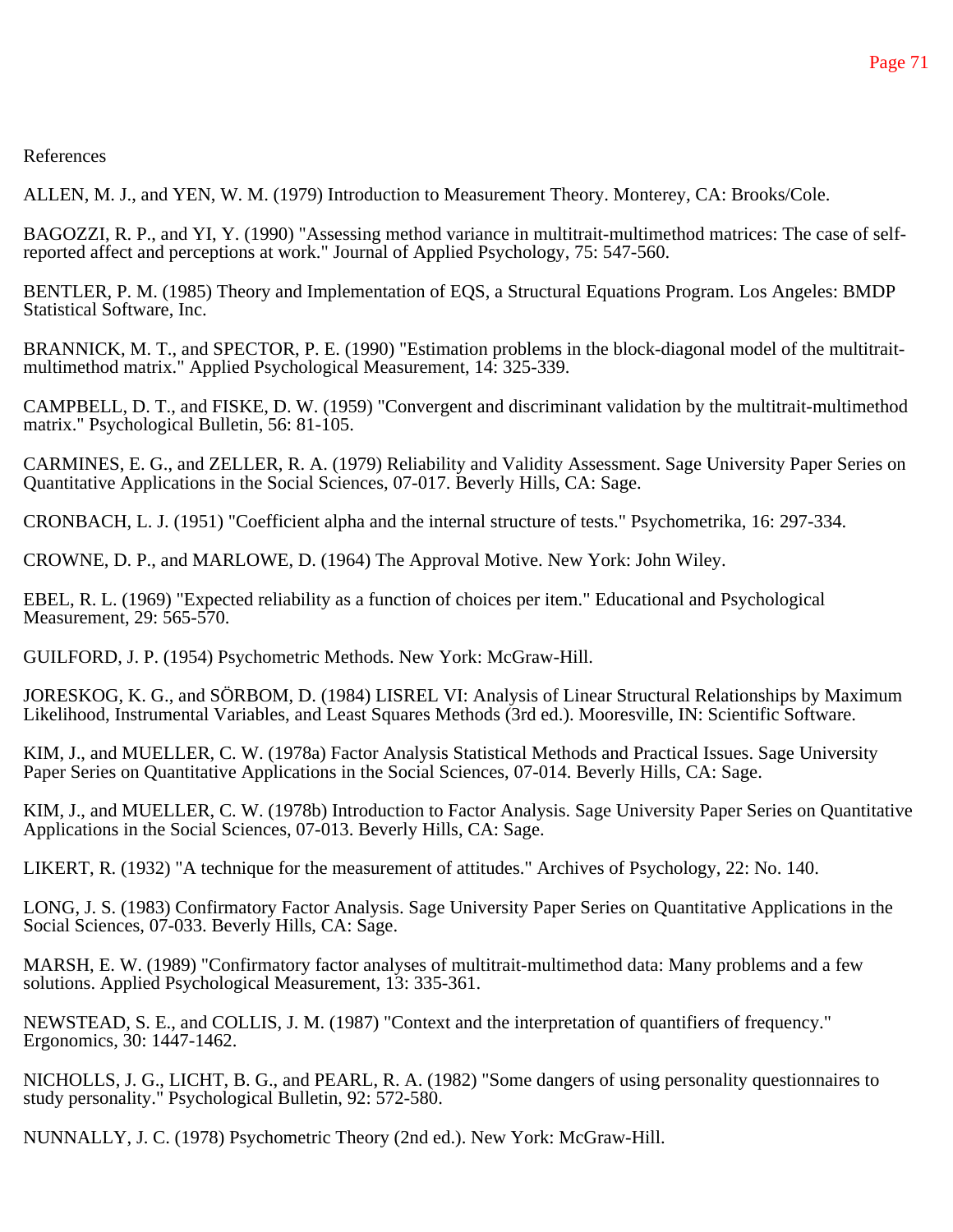O'BRIEN, G. E. (1983) "Locus of control, work, and retirement," in H. M. Lefcourt (ed.) Research in Locus of Control (vol. 3). New York: Academic Press.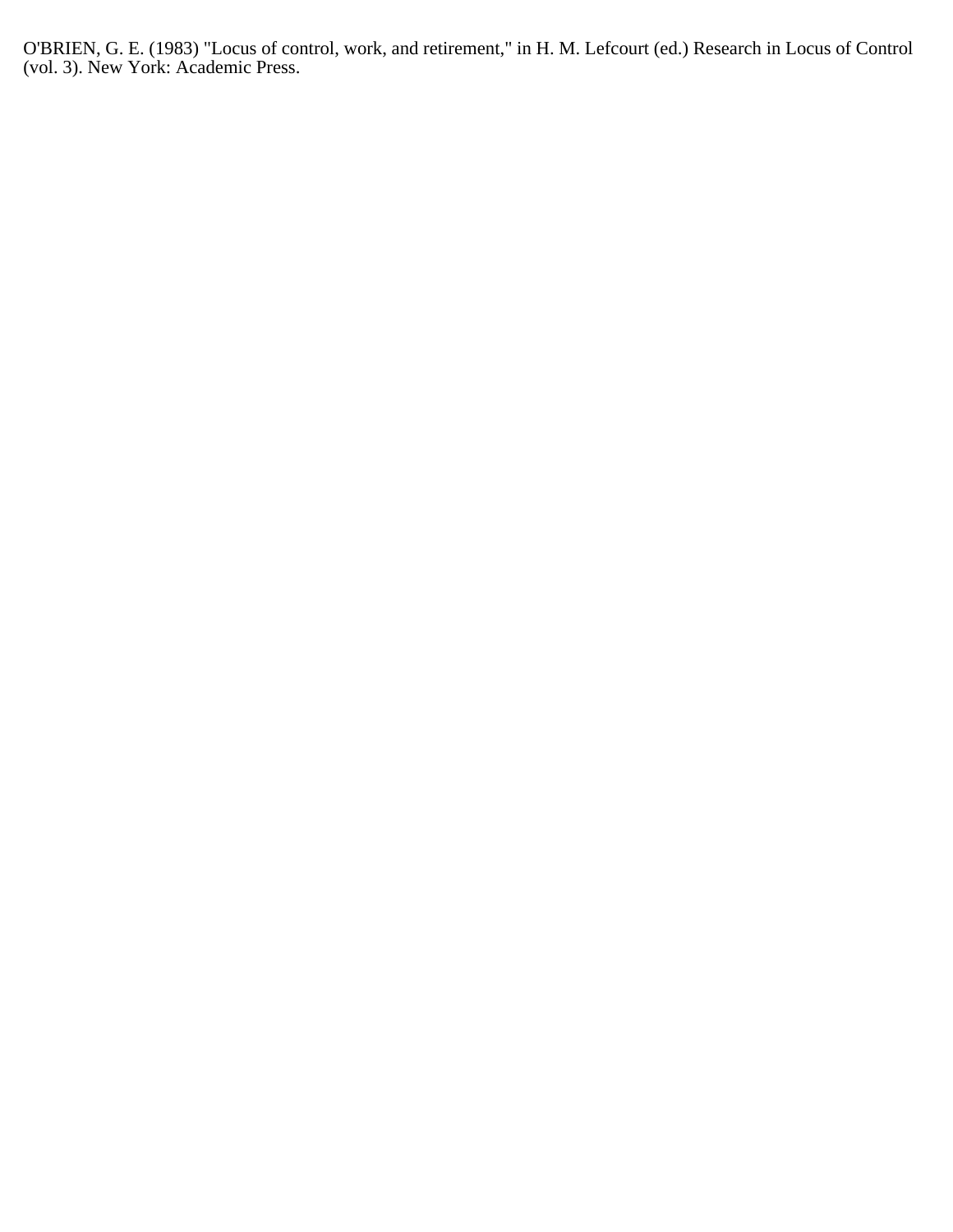PHARES, E. J. (1976) Locus of Control in Personality. Morristown, NJ: General Learning Press.

RORER, L. G. (1965) "The great response-style myth." Psychological Bulletin, 63: 129-156.

ROTTER, J. B. (1966) "Generalized expectancies for internal versus external control of reinforcement." Psychological Monographs,  $80(1)$ , Whole no. 609.

SCHMITT, N., and STULTS, D. M. (1986) "Methodology review: Analysis of multitrait-multimethod matrices. Applied Psychological Measurement, 10: 1-22.

SMITH, P. C., KENDALL, L. M., and HULIN, C. L. (1969) The Measurement of Satisfaction in Work and Retirement. Chicago: Rand McNally.

SPECTOR, P. E. (1976) "Choosing response categories for summated rating scales." Journal of Applied Psychology, 61: 374-375.

SPECTOR, P. E. (1980) "Ratings of equal and unequal response choice intervals." Journal of Social Psychology, 112: 115-119.

SPECTOR, P. E. (1982) "Behavior in organizations as a function of employee's locus of control. Psychological Bulletin, 91: 482-497.

SPECTOR, P. E. (1985) "Measurement of human service staff satisfaction: Development of the Job Satisfaction Survey." American Journal of Community Psychology, 13: 693-713.

SPECTOR, P. E. (1987) "Method variance as an artifact in self-reported affect and perceptions at work: Myth or significant problem?" Journal of Applied Psychology, 72: 438-443.

SPECTOR, P. E. (1988) "Development of the Work Locus of Control Scale." Journal of Occupational Psychology, 61: 335-340.

SPSS Inc. (1988) SPSS-X User's Guide (3rd ed.). Chicago: Author.

WIDAMAN, K. F. (1985) "Hierarchically nested covariance structure models for multitrait-multimethod data." Applied Psychological Measurement, 9: 1-26.

WOTHKE, W., and BROWNE, M. W. (1990) "The direct product model for the MTMM matrix parameterized as a second order factor analysis model." Psychometrika, 55: 255-262.